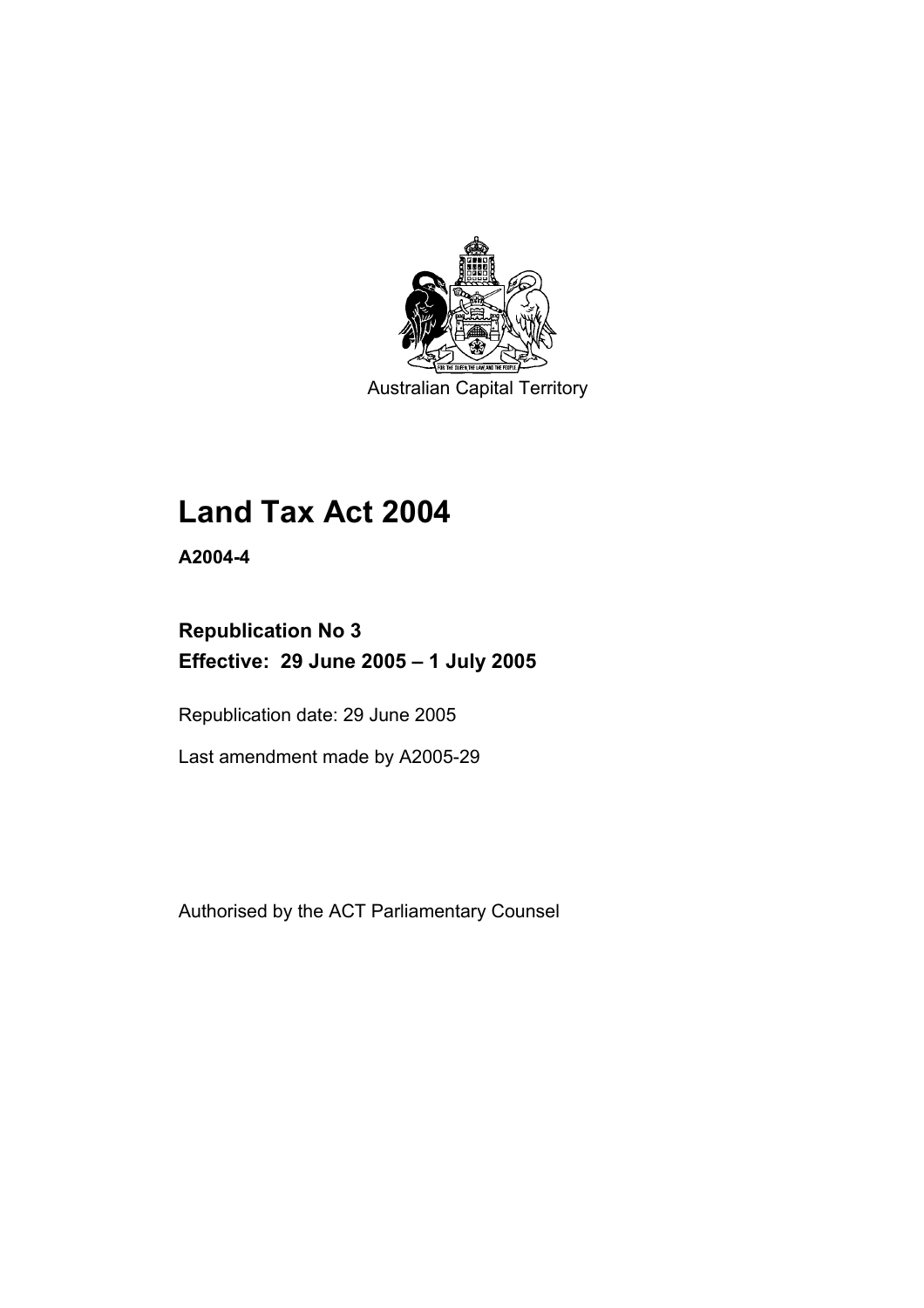# **About this republication**

#### **The republished law**

This is a republication of the *Land Tax Act 2004* (including any amendment made under the *Legislation Act 2001*, part 11.3 (Editorial changes)) as in force on 29 June 2005*.* It also includes any amendment, repeal or expiry affecting the republished law to 29 June 2005.

The legislation history and amendment history of the republished law are set out in endnotes 3 and 4.

#### **Kinds of republications**

The Parliamentary Counsel's Office prepares 2 kinds of republications of ACT laws (see the ACT legislation register at www.legislation.act.gov.au):

- authorised republications to which the *Legislation Act 2001* applies
- unauthorised republications.

The status of this republication appears on the bottom of each page.

#### **Editorial changes**

The *Legislation Act 2001*, part 11.3 authorises the Parliamentary Counsel to make editorial amendments and other changes of a formal nature when preparing a law for republication. Editorial changes do not change the effect of the law, but have effect as if they had been made by an Act commencing on the republication date (see *Legislation Act 2001*, s 115 and s 117). The changes are made if the Parliamentary Counsel considers they are desirable to bring the law into line, or more closely into line, with current legislative drafting practice.

This republication does not include amendments made under part 11.3 (see endnote 1).

#### **Uncommenced provisions and amendments**

If a provision of the republished law has not commenced or is affected by an uncommenced amendment, the symbol  $\mathbf{U}$  appears immediately before the provision heading. The text of the uncommenced provision or amendment appears only in the last endnote.

#### **Modifications**

If a provision of the republished law is affected by a current modification, the symbol  $\mathbf{M}$ appears immediately before the provision heading. The text of the modifying provision appears in the endnotes. For the legal status of modifications, see *Legislation Act 2001*, section 95.

#### **Penalties**

The value of a penalty unit for an offence against this republished law at the republication date is—

- (a) if the person charged is an individual—\$100; or
- (b) if the person charged is a corporation—\$500.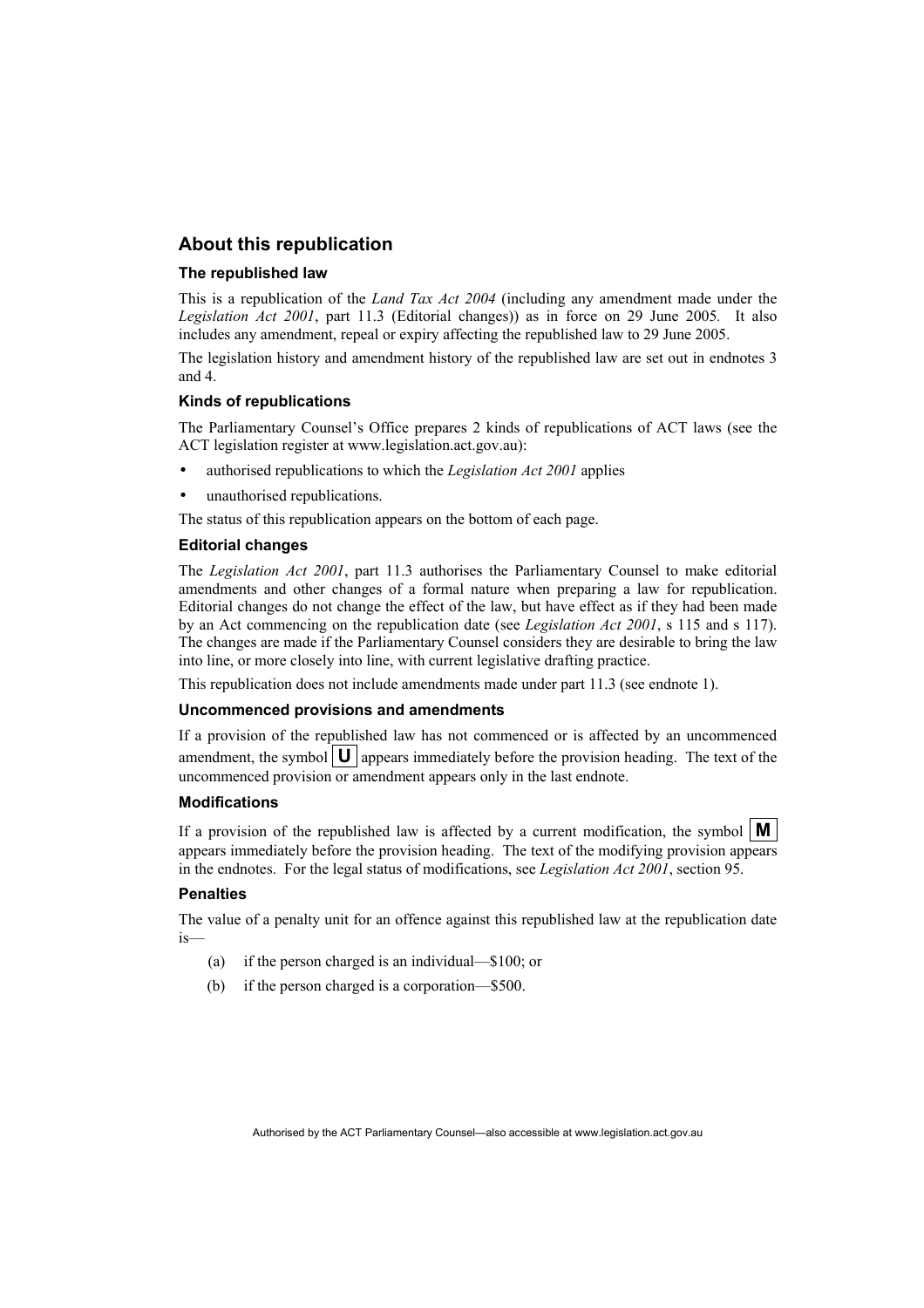

Australian Capital Territory

# **Land Tax Act 2004**

# **Contents**

Page

| Part 1 | <b>Preliminary</b>                                    |   |
|--------|-------------------------------------------------------|---|
| 1      | Name of Act                                           | 2 |
| 3      | Dictionary                                            | 2 |
| 4      | <b>Notes</b>                                          | 2 |
| 5      | Offences against Act—application of Criminal Code etc | 3 |
| Part 2 | Imposition and payment of land tax                    |   |
| 6      | Pt 2 subject to pt 4                                  | 4 |
| 7      | Definitions for pt 2                                  | 4 |
| 8      | When is something rented for pt 2?                    | 5 |
| 9      | Imposition of land tax                                | 6 |
| 10     | Land exempted from s 9 generally                      |   |
| 11     | Land exempted from land tax                           | 9 |

| R3       | Land Tax Act 2004            | contents 1 |
|----------|------------------------------|------------|
| 29/06/05 | Effective: 29/06/05-01/07/05 |            |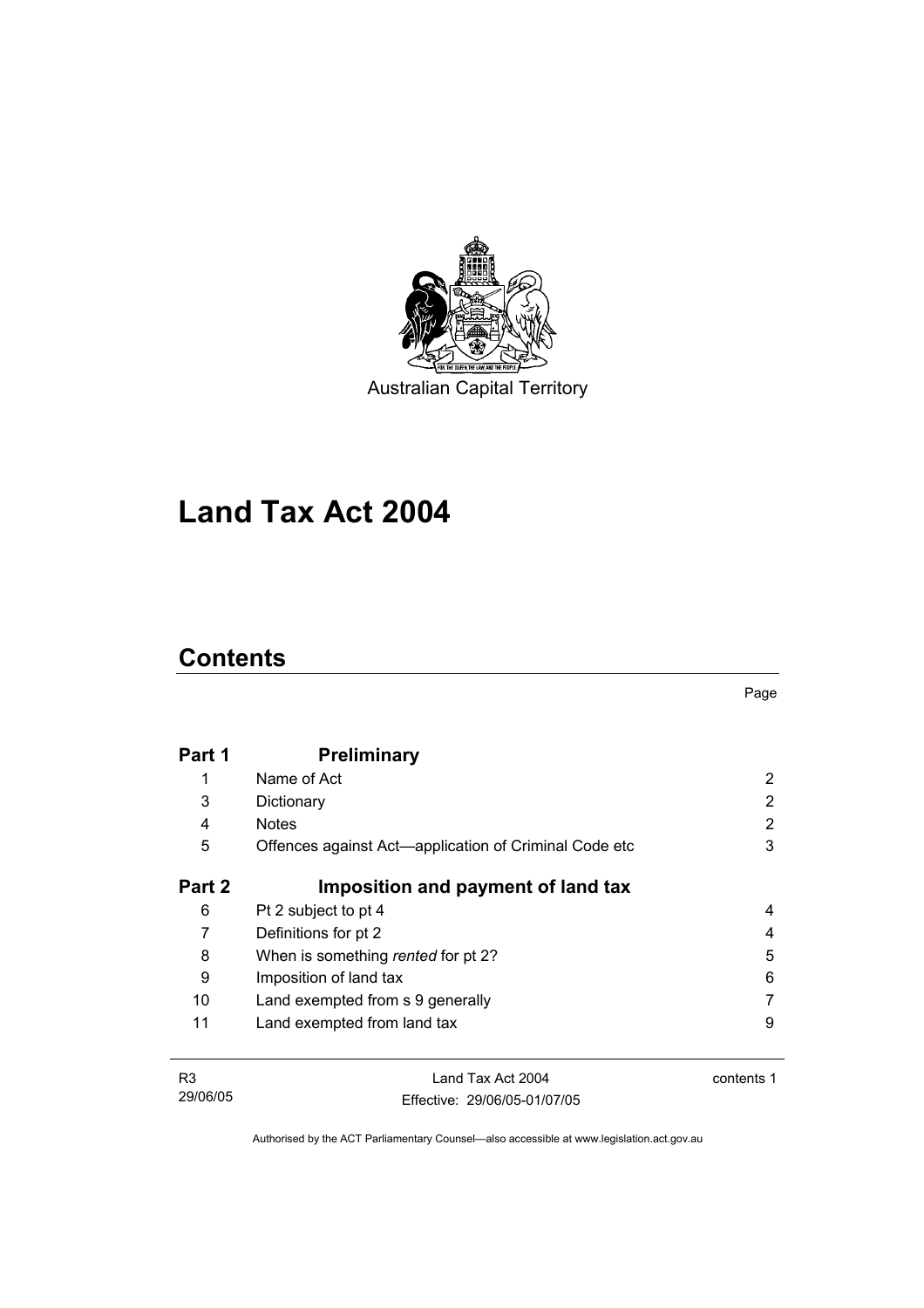| Contents |
|----------|
|          |

|                     |                                                        | Page           |  |
|---------------------|--------------------------------------------------------|----------------|--|
| 12                  | Application for compassionate case exemption           | 10<br>11       |  |
| 13                  | Decision on compassionate application                  |                |  |
| 14                  | Commissioner to be told if residential land rented     | 11             |  |
| 15                  | Multiple dwellings                                     | 12             |  |
| 16                  | Land partly owned by corporation or trustee            | 13             |  |
| 17                  | Payment of land tax                                    | 14             |  |
| 18                  | Land tax for part of quarter                           | 15             |  |
| Part 3              | <b>Enforcement</b>                                     |                |  |
| 19                  | Interest payable on overdue land tax                   | 16             |  |
| 20                  | Charge of land tax on rateable land                    | 17             |  |
| 21                  | Notice of land tax in arrears                          | 17             |  |
| 22                  | Unoccupied land-letting for unpaid land tax            | 17             |  |
| 23                  | Entitlement to possession of land held by commissioner | 19             |  |
| 24                  | Sale of land for nonpayment of land tax                | 19             |  |
| 25                  | Application may relate to more than 1 parcel           | 21             |  |
| Part 4              | <b>Unit subdivisions</b>                               |                |  |
| <b>Division 4.1</b> | Application of Act to unit subdivisions                |                |  |
| 26                  | Unit subdivisions                                      | 23             |  |
| 27                  | Unit subdivisions-land tax                             | 23             |  |
| <b>Division 4.2</b> | Certain proposed unit subdivisions                     |                |  |
| 28                  | Meaning of qualifying parcel of land for div 4.2       | 25             |  |
| 29                  | When div 4.2 applies to parcel of land                 | 25             |  |
| 30                  | Imposition of land tax-qualifying parcels of land      | 25             |  |
| 31                  | End of application of div 4.2                          | 26             |  |
| 32                  | Reassessment-completion of development                 |                |  |
| 33                  | Reassessment-noncompletion of development              | 27             |  |
| Part 5              | <b>Exemptions, remissions and certain interest</b>     |                |  |
|                     | payments                                               |                |  |
| 34                  | Exemption from land tax                                | 29             |  |
| 35                  | Remission of land tax                                  | 29             |  |
| 36                  | Remission of interest                                  | 30             |  |
| contents 2          | Land Tax Act 2004                                      | R <sub>3</sub> |  |

Effective: 29/06/05-01/07/05

29/06/05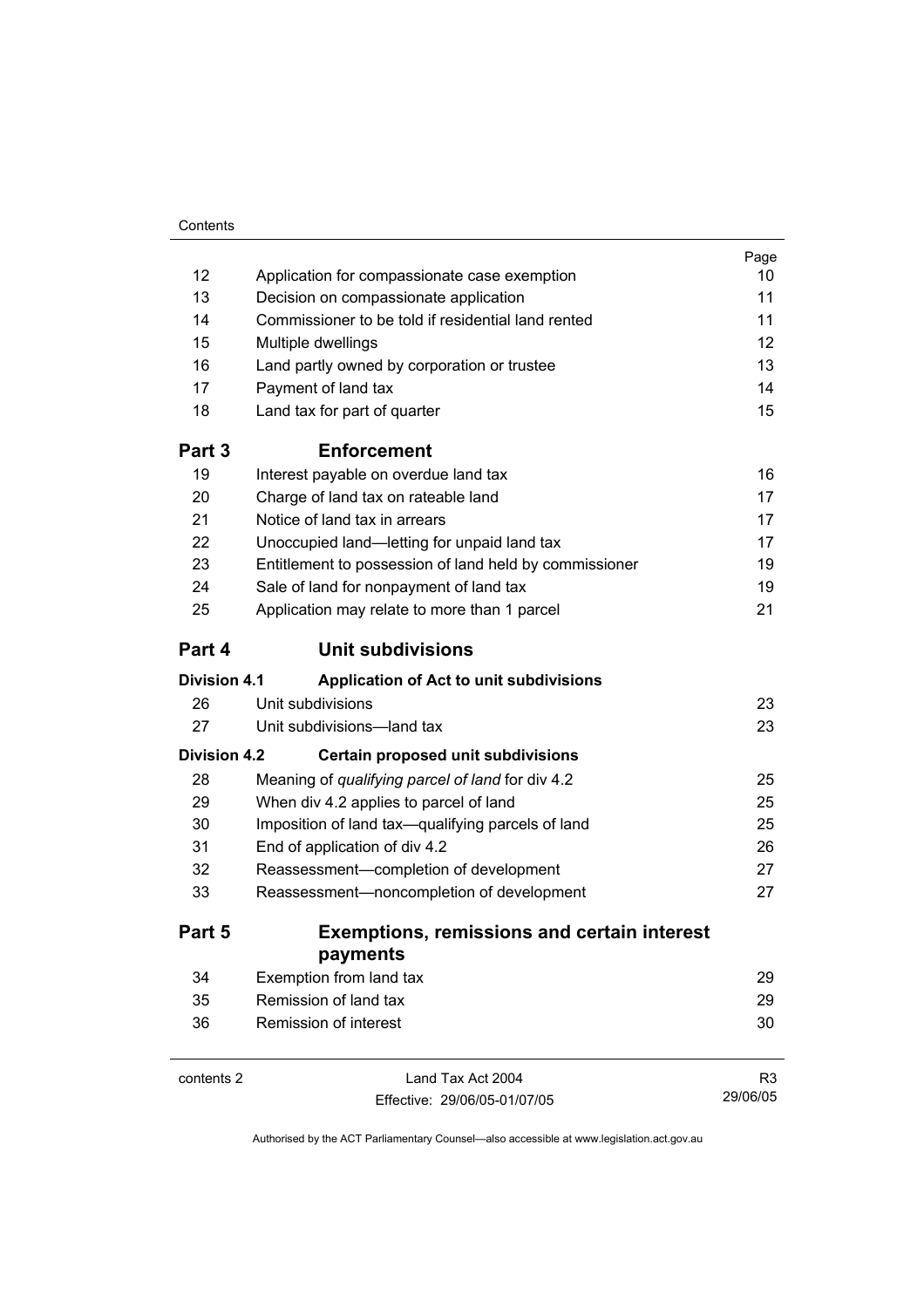|                   |                                                  | Contents   |
|-------------------|--------------------------------------------------|------------|
| 37                | Interest on refund                               | Page<br>30 |
| Part 6            | <b>Miscellaneous</b>                             |            |
| 38                | Objections                                       | 31         |
| 39                | Review by AAT                                    | 31         |
| 40                | Working out amounts with fractions for Act       | 32         |
| 41                | Certificate of land tax and other charges        | 32         |
| 42                | Statement of amounts payable and payments made   | 33         |
| 43                | Determination of fees                            | 33         |
| 44                | Regulation-making power                          | 34         |
| Part 7            | <b>Transitional</b>                              |            |
| 45                | Meaning of repealed Act for pt 7                 | 35         |
| 46                | Special provision for period to 30 June 1987     | 35         |
| 47                | Meaning of assessment                            | 35         |
| 48                | Land tax payable under repealed Act              | 35         |
| 49                | Land to which repealed Act, pt 4A applied        | 36         |
| 50                | Right to object if no objection lodged           | 36         |
| 51                | Objections lodged under repealed Act             | 37         |
| 52                | Applications for review if no application lodged | 37         |
| 53                | Application for review if application lodged     | 38         |
| 54                | Notice of land tax in arrears                    | 38         |
| 55                | Statements under s 42                            | 38         |
| 56                | Modification of pt 7's operation                 | 39         |
| 57                | Expiry of pt 7                                   | 39         |
|                   |                                                  |            |
| <b>Dictionary</b> |                                                  | 40         |
|                   |                                                  |            |

| <b>Endnotes</b> |                     |    |
|-----------------|---------------------|----|
|                 | About the endnotes  | 43 |
| 2               | Abbreviation key    | 43 |
| 3               | Legislation history | 44 |
| 4               | Amendment history   | 44 |

| R3       | Land Tax Act 2004            | contents 3 |
|----------|------------------------------|------------|
| 29/06/05 | Effective: 29/06/05-01/07/05 |            |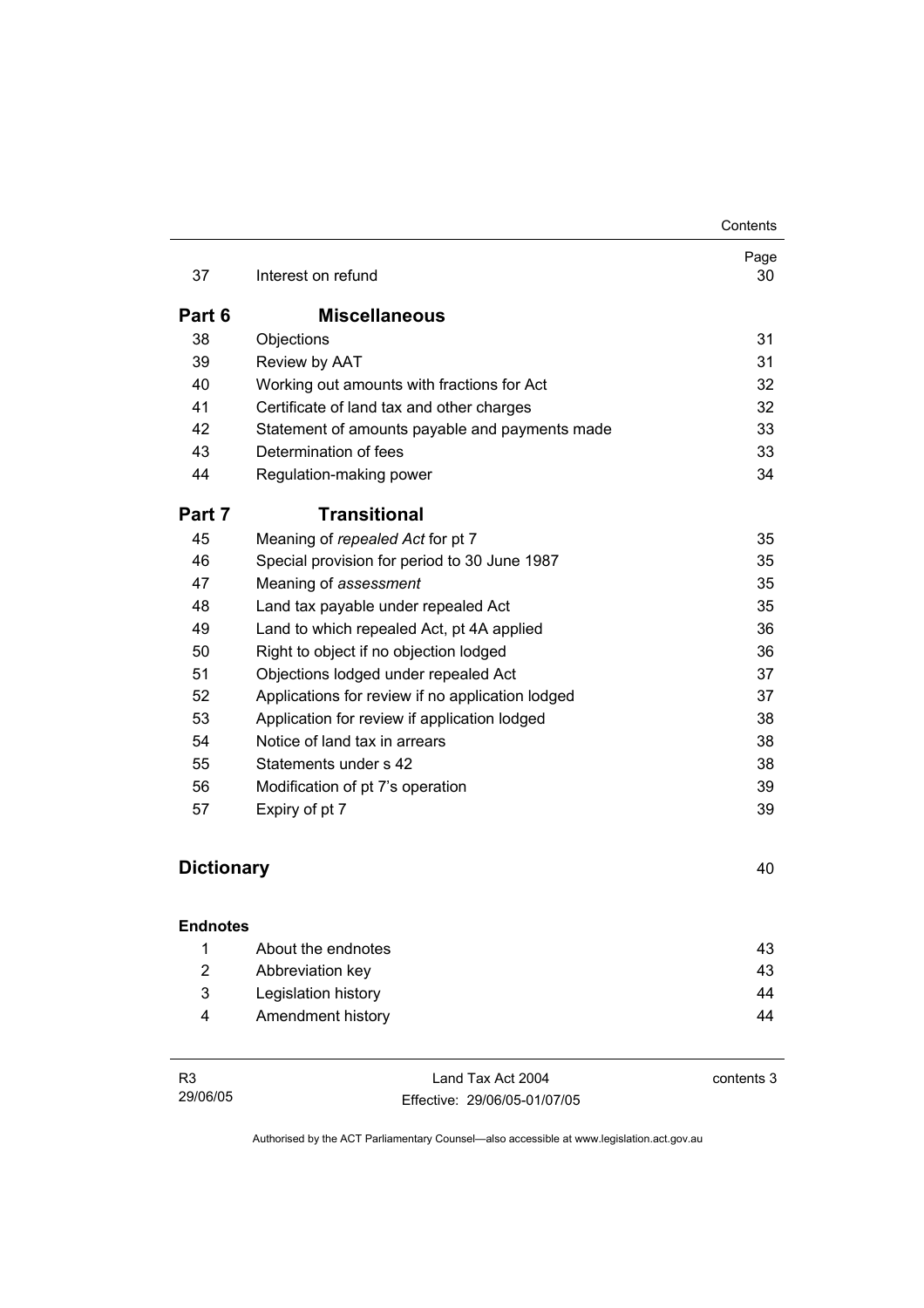**Contents** 

5 Earlier republications **46** 

Page

contents 4 Land Tax Act 2004 Effective: 29/06/05-01/07/05

R3 29/06/05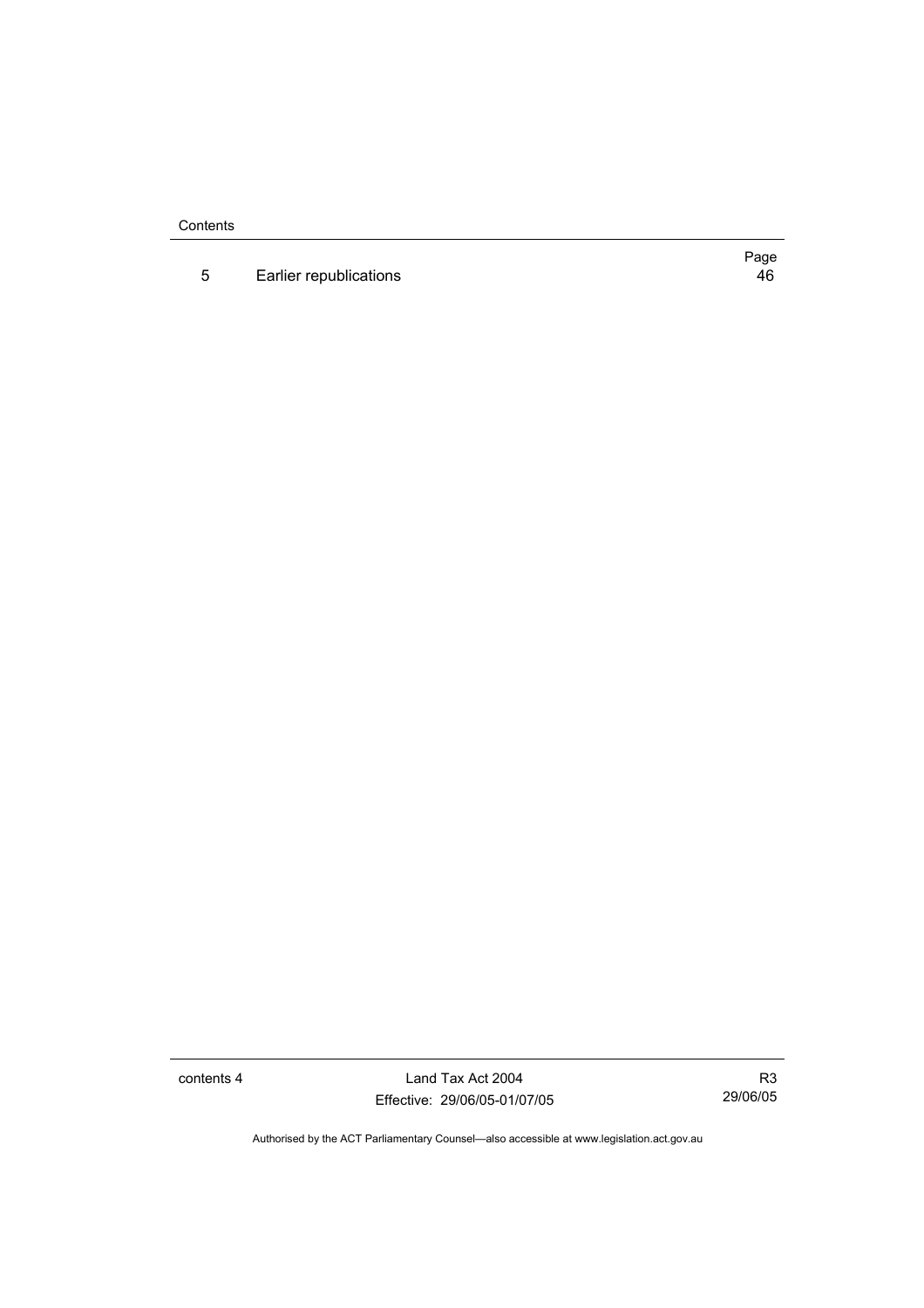

Australian Capital Territory

# **Land Tax Act 2004**

An Act about land tax

I

R3 29/06/05

Land Tax Act 2004 Effective: 29/06/05-01/07/05 page 1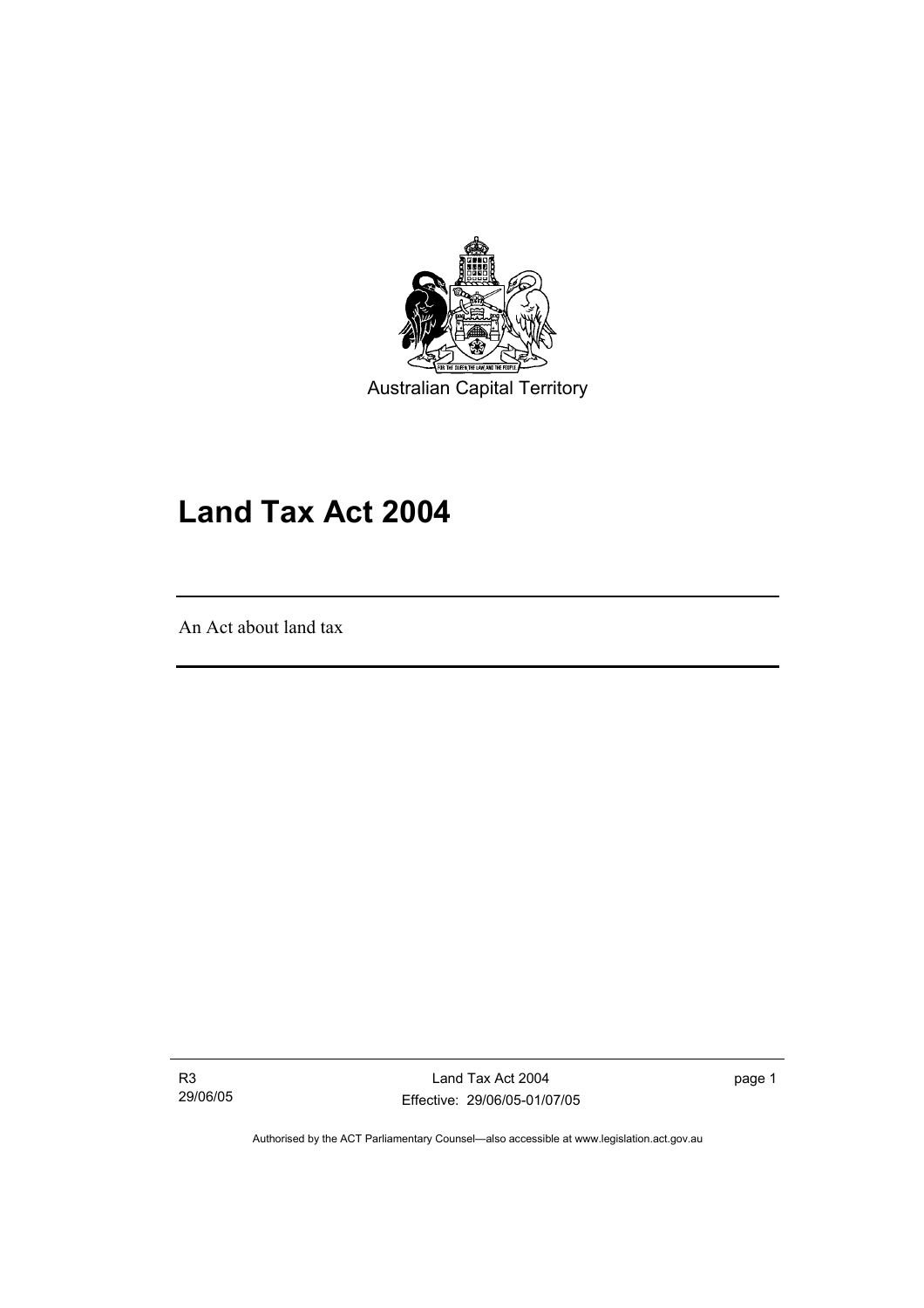#### Part 1 **Preliminary**

Section 1

# **Part 1** Preliminary

### **1 Name of Act**

This Act is the *Land Tax Act 2004*.

*Note* This Act is a *tax law* under the Taxation Administration Act. As a tax law, this Act is subject to provisions of the Taxation Administration Act about the administration and enforcement of tax laws generally.

# **3 Dictionary**

The dictionary at the end of this Act is part of this Act.

*Note 1* The dictionary at the end of this Act defines certain terms used in this Act, and includes references (*signpost definitions*) to other terms defined elsewhere.

> For example, the signpost definition '*unit subdivision*—see the *Rates Act 2004*, dictionary.' means that the term 'unit subdivision' is defined in that dictionary and the definition applies to this Act.

*Note 2* A definition in the dictionary (including a signpost definition) applies to the entire Act unless the definition, or another provision of the Act, provides otherwise or the contrary intention otherwise appears (see Legislation Act,  $s$  155 and  $s$  156 (1)).

### **4 Notes**

A note included in this Act is explanatory and is not part of this Act.

*Note* See Legislation Act, s 127 (1), (4) and (5) for the legal status of notes.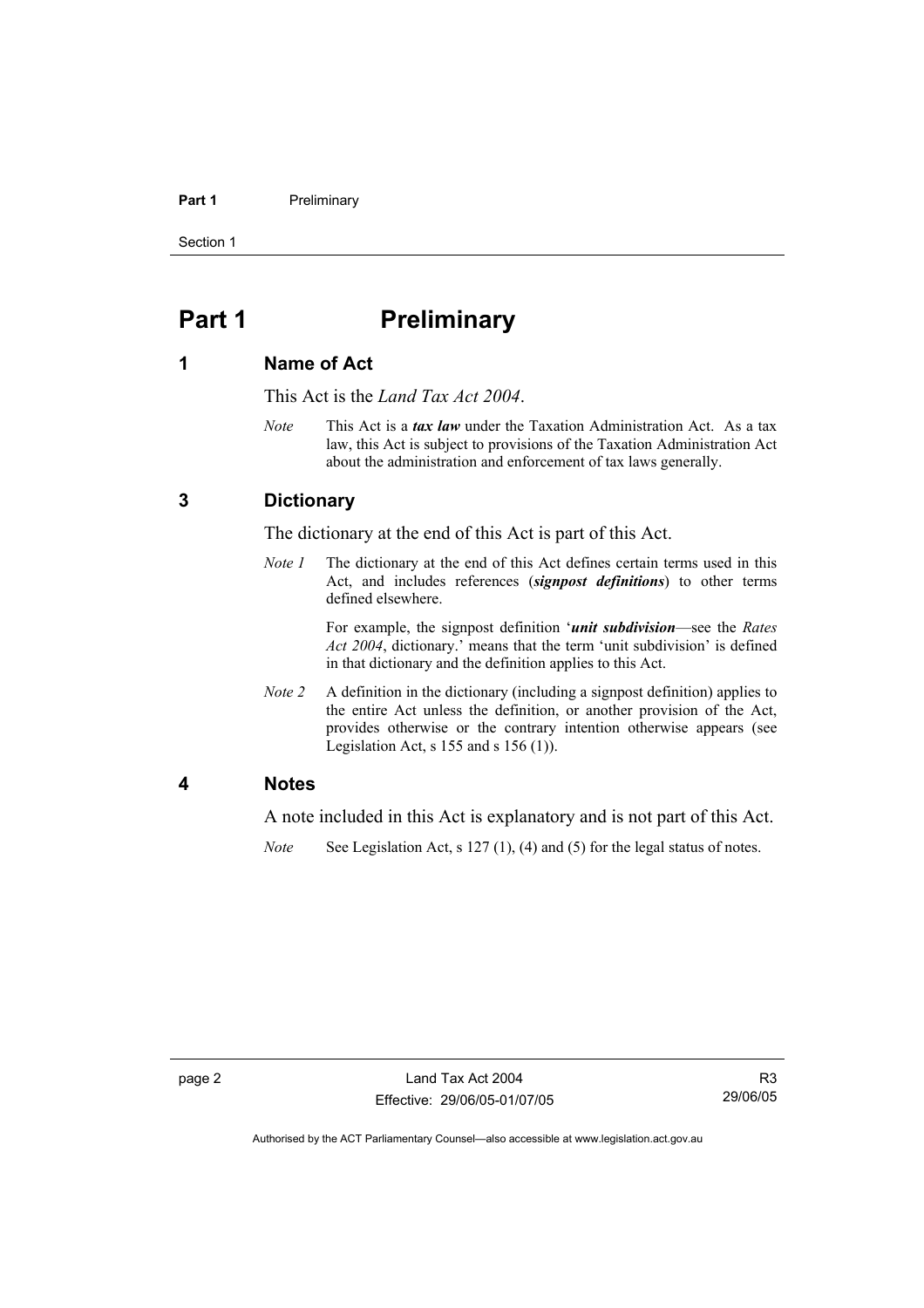# **5 Offences against Act—application of Criminal Code etc**

Other legislation applies in relation to offences against this Act.

*Note 1 Criminal Code*

The Criminal Code, ch 2 applies to all offences against this Act (see Code, pt 2.1).

The chapter sets out the general principles of criminal responsibility (including burdens of proof and general defences), and defines terms used for offences to which the Code applies (eg *conduct*, *intention*, *recklessness* and *strict liability*).

*Note 2 Penalty units* 

The Legislation Act, s 133 deals with the meaning of offence penalties that are expressed in penalty units.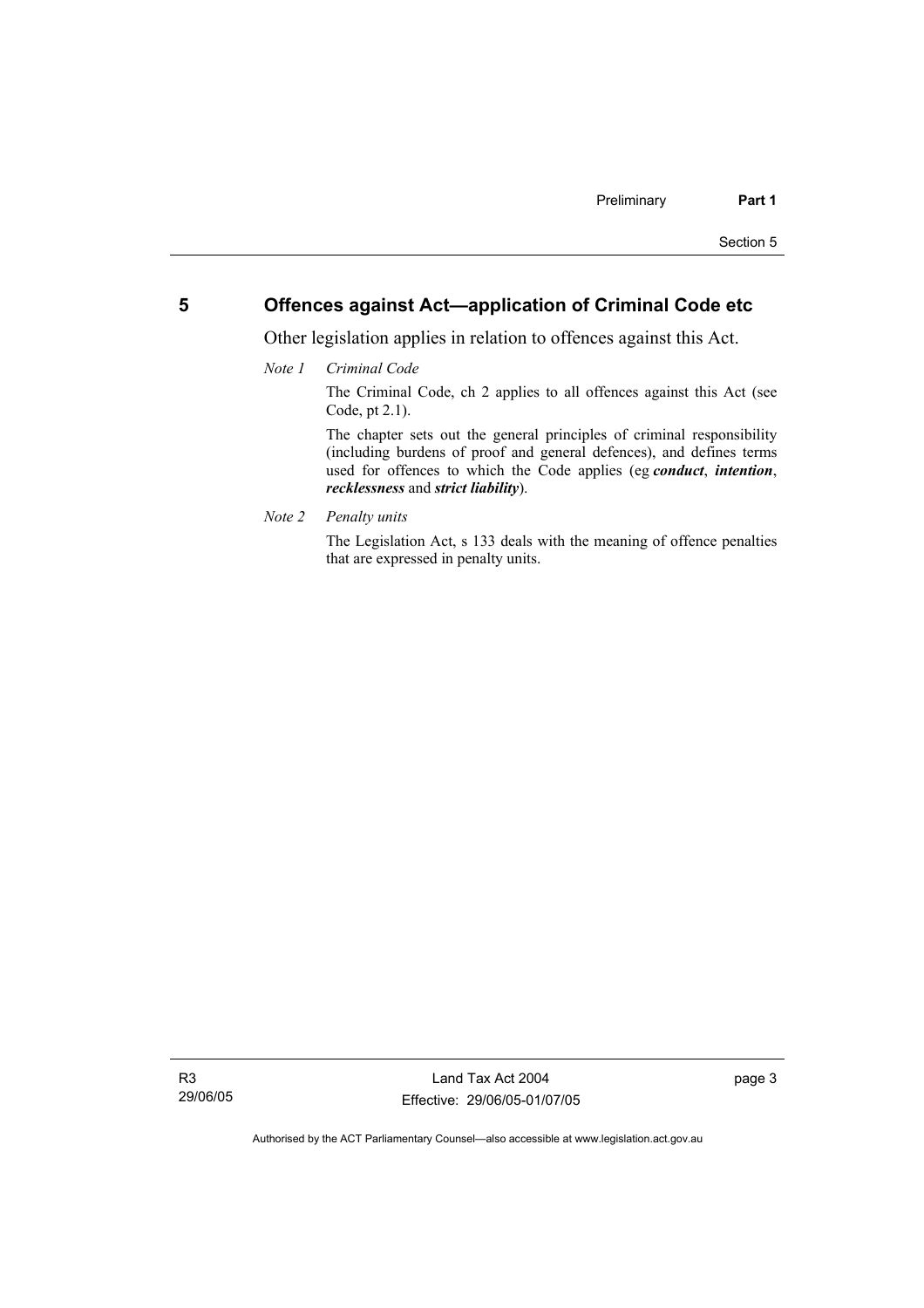Section 6

# **Part 2 Imposition and payment of land tax**

## **6 Pt 2 subject to pt 4**

This part is subject to part 4 (Unit subdivisions).

# **7 Definitions for pt 2**

In this part:

*rent* means valuable consideration for which a tenant is liable under a tenancy agreement in relation to the tenancy or a period of the tenancy.

### *tenancy agreement*—

- (a) means an agreement under which a person grants to someone else for value a right of occupation of a parcel of land for use as a residence—
	- (i) whether the right of occupation is exclusive or not; and
	- (ii) whether the agreement is express or implied; and
	- (iii) whether the agreement is in writing, is oral, or is partly in writing and partly oral; but
- (b) does not include an agreement giving a right of occupation only as a boarder or lodger.

*tenant* means a person with a right of occupation under a tenancy agreement.

*trustee* does not include—

 (a) in relation to a dead person—an executor of the will, or an administrator of the estate, of the dead person; or

R3 29/06/05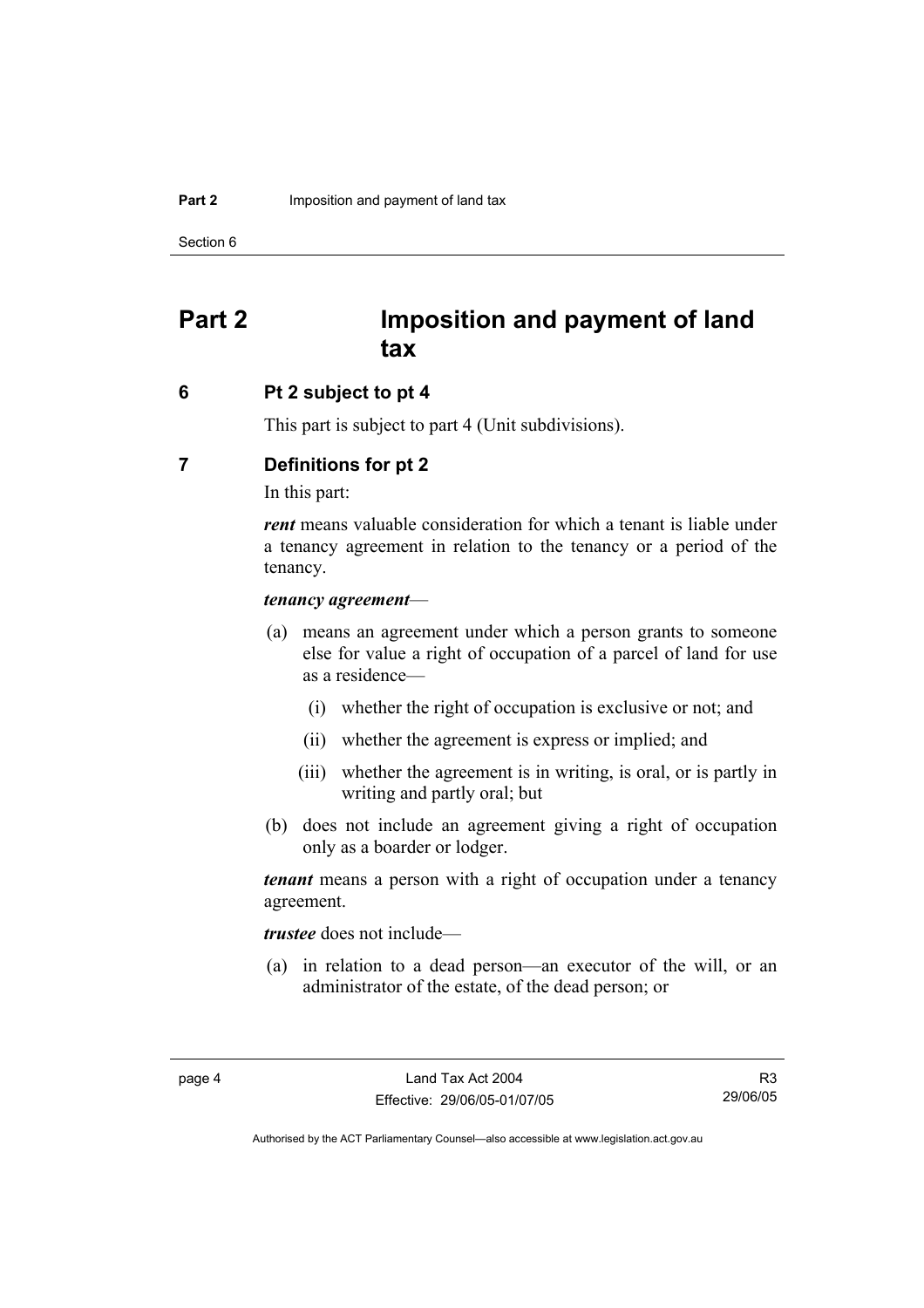(b) a guardian or manager of the property of a person with a legal disability.

## **8 When is something** *rented* **for pt 2?**

 (1) For this part, a parcel of land or dwelling is not taken to be *rented* only because a tenant is liable to pay for rates, land tax, repairs, maintenance or insurance in relation to the parcel or dwelling.

*Note* For provision about multiple dwellings on a parcel of land, see s 15.

- (2) For this part, a parcel of land or dwelling is taken to be *rented* if it is rented on the 1st day of a quarter.
- (3) For this part, a parcel of land or dwelling is taken to be *rented* on the 1st day of a quarter if—
	- (a) it is leased for residential purposes on that day; and
	- (b) it was rented at any time in the previous quarter.
- (4) However, the parcel of land or dwelling is taken not to be *rented* on the 1st day of a quarter if—
	- (a) the owner gives written notice to the commissioner before the beginning of the quarter that the parcel or dwelling will not be rented at any time in the quarter; or
	- (b) the owner gives written notice to the commissioner during the quarter that the parcel or dwelling has not been, and will not be, rented at any time in the quarter; or
	- (c) the owner gives written notice to the commissioner after the quarter that the parcel was not rented at any time in the quarter; or
	- (d) the owner gives written notice to the commissioner that the parcel or dwelling was not rented during a continuous period of at least 91 days that—
		- (i) begins in a quarter after the 1st day of the quarter; and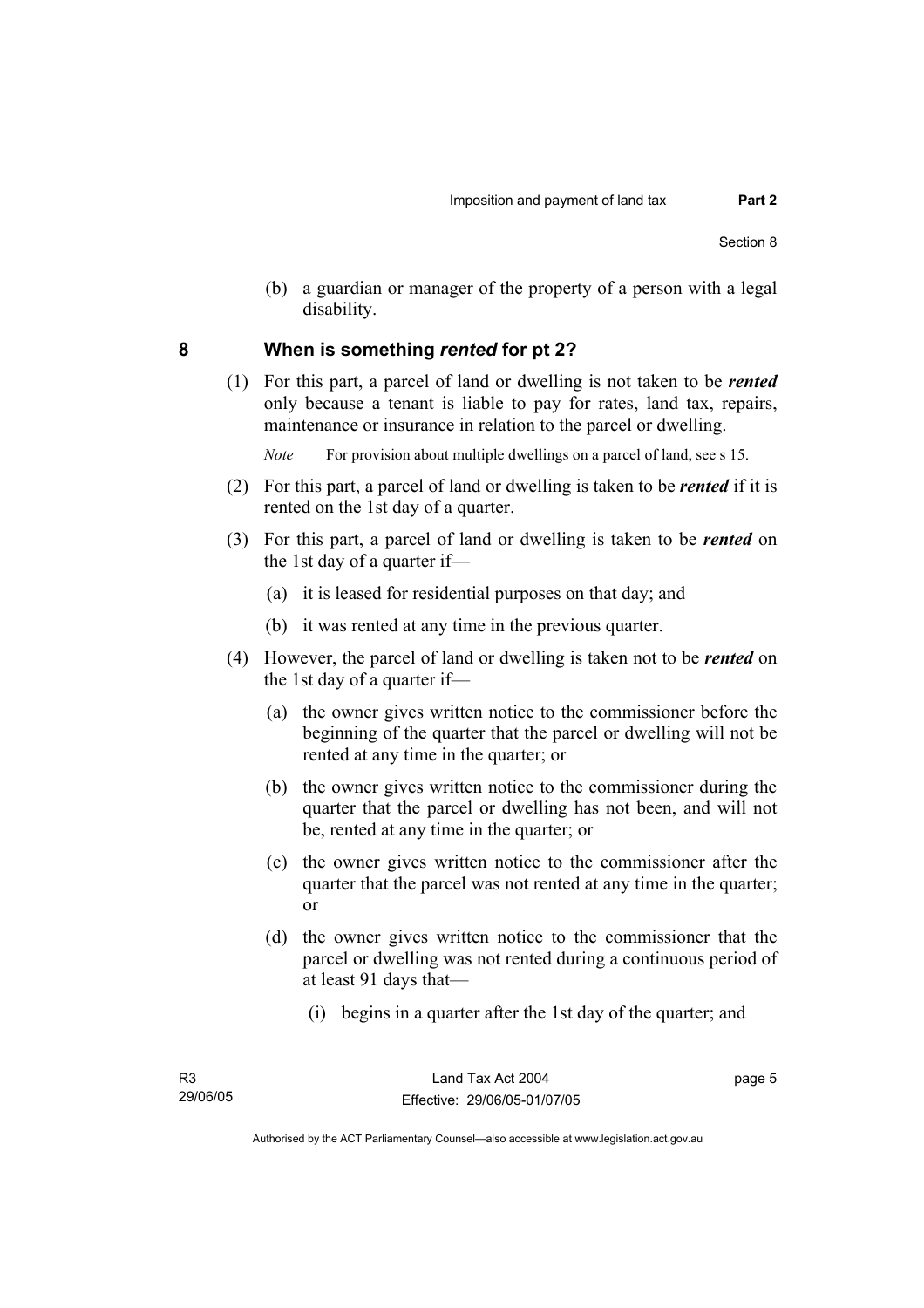Section 9

- (ii) ends in the following quarter.
- (5) Also, if the owner of a parcel of land becomes the owner on the 1st day of a quarter or during the previous quarter, the parcel is taken to be not rented on the 1st day of the quarter unless—
	- (a) the owner advises under section 14 that the parcel is rented; or
	- (b) the commissioner is otherwise satisfied that the parcel is rented.

### **9 Imposition of land tax**

- (1) Land tax at the appropriate rate is imposed for a quarter on each parcel of rateable land that is—
	- (a) rented residential land; or
	- (b) residential land owned by a corporation or trustee; or
	- (c) commercial land.
- (2) The *appropriate rate* of land tax for a parcel of land is the amount worked out for the parcel as follows:

determined rate × average unimproved value

- (3) However, land tax is not imposed on a parcel of land that is exempt under section 10 or section 11.
- (4) In this section:

*average unimproved value* means the average unimproved value of the parcel of land under the *Rates Act 2004*.

### *commercial land*—

- (a) means rateable land that is not residential land or rural land; and
- (b) includes part of a parcel of land used for commercial purposes.

R3 29/06/05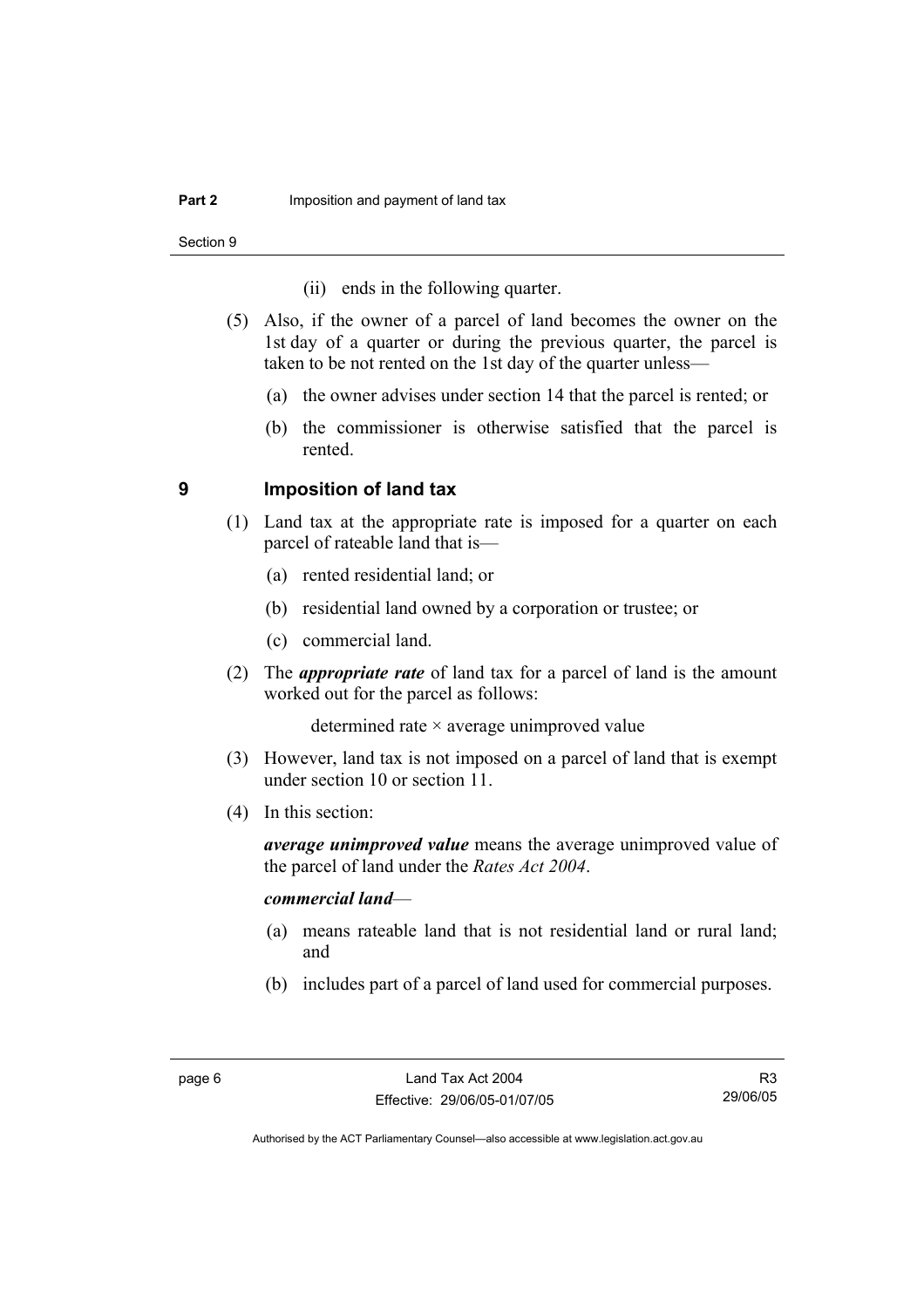*determined rate* means the rate determined under the Taxation Administration Act, section 139.

*Note* The power to determine a rate under the Taxation Administration Act includes the power to determine a different rate for different matters or different classes of matters (see Legislation Act, s 48).

# **10 Land exempted from s 9 generally**

- (1) The following parcels of land are exempt from land tax imposed under section 9:
	- (a) a parcel of residential land owned by an individual if the parcel is exempted under section 13 (Decision on compassionate application) in relation to the parcel;
	- *Note* An exemption under s 13 is for 1 year or less.
	- (b) a parcel of rural land;
	- (c) a parcel of land owned by the commissioner for housing under the *Housing Assistance Act 1987*;
	- (d) a parcel of land leased for a retirement village;
	- (e) a parcel of land leased for a nursing home;
	- (f) a parcel of land leased for a nursing home and a retirement village;
	- (g) a parcel of land leased by a religious institution or order to provide residential accommodation to a member of the institution or order and allow the member to perform his or her duties as a member of the institution or order;
	- (h) a parcel of land, other than a parcel of residential land leased to a corporation or trustee, being used for a purpose prescribed under the regulations.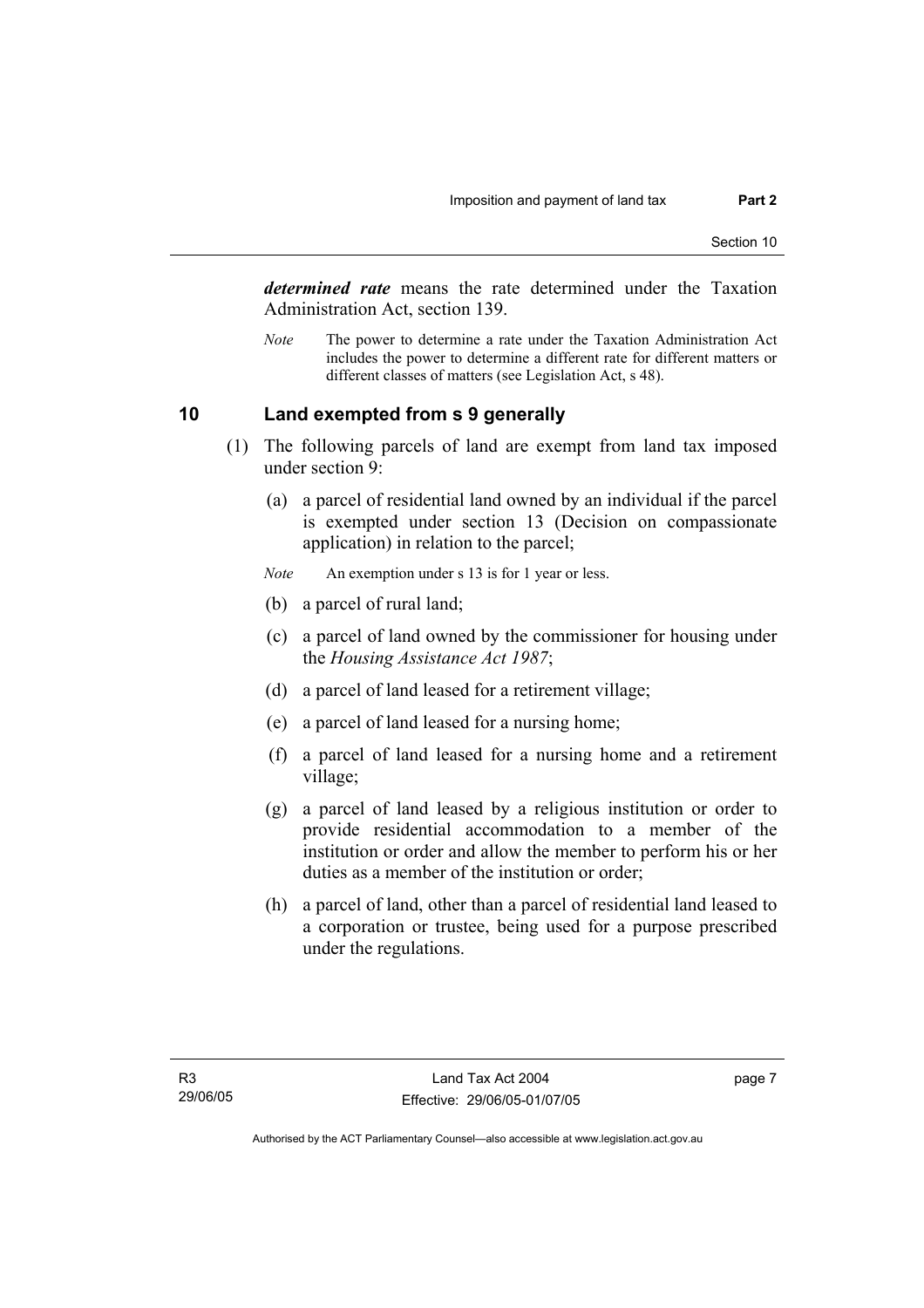Section 10

(2) In this section:

*nursing home* means premises that—

- (a) are approved, or taken to be approved, as a nursing home under the *National Health Act 1953* (Cwlth); and
- (b) are built on land under a lease that allows the use of the land—
	- (i) for residential accommodation and nursing care for patients who, because of infirmity or illness, disease, incapacity or disability have a continuing need for nursing care; and
	- (ii) if the land is also used, or to be used, as a retirement village—for residential retirement accommodation.

*retirement village* means a complex of buildings (whether or not including hostel units)—

- (a) that is intended predominantly for retired people who are at least 55 years old, or couples, at least 1 of whom is at least 55 years old; and
- (b) each of which is, or is to be, occupied or used under a sublease, licence or other arrangement (other than a lease); and
- (c) each of which is intended, and able, to be occupied as a home; and
- (d) that is built on land under a lease that allows the use of the land—
	- (i) for residential retirement accommodation; and
	- (ii) if the land is also used, or to be used, for a nursing home—for residential accommodation and nursing care for patients who, because of infirmity or illness, disease, incapacity or disability have a continuing need for nursing care; and

R3 29/06/05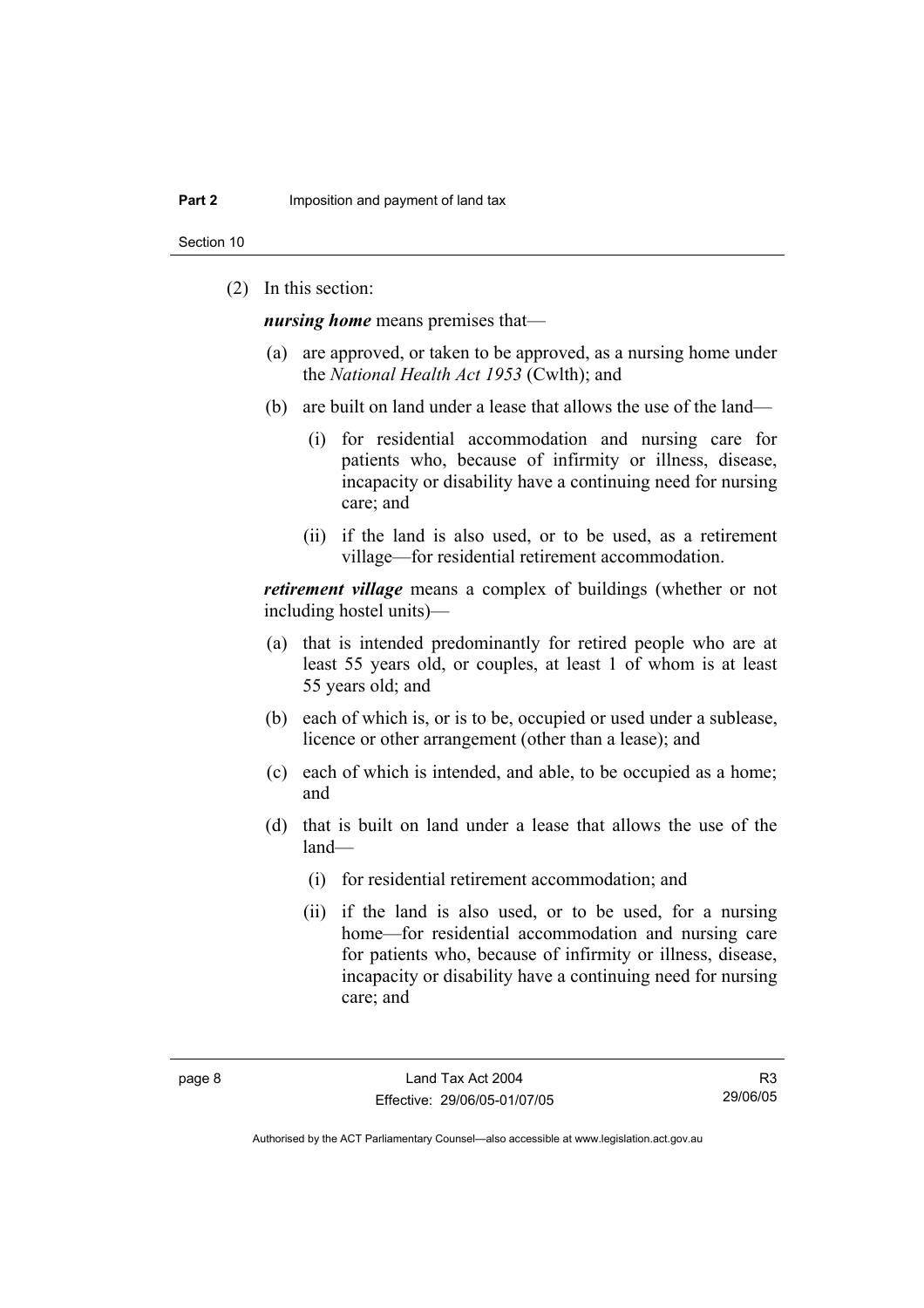- (e) from which no business activity is conducted by the lessee, other than a business connected with the conduct of—
	- (i) a retirement village; or
	- (ii) if a nursing home is also conducted under the same lease—the nursing home.

*Note* Section 15 (2) disapplies this section in certain circumstances.

# **11 Land exempted from land tax**

- (1) The following parcels of land are exempted from land tax:
	- (a) a parcel of land held under a development lease by a corporation;
	- (b) a parcel of residential land owned by a not-for-profit housing corporation.
- (2) A parcel of land owned by a corporation carrying on business as a builder or land developer is exempt from land tax in relation to the parcel for 2 years beginning on the 1st day of the 1st quarter after the corporation becomes the owner of the parcel if—
	- (a) the parcel is used by the corporation only to construct new residential premises; and
	- (b) the new residential premises are to be sold by the corporation when finished.
- (3) In this section:

*development lease*, of land, means a lease for the development of the land by the lessee, or at the lessee's expense, by clearing, filling, grading, draining, levelling or excavating the land to make it suitable for subdivision into parcels of land to be leased.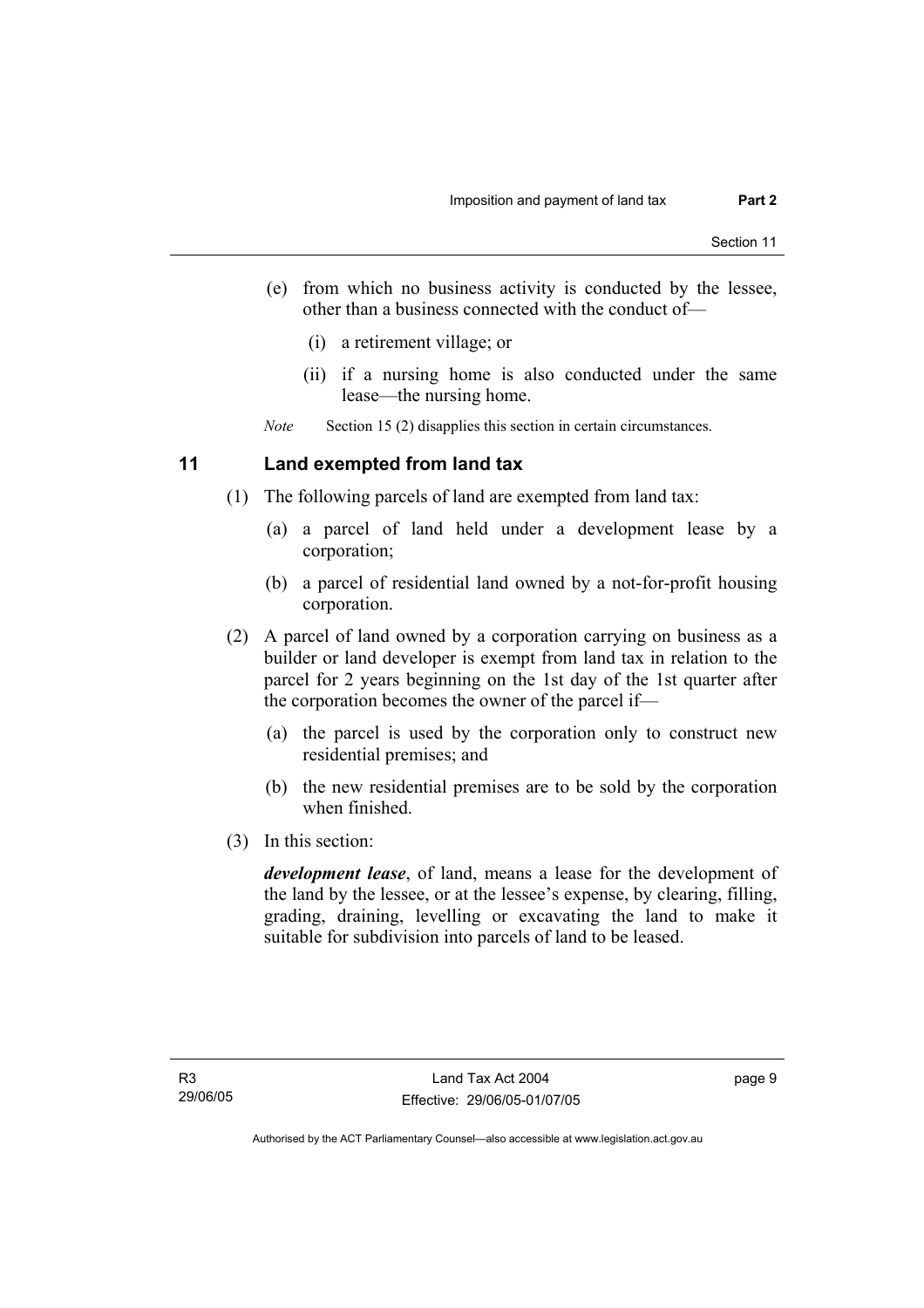*new residential premises* includes premises intended and able to be occupied as a home that—

- (a) have been created through substantial renovations of a building; or
- (b) have been built, or contain a building that has been built, to replace demolished premises on the same land.

*not-for-profit housing corporation* means a corporation registered under the Corporations Act or the *Cooperatives Act 2002* with a constitution that—

- (a) states that the main objective of the corporation is the provision of housing; and
- (b) prohibits the corporation from making a distribution (whether in money, property or another way) to its members.

*substantial renovations*, of a building, are renovations in which all, or substantially all, of the building is removed or replaced, whether or not the renovations involve removal or replacement of foundations, external walls, interior supporting walls, floors, roof or staircases.

*Note* Section 15 (2) disapplies this section in certain circumstances.

## **12 Application for compassionate case exemption**

- (1) This section applies if, on the  $1<sup>st</sup>$  day of a quarter, a parcel of residential land is owned by an individual (the *owner*) and rented by a tenant.
- (2) The owner may apply in writing to the commissioner for a declaration that the parcel of land be treated as exempt from land tax on compelling compassionate grounds.
- (3) The application must set out the grounds on which it is made.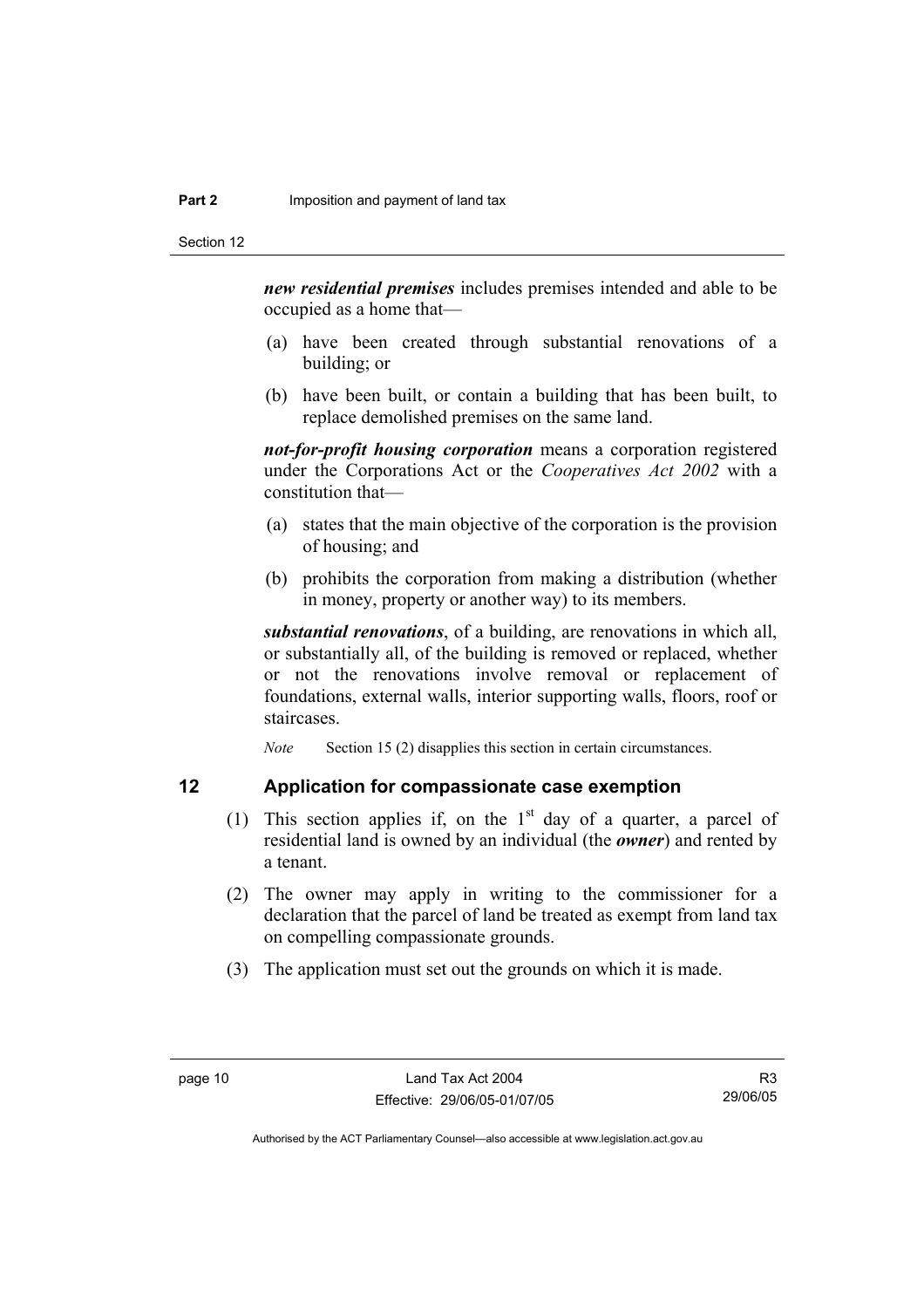# **13 Decision on compassionate application**

- (1) On receiving an application under section 12 by the owner of a parcel of land, the commissioner must—
	- (a) if satisfied that the owner is temporarily absent because of compelling compassionate reasons and the parcel is not a parcel to which subsection (2) relates—exempt the parcel from land tax; or
	- (b) in any other case—refuse to exempt the parcel from land tax.
- (2) The commissioner must not exempt a parcel of land under this section if—
	- (a) a person carries on business as the proprietor of a boarding house on the parcel; or
	- (b) the parcel is leased to a corporation or trustee.
- (3) An exemption under subsection (1) in relation to a parcel of land must state that the parcel is exempt from land tax for a stated period of 1 year or less.
- (4) A notice of refusal under subsection (1) (b) must give reasons why the commissioner is not satisfied that the parcel should be exempt from land tax under this section.
- (5) The commissioner may, by notice given to the owner of the parcel of land, revoke an exemption under this section if satisfied that the parcel should no longer be exempted.

# **14 Commissioner to be told if residential land rented**

- (1) A person who becomes the owner of a parcel of land that is leased for residential purposes, and becomes or continues to be rented by a tenant on the change of ownership, must tell the commissioner in writing within 30 days after the day the person becomes the owner—
	- (a) that the parcel has begun or continued to be rented; and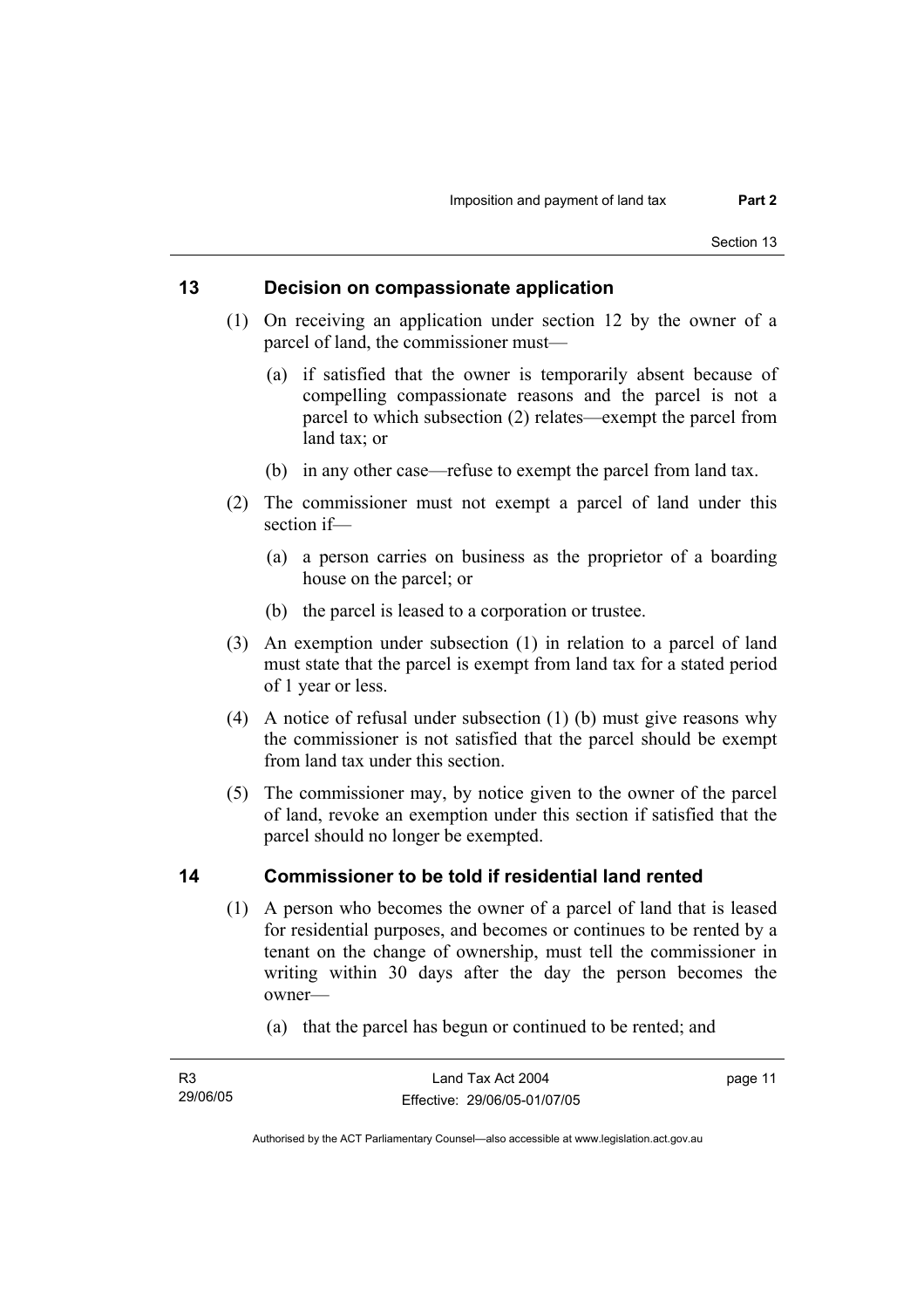Section 15

- (b) the date when the rental began.
- (2) If a parcel of land that is leased for residential purposes becomes rented by a tenant, the owner of the parcel must tell the commissioner in writing about the rental (including the date the rental began) within 30 days after the day the rental begins.
- (3) This section does not apply if the owner of the parcel of land is a corporation.

## **15 Multiple dwellings**

- (1) This section applies if—
	- (a) a parcel of residential land owned by someone other than a corporation or trustee contains multiple dwellings; and
	- (b) at least 1 of the dwellings is rented by a tenant.
- (2) Section 10 (Land exempted from s 9 generally) and section 11 (Land exempted from land tax) do not apply to the parcel of land.
- (3) In working out the land tax payable for the parcel of land under section 9 (Imposition of land tax), the average unimproved value of the parcel of land is the amount worked out in accordance with the following formula:

$$
AUV \times \frac{FA}{TFA}
$$

(4) In this section:

*AUV* means the average unimproved value of the parcel of land under the *Rates Act 2004*.

*dwelling* does not include—

- (a) a garage, carport, garden shed, veranda, pergola or patio, or any other structure not used for living in; or
- (b) a unit.

R3 29/06/05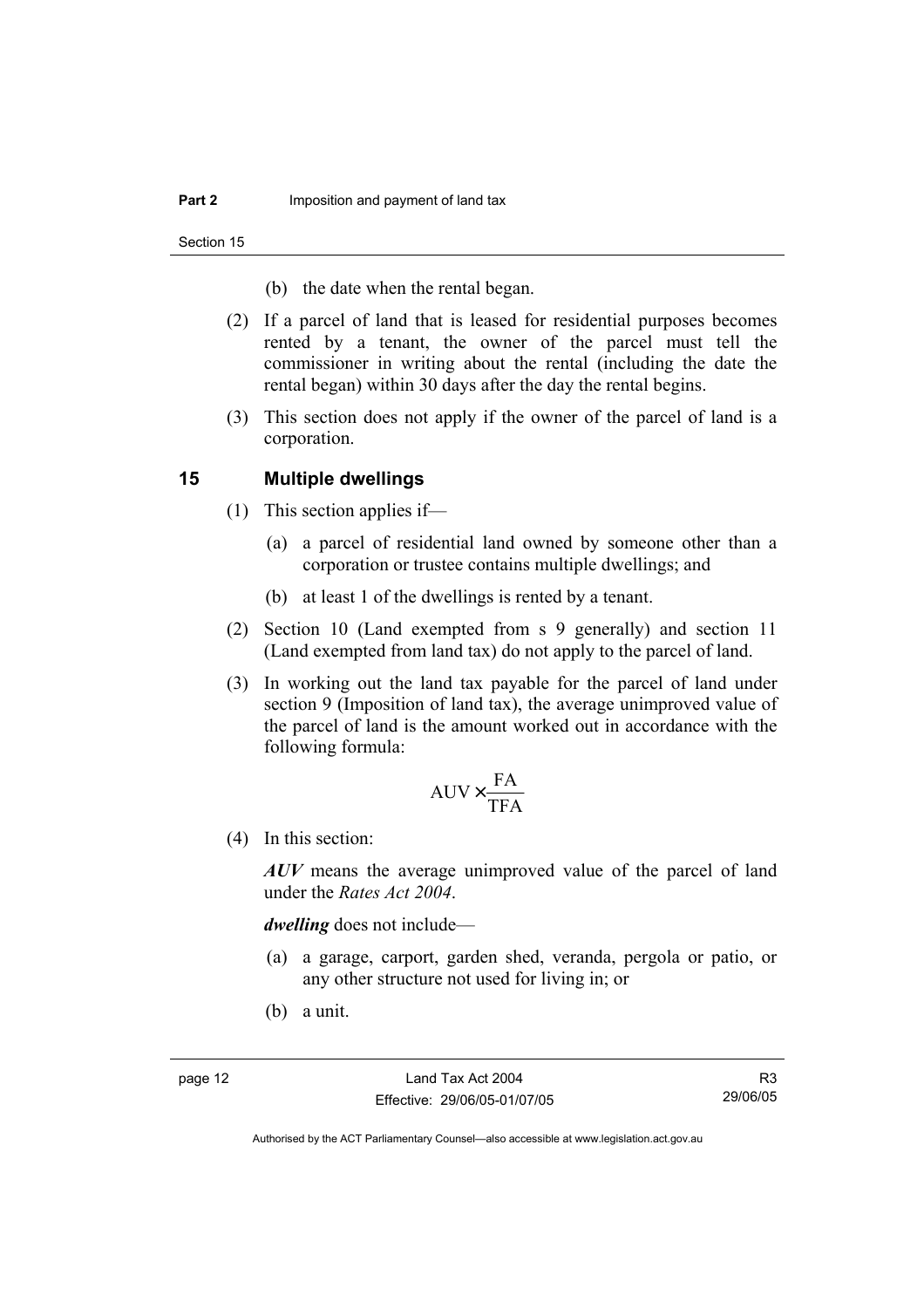*FA* means the floor area of the rented dwelling.

*TFA* means the total floor area of all dwellings on the parcel of land.

# **16 Land partly owned by corporation or trustee**

- (1) This section applies to a parcel of residential land that is not rented and is owned by—
	- (a) 1 or more people who are corporations or trustees; and
	- (b) 1 or more people who are not corporations or trustees.
- (2) In working out the land tax payable for the parcel of land under section 9 (Imposition of land tax), the average unimproved value of the land is the amount worked out in accordance with the following formula:

$$
AUV \times \frac{C & TI}{AI}
$$

(3) In subsection (2):

*AI* means the value of all interests in the parcel of land.

*AUV* means the average unimproved value of the parcel of land under the *Rates Act 2004*.

*C&TI* means the value of all interests in the parcel of land held by corporations and trustees.

 (4) Any land tax payable for the parcel of land is payable by the owners of the land who are corporations or trustees.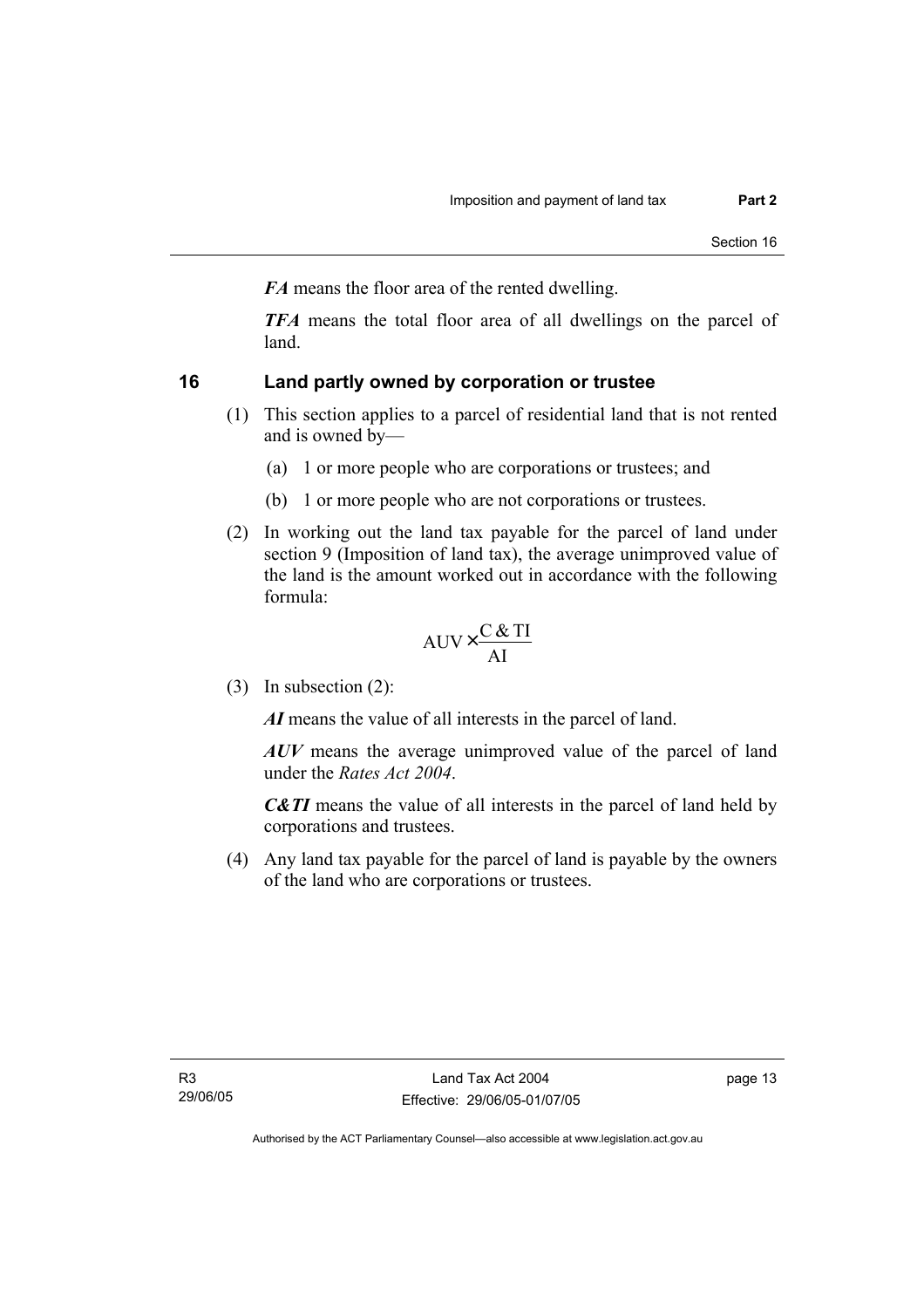Section 17

# **17 Payment of land tax**

- (1) Land tax in relation to a parcel of land is payable to the commissioner by the owner of the parcel.
- (2) A person who is the owner of the parcel of land is liable to pay to the commissioner any unpaid land tax payable in relation to the parcel, whether the amount became payable before or after the person became the owner.
- (3) The assessment notice for the land tax payable for a quarter for a parcel of land must state a date for payment of the land tax (the *payment date*).
- (4) The payment date must not be earlier than 4 weeks after the date of the notice.
- (5) A person may pay the land tax in relation to which an assessment notice has been given—
	- (a) if the amount payable is for a quarter and any arrears of land tax in relation to previous quarters have been paid in full—by paying, on or before the date for the payment of the land tax, the amount of the land tax; or
	- (b) if the amount payable is for part of a quarter—by paying the amount of the land tax on or before the payment date for the land tax; or
	- (c) by paying the amounts on the days that the person wishes, but so that the amount owing on the date for payment is paid no later than the date for payment.

R3 29/06/05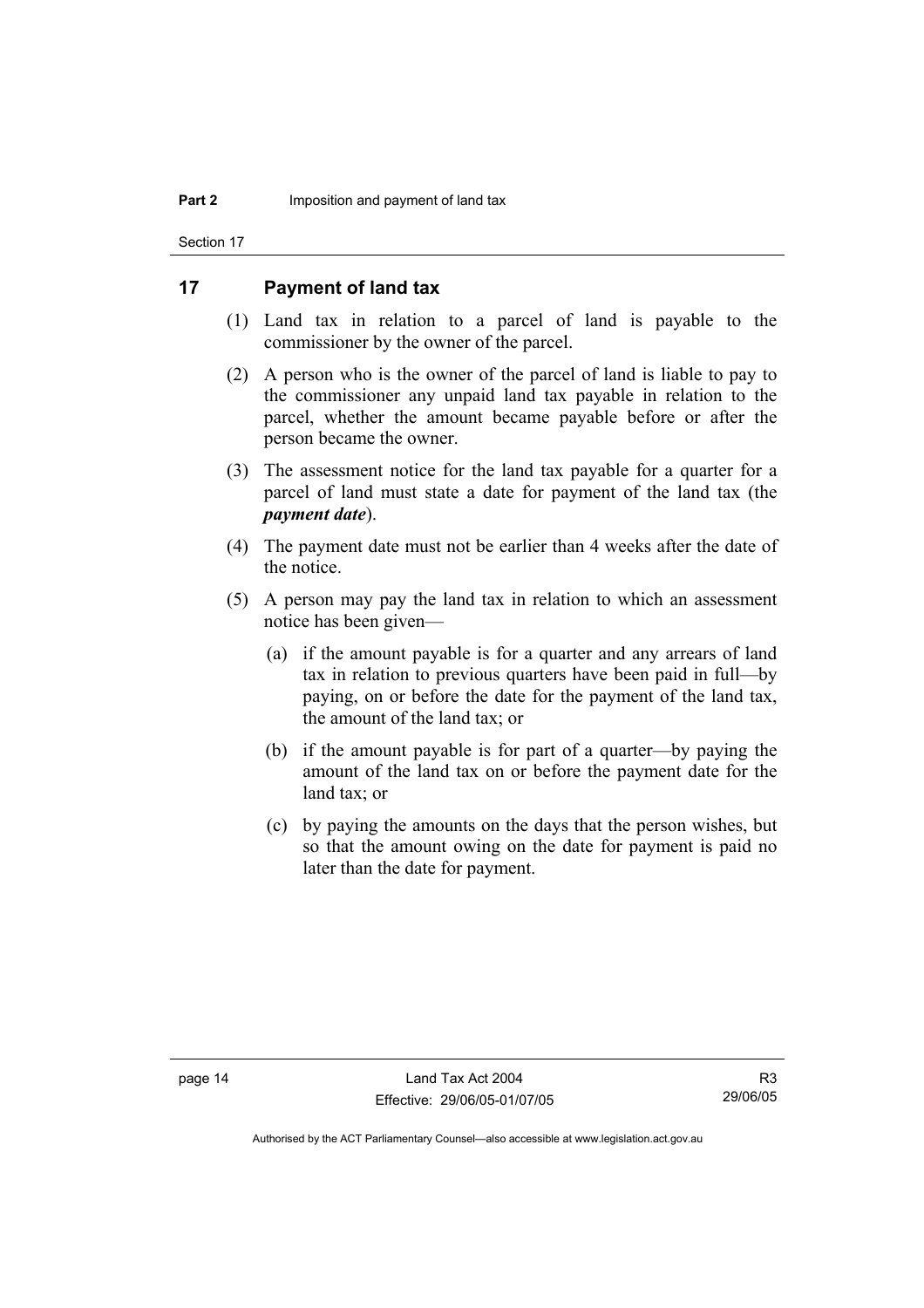# **18 Land tax for part of quarter**

- (1) This section applies to a parcel of land if—
	- (a) the parcel starts or stops being rateable in the quarter; and
	- (b) land tax is payable for the parcel at any time during the quarter.
- (2) In working out the land tax payable for the parcel of land under section 9 (Imposition of land tax), the amount of land tax payable for the parcel for the quarter is the amount worked out in accordance with the following formula:

quarter day land tax otherwise payable for quarter  $\times$  taxable days

(3) In subsection (2):

*taxable days* means the number of days in the quarter that the parcel of land was a rateable parcel.

*quarter days* means the number of days in the quarter.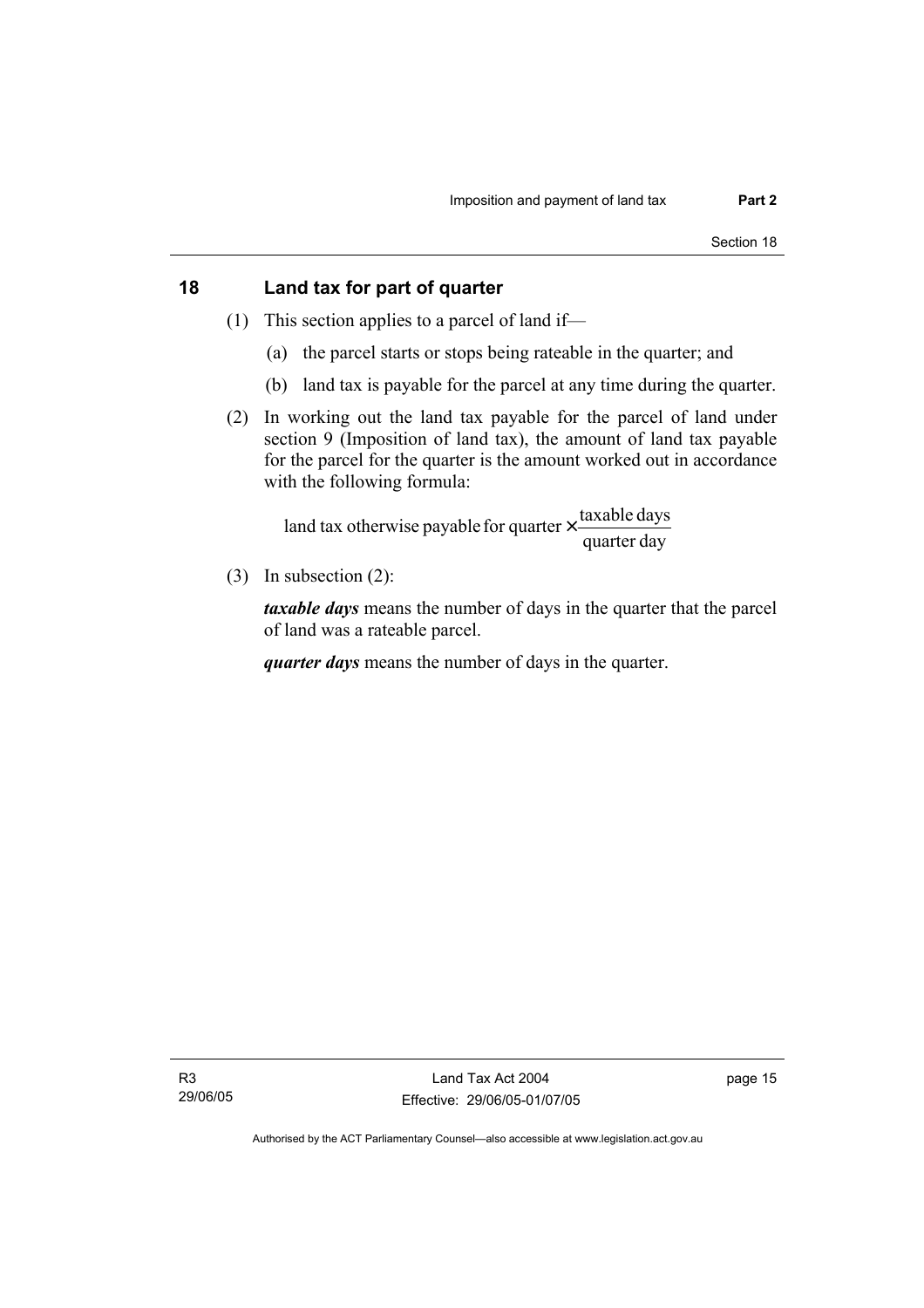#### **Part 3** Enforcement

Section 19

# **Part 3 Enforcement**

#### **19 Interest payable on overdue land tax**

- (1) Interest on an amount of unpaid overdue land tax is worked out—
	- (a) for each calendar month that the amount remains unpaid; and
	- (b) on the 1st day of that month; and
	- (c) at the interest rate applying to that day; and
	- (d) on the total amount of overdue land tax that is unpaid on a day when the interest is worked out.
	- *Note* The Minister may determine an interest rate for this section under the Taxation Administration Act, section 139.
- (2) For subsection (1) (a), if an amount remains unpaid for part of a calendar month, interest is payable for the whole month.

#### **Example**

Fred's land tax is due on 15 August. He doesn't pay it until 5 October. Fred has to pay interest worked out for the overdue period from 16 August to 5 October. Because of the operation of s (2), Fred has to pay interest for the period from 16 August to 15 October. Interest for the month from 16 August to 15 September is at the rate applying on 16 August, which is the 1st day of the 1st month that the amount remains unpaid (see s (1)). Interest for the month from 16 September to 15 October is at the rate applying on 16 September, which is the 1st day of the 2nd month that the amount remains unpaid (see  $s(1)$ ).

- *Note* An example is part of the Act, is not exhaustive and may extend, but does not limit, the meaning of the provision in which it appears (see Legislation Act, s 126 and s 132).
- (3) The Taxation Administration Act, section 25 (Interest in relation to tax defaults) does not apply to unpaid overdue land tax.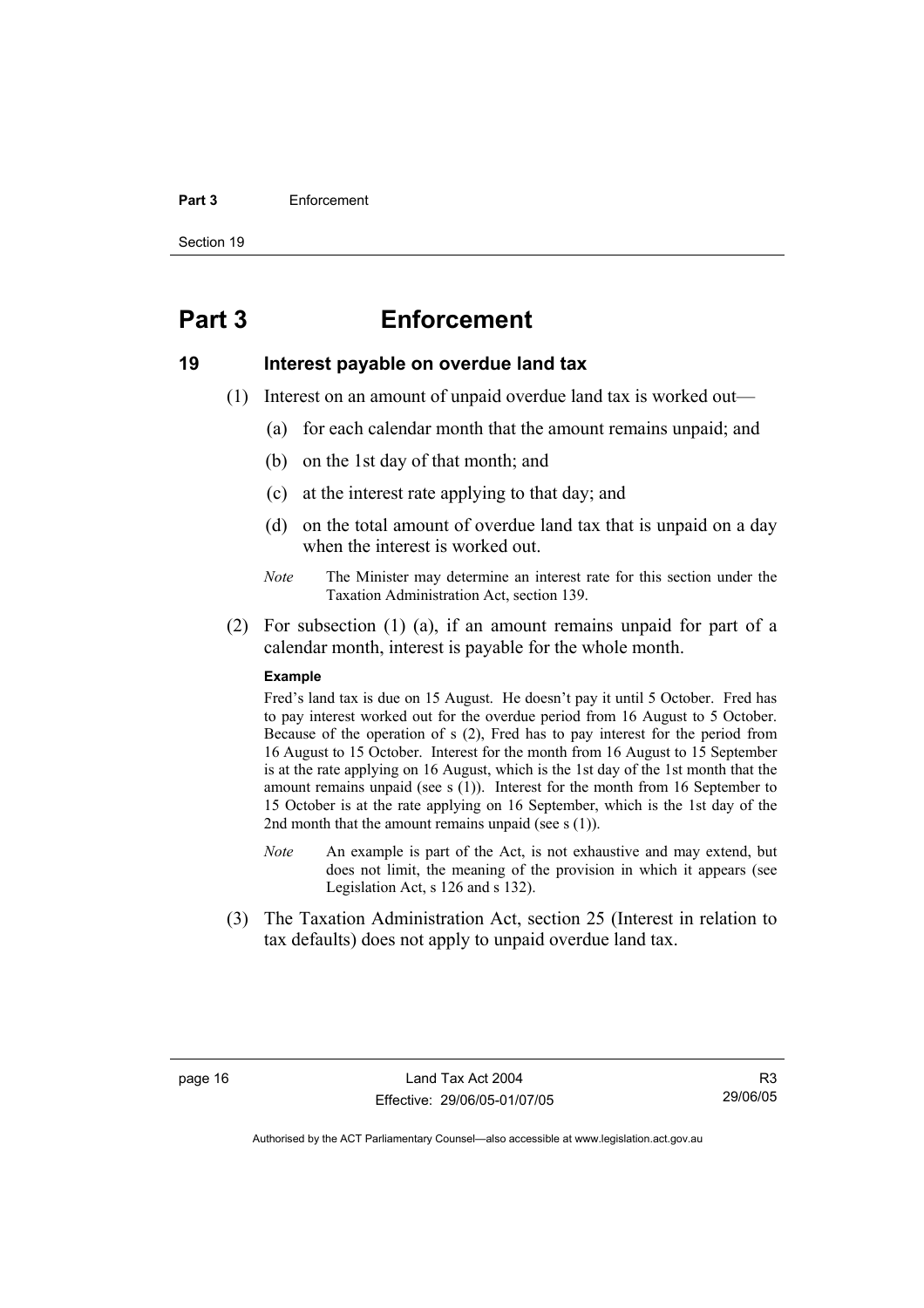# **20 Charge of land tax on rateable land**

- (1) Land tax payable in relation to a parcel of rateable land is a charge on the interest held by the owner of the parcel.
- (2) The charge takes priority over a sale, conveyance, transfer, mortgage, charge, lien or encumbrance in relation to the parcel of land.
- (3) The charge does not have effect against an honest purchaser of the parcel of land for value if—
	- (a) the purchaser had obtained a certificate under section 41 (Certificate of land tax and other charges) in relation to the parcel before the purchase; and
	- (b) at the time of purchase, the purchaser did not have notice of liability under the charge.

# **21 Notice of land tax in arrears**

- (1) If land tax payable for a parcel of land has been in arrears for at least 1 year, the commissioner may give the owner of the parcel written notice that the land tax is in arrears.
- (2) At any time after giving notice, the commissioner may declare, in writing, that the land tax for the parcel of land is in arrears.
- (3) A declaration is a notifiable instrument.

*Note* A notifiable instrument must be notified under the Legislation Act.

# **22 Unoccupied land—letting for unpaid land tax**

- (1) This section applies if—
	- (a) a declaration is made under section 21 in relation to an unoccupied parcel of land; and
	- (b) the land tax payable for the parcel is not paid within 30 days after the day the declaration is notified.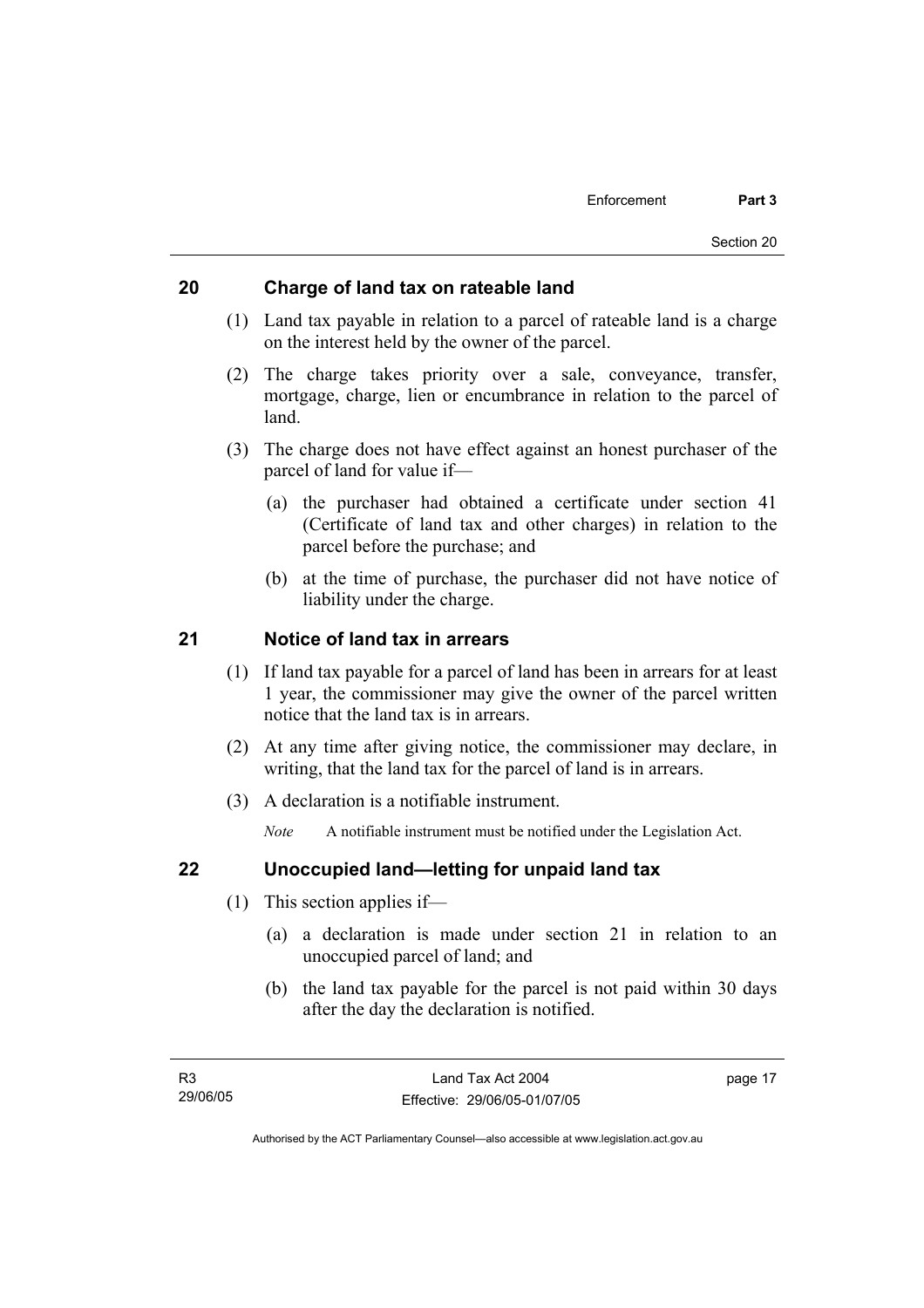#### **Part 3** Enforcement

Section 22

- (2) The commissioner may—
	- (a) take possession of the parcel of land; and
	- (b) hold the parcel against anyone; and
	- (c) lease the parcel for not longer than 7 years.
- (3) If the commissioner takes possession of the parcel of land, the commissioner must keep accounts of—
	- (a) rent and other amounts received by the commissioner in relation to the parcel; and
	- (b) the expenses of the lease; and
	- (c) the land tax and rates payable for the land.
- (4) If rent and other amounts are received by the commissioner under this section—
	- (a) the rent and other amounts must be applied against—
		- (i) the expenses of the lease necessarily incurred by the commissioner; and
		- (ii) the land tax payable for the land; and
		- (iii) the rates payable for the land; and
		- (iv) any other expenses incurred by the commissioner in relation to the parcel; and
	- (b) any remaining rent and other amounts received belongs to anyone who, at the time it is received, would have been entitled to receive it if the parcel had not been in the commissioner's possession.
- (5) In this section:

*expenses*, of a lease, includes expenses incidental to the lease and the collection of rent under the lease.

R3 29/06/05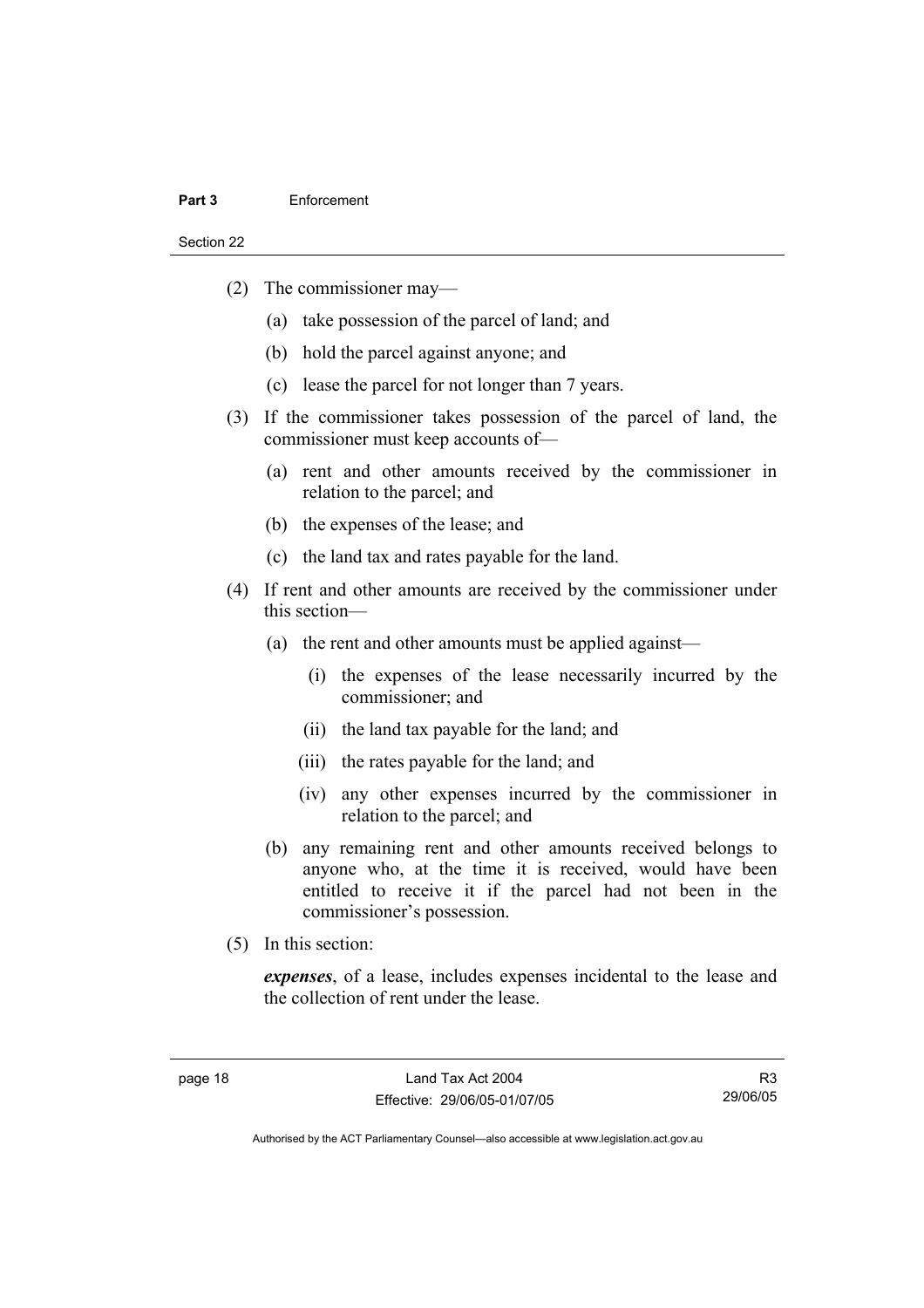# **23 Entitlement to possession of land held by commissioner**

- (1) This section does not apply to a parcel of land sold under section 24.
- (2) A person who, apart from section 22, would be entitled to a parcel of land may, within 16 years after the day the commissioner takes possession of the parcel—
	- (a) inspect the accounts kept under section 22; and
	- (b) ask the commissioner to put the person in possession of the parcel.
- (3) On request under subsection (2), the commissioner must put the person in possession of the parcel of land—
	- (a) if land tax, rates or both are payable for the parcel—on payment by the person of the amount payable; and
	- (b) if the parcel is subject to a lease made by the commissioner under section 22—subject to the lease.
- (4) If no-one is put in possession of the parcel of land under this section within 16 years after the day the commissioner takes possession of the parcel—
	- (a) the parcel vests absolutely in the Commonwealth; and
	- (b) rent and any other amounts received by the commissioner in relation to the land vest in the Territory.

# **24 Sale of land for nonpayment of land tax**

- (1) This section applies if—
	- (a) a parcel of land is held by the owner under a lease from the Commonwealth for a term of years; and
	- (b) the commissioner has complied with section 21; and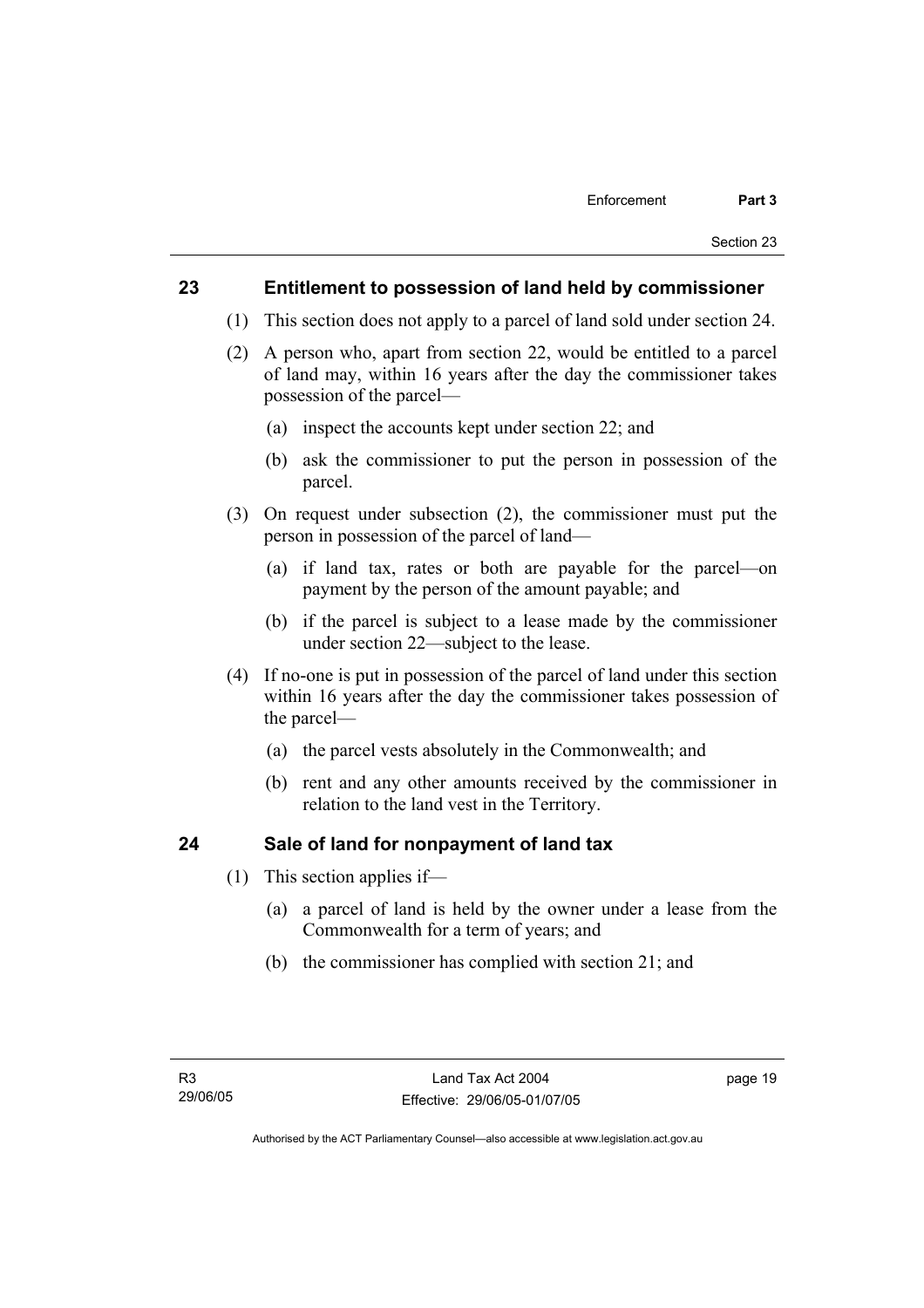#### **Part 3** Enforcement

Section 24

- (c) land tax payable for the parcel is in arrears for at least 1 year after the day of notification of a declaration under section 21 in relation to the parcel.
- (2) The commissioner may apply to a court of competent jurisdiction for an order for the sale of all or part of the parcel of land.

#### **Example**

The commissioner has given notice and made a declaration under section 21 in relation to a parcel of land held under lease from the Commonwealth. If the parcel is unoccupied, the commissioner may take action under section 22 to lease the parcel or, if the land tax is in arrears for at least 1 year after the day of notification of the declaration, make an application under this section for an order for sale. The option to lease would not be available if the property were occupied.

- *Note 1* A single application form may be approved for this section and the *Rates Act 2004*, s 26 (see Legislation Act, s 255 (7)).
- *Note 2* An example is part of the Act, is not exhaustive and may extend, but does not limit, the meaning of the provision in which it appears (see Legislation Act, s 126 and s 132).
- (3) If the court is satisfied that this section applies to the parcel of land, the court must—
	- (a) order the sale by public auction of the parcel, or as much of the parcel as will be sufficient to pay the total of the following—
		- (i) the total amount of land tax in arrears at the time of hearing of the application;
		- (ii) the total amount of any rates in arrears at the time of hearing of the application;
		- (iii) costs and expenses in relation to the declaration, application and sale; and
	- (b) order that the proceeds be paid into court; and
	- (c) order that the title to the parcel be transferred to the purchaser free from mortgages and other encumbrances.

R3 29/06/05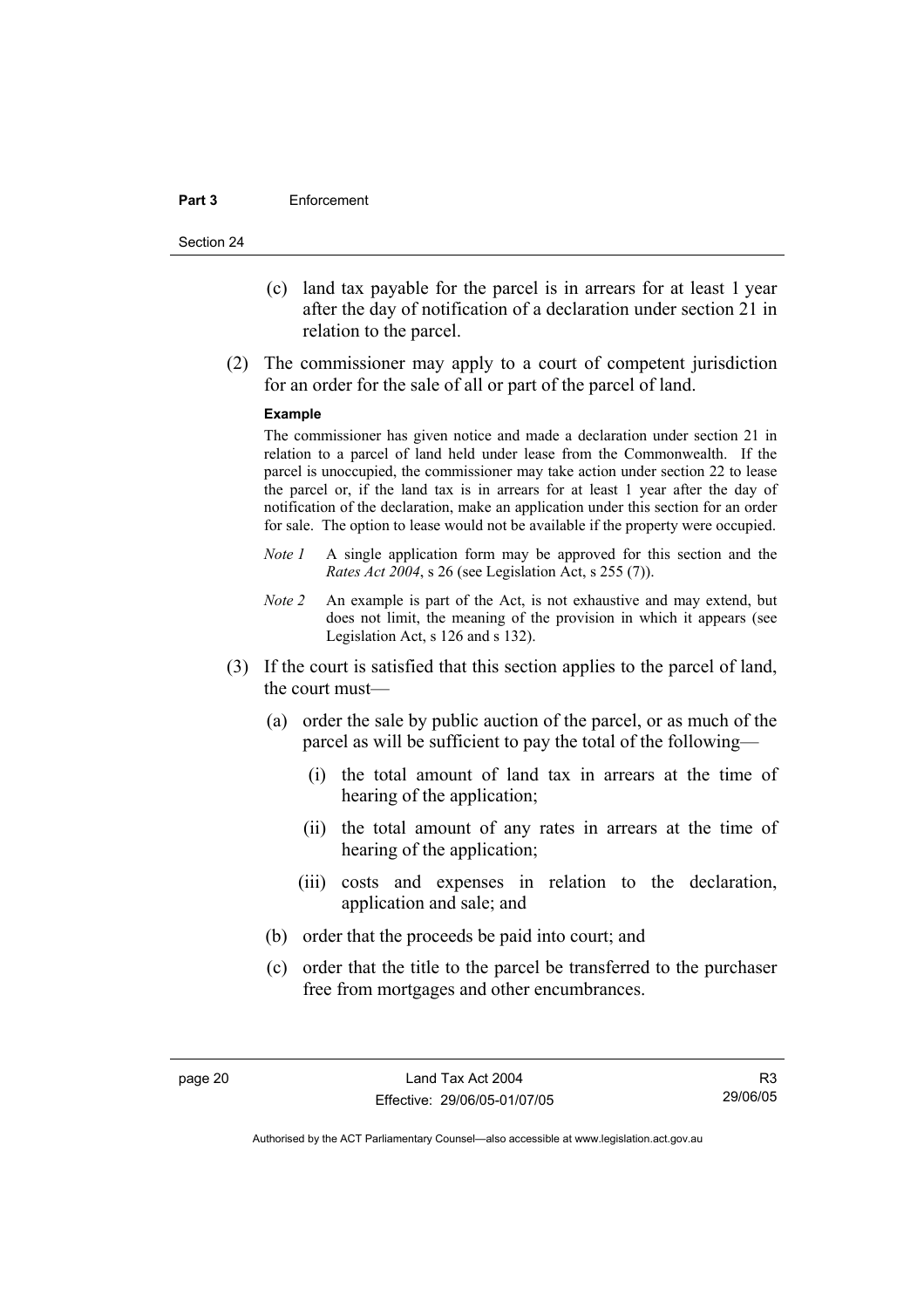- (4) The commissioner is entitled to be paid the total mentioned in subsection (3) (a) out of the proceeds of sale without a court order.
- (5) On application by an interested person, the court may order payment out of court of any remaining proceeds.
- (6) However, if a person who was the owner or mortgagee of the parcel of land before the sale hands over to the court the certificate or other title to the parcel sold, the person is entitled to be paid out of court, without any court order—
	- (a) if the person was the owner—any remaining proceeds; and
	- (b) if the person was the mortgagee—the amount owing to the mortgagee under the mortgage or, if that amount is more than the amount of any remaining proceeds, the remaining proceeds.
- (7) Any sale of a parcel of land or part of a parcel under this section must be abandoned if the owner of the parcel pays, in relation to the parcel or the part of the parcel—
	- (i) the total land tax in arrears; and
	- (ii) the total of any rates in arrears; and
	- (iii) the costs and expenses incurred in relation to the declaration, application and sale up to the time of payment.

# **25 Application may relate to more than 1 parcel**

- (1) The commissioner may make a single application under section 24 in relation to more than 1 parcel of land even if—
	- (a) the parcels belong to different owners; or
	- (b) the notices under section 21 (Notice of land tax in arrears) for the parcels were given at different times.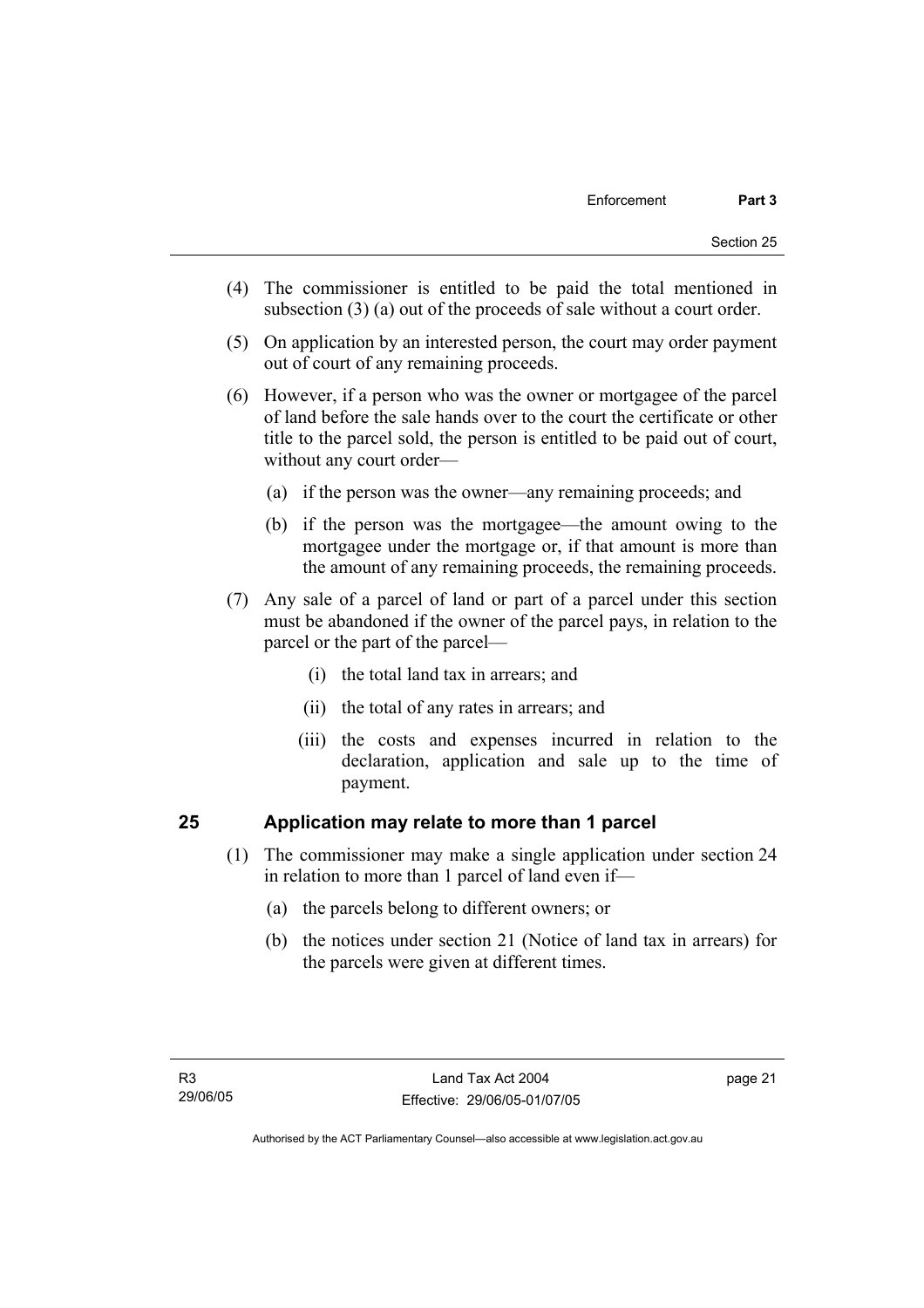#### **Part 3** Enforcement

#### Section 25

- (2) If the commissioner makes an application in relation to more than 1 parcel, the court may make the orders about apportionment of land tax and rates, and any other amounts payable, that the court considers just.
	- *Note* The application may include an application under the *Rates Act 2004*, s 27 in relation to the parcel (see Legislation Act, s 49).

page 22 Land Tax Act 2004 Effective: 29/06/05-01/07/05

R3 29/06/05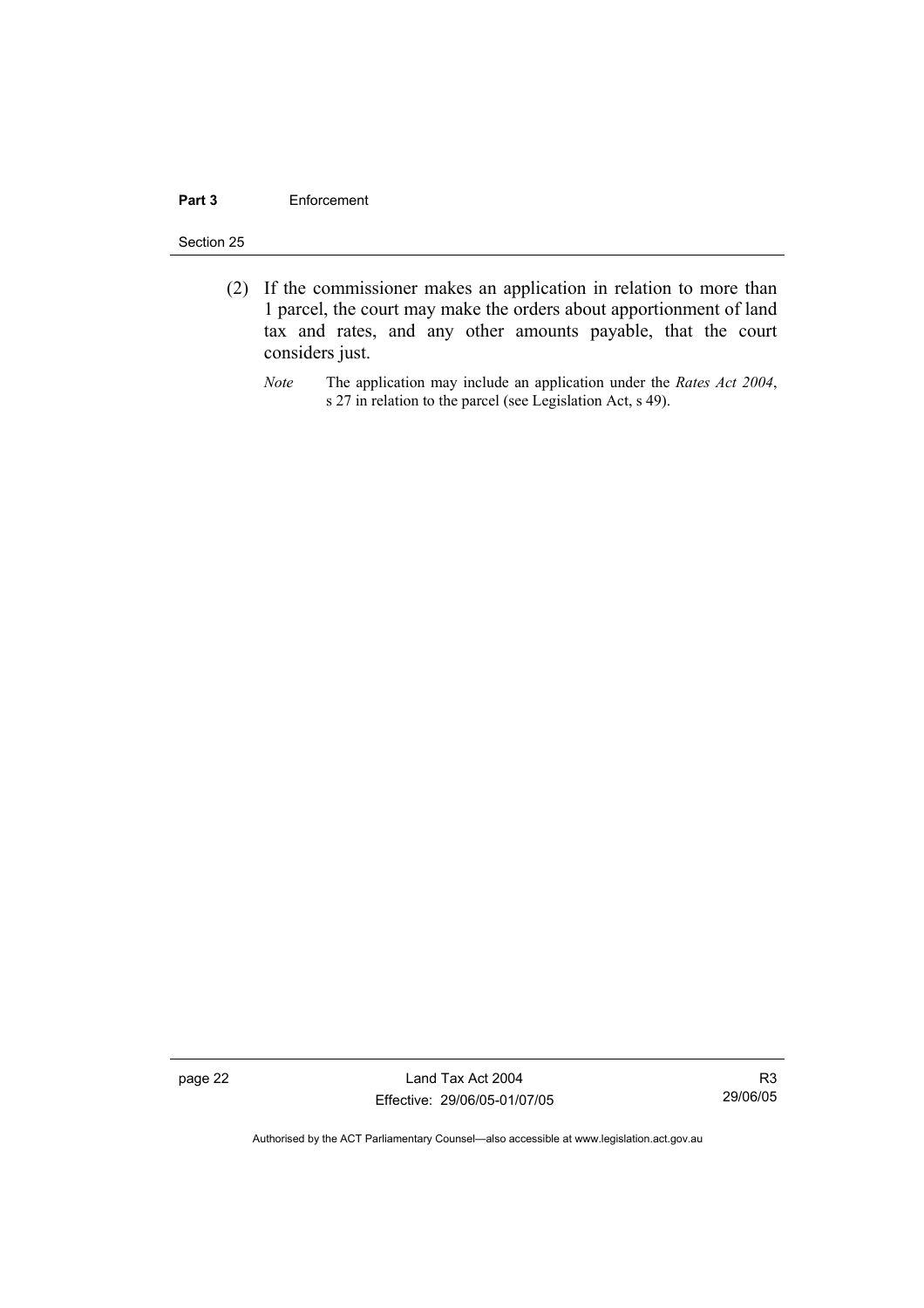# **Part 4 Unit subdivisions**

*Note* Section 9 imposes land tax on unit subdivisions.

# **Division 4.1 Application of Act to unit subdivisions**

# **26 Unit subdivisions**

- (1) For this Act, if a parcel of land is a unit subdivision, the land making up the parcel is taken to continue to be a single parcel of land.
- (2) However, in the application of this Act to a unit subdivision—
	- (a) a reference to a parcel of land in relation to the assessment or payment of land tax is a reference to a unit; and
	- (b) a reference to the owner is—
		- (i) in relation to the assessment or payment of land tax—a reference to the unit owner; and
		- (ii) in relation to any other notice—a reference to the owners corporation.

# **27 Unit subdivisions—land tax**

- (1) This section applies to a parcel of land that is a unit subdivision.
- (2) If land tax imposed for the parcel of land for the quarter when the units plan is registered is not paid before registration of the units plan, it is payable by the person who was the owner of the parcel on the day before the day when the units plan was registered.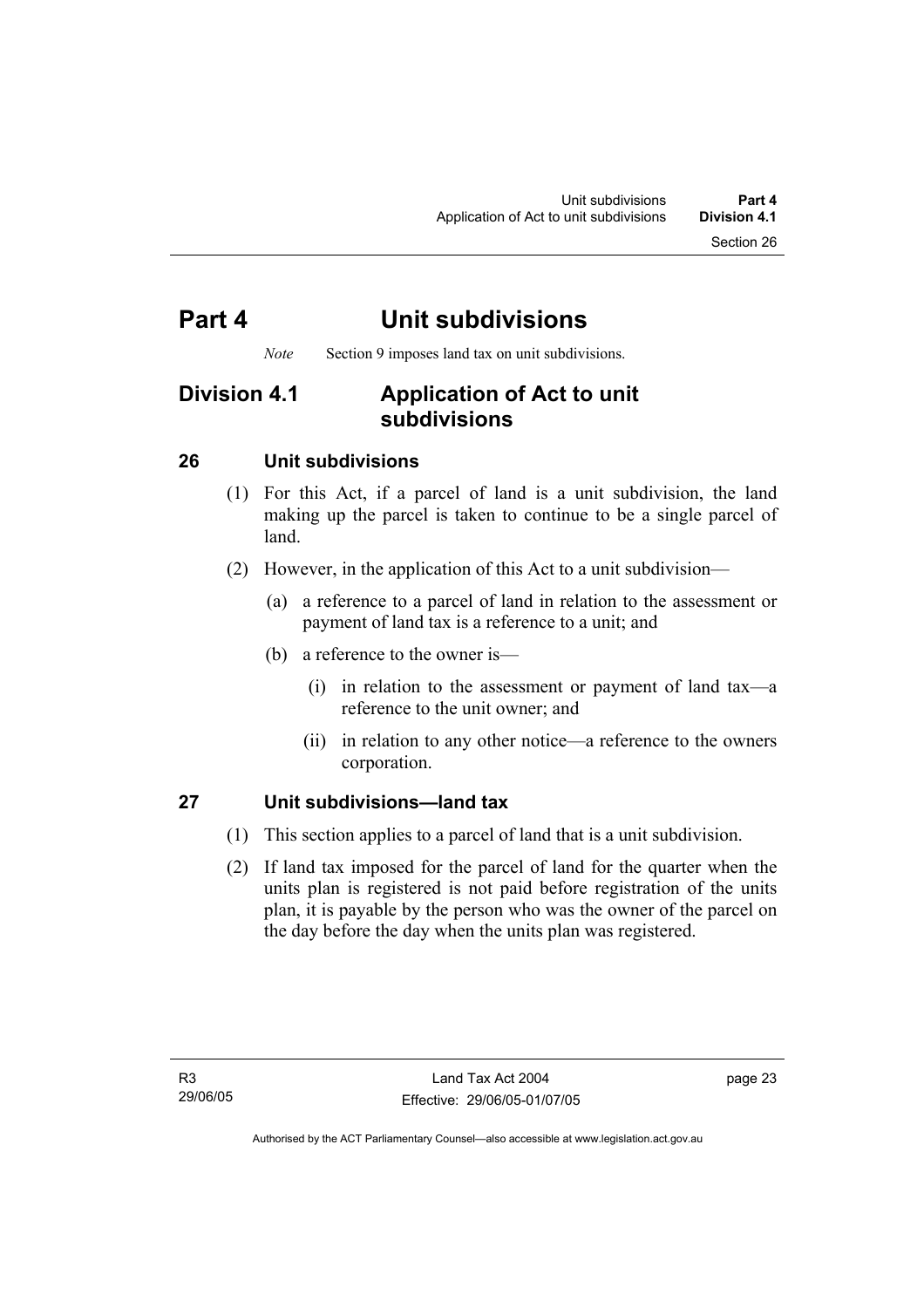- (3) On and after the 1st day of the next quarter after the day when the units plan is registered or, if it is registered on the 1st day of a quarter, on and after that day—
	- (a) any land tax imposed for the parcel of land is payable by the unit owners whose units are subject to land tax; and
	- (b) the amount payable by each unit owner whose unit is subject to land tax is the amount worked out under subsection (5); and
	- (c) no land tax for the parcel is payable by the owners corporation.
- (4) Section 9 (Imposition of land tax) applies to impose land tax on a unit that is part of the unit subdivision as if a reference to a parcel of land were a reference to the unit.
- (5) In working out the land tax payable for the unit under section 9, the average unimproved value of the unit is the amount worked out in accordance with the following formula:

$$
\frac{\text{UE}}{\text{TUE}} \times \text{AUV}
$$

(6) In this section:

*AUV* means the average unimproved value of the parcel of land under the *Rates Act 2004*.

*TUE* means the unit entitlement of all the units in the units plan.

*UE*means the unit entitlement of the unit.

*unit entitlement*—see the Unit Titles Act, section 8.

*units plan* means a units plan under the Unit Titles Act 2001, section 7.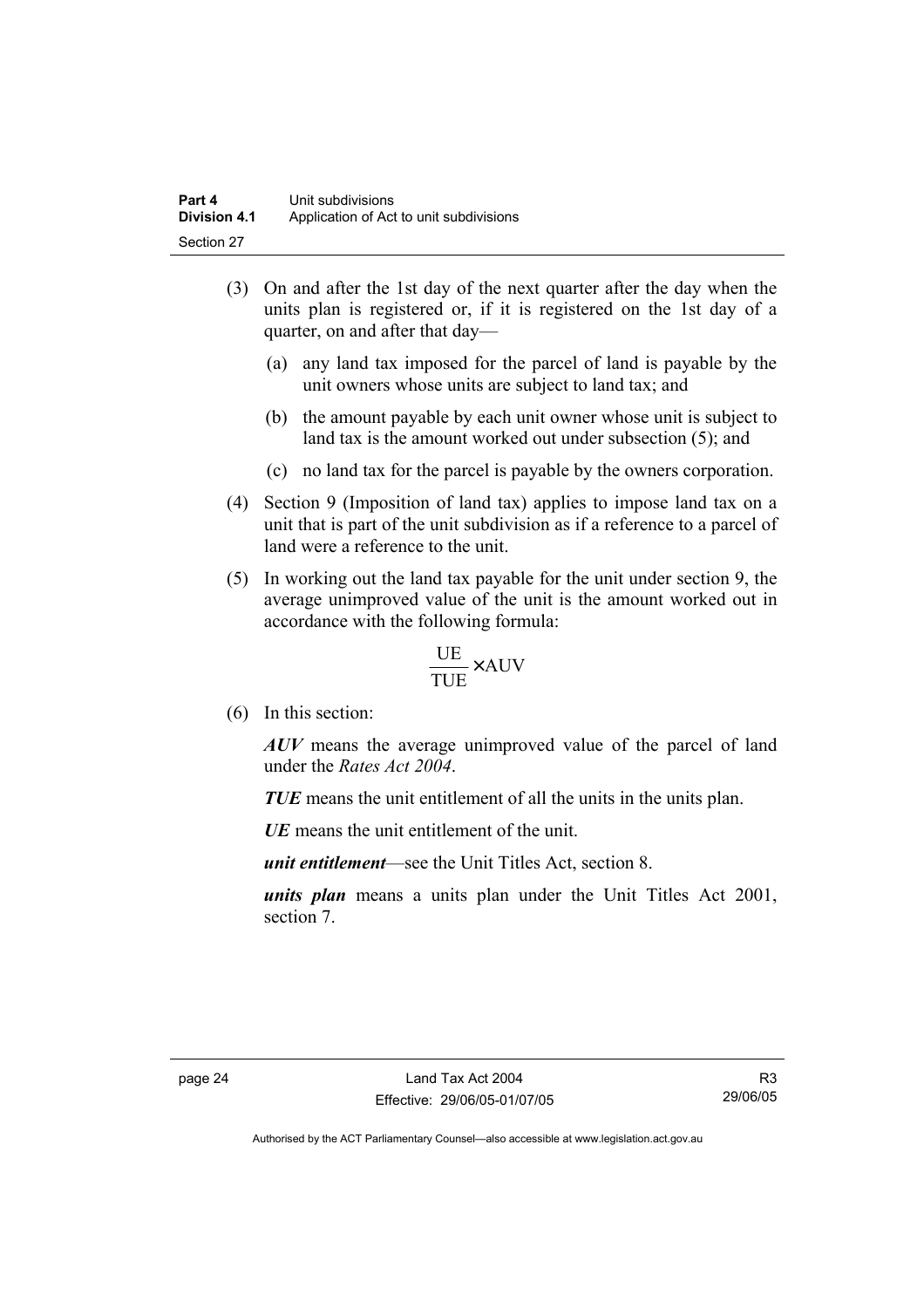# **Division 4.2 Certain proposed unit subdivisions**

# **28 Meaning of** *qualifying parcel of land* **for div 4.2**

In this division:

*qualifying parcel of land* means a parcel of land to which this division applies because of section 29.

# **29 When div 4.2 applies to parcel of land**

- (1) If the commissioner makes a determination under the *Rates Act 2004*, section 32 (2) for a parcel of land—
	- (a) this division applies to the parcel; and
	- (b) this division is taken to have begun to apply to the parcel on the 1st day when, under the current lease of the land, the parcel became an eligible parcel of land.
- (2) In this section:

*eligible parcel of land* means a parcel of rateable land for which the lease of the parcel allows development of the parcel for residential and commercial purposes.

# **30 Imposition of land tax—qualifying parcels of land**

- (1) Section 9 (Imposition of land tax) applies to impose land tax on a qualifying parcel of land as if a reference to the parcel were a reference to the percentage of the intended development of the parcel determined under the *Rates Act 2004*, section 32 to be used for commercial purposes.
- (2) In working out the land tax payable for the parcel of land under section 9, the average unimproved value of the parcel is the amount worked out in accordance with the following formula:

**CP×AUV** 

R3 29/06/05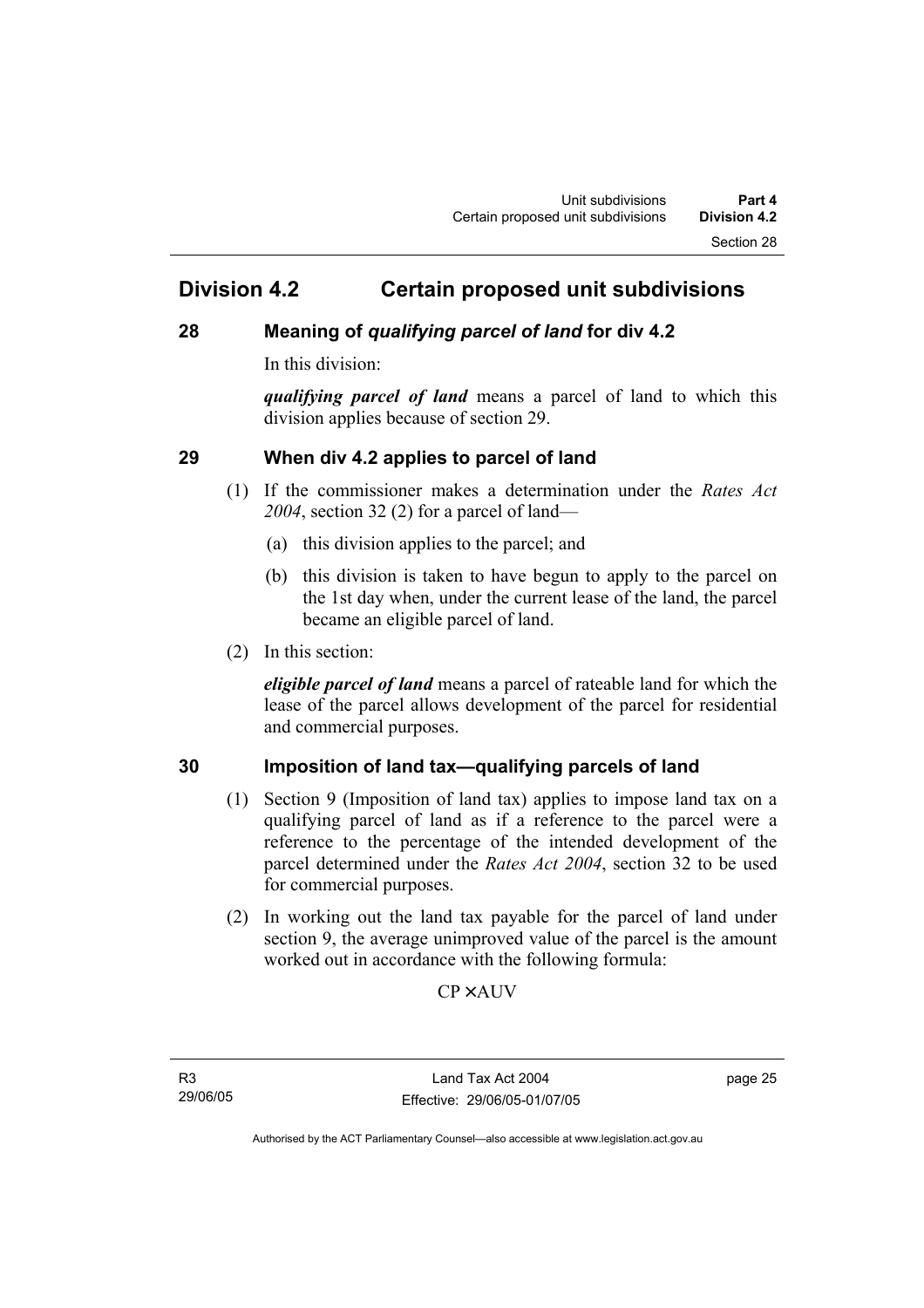(3) In subsection (2):

*AUV* means the average unimproved value of the parcel of land under the *Rates Act 2004*.

*CP* means the percentage of the intended development of the parcel determined under the *Rates Act 2004*, section 32 to be used for commercial purposes.

# **31 End of application of div 4.2**

This division stops applying to a parcel of land on the happening of any of the following days:

- (a) if the parcel is subdivided under the Unit Titles Act—the day after the end of the quarter when the subdivision happens;
- (b) if the owner of the land does not apply under the Unit Titles Act, part 3 within 30 days beginning on the day when a certificate of occupancy under the *Building Act 2004* is issued for the development, or within any longer period that the commissioner allows, for the subdivision of the land under the Unit Titles Act—the 1st day after the end of the 30 day period or the longer period;
- (c) if the land is not subdivided under the Unit Titles Act within 1 year beginning on the day the application (or, if there is more than 1 application, the 1st application) mentioned in paragraph (b) was made, or within any longer period that the commissioner allows—the 1st day after the end of the 1 year period or the longer period;
- (d) if there is a variation of the lease, so that the development of the land partly for residential and partly for commercial purposes is no longer allowed—the day the change happens;

R3 29/06/05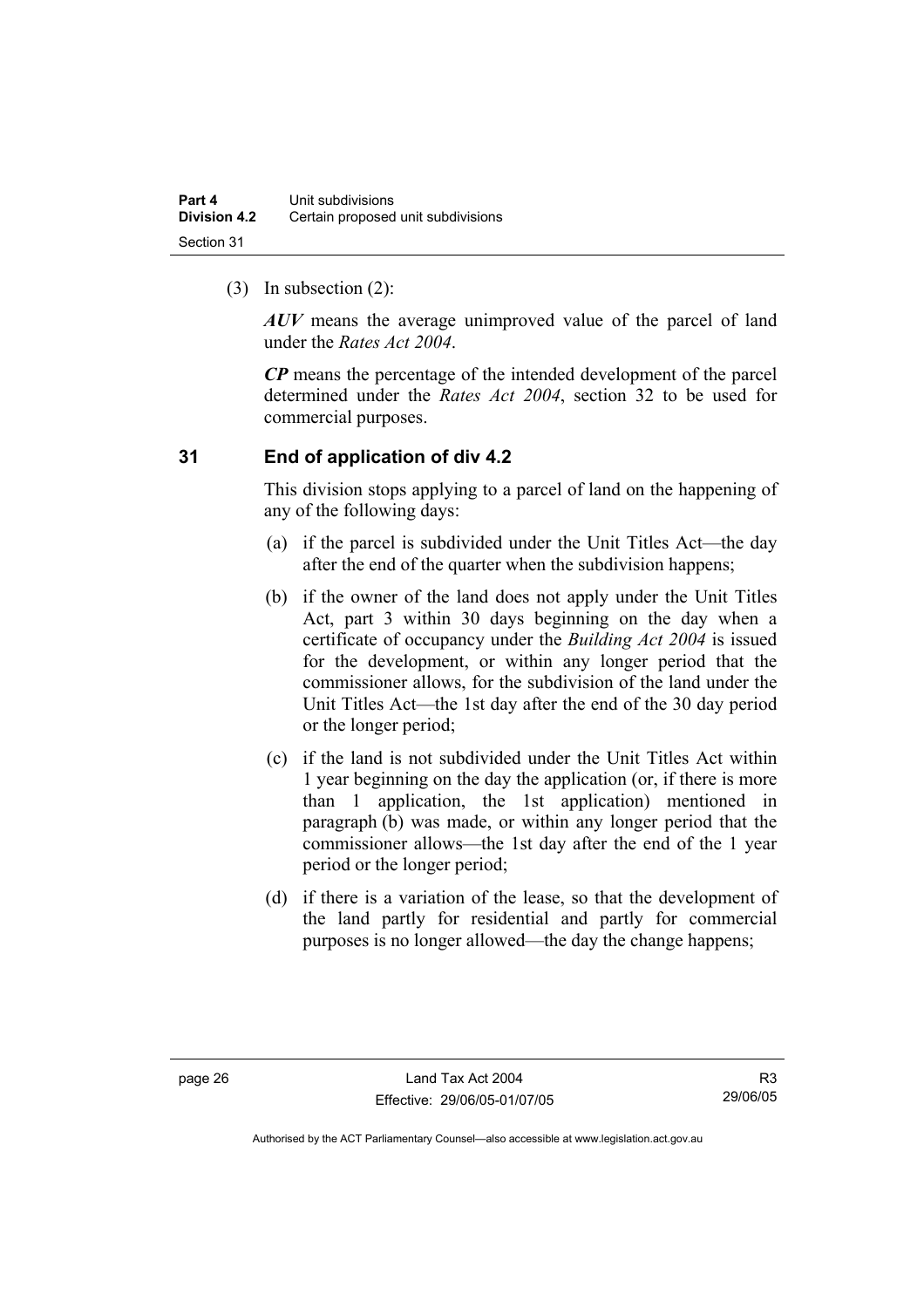- (e) if development of the land for subdivision under the Unit Titles Act is abandoned—the day it is abandoned;
- (f) if the application made under the *Rates Act 2004*, section 31 for the parcel of land is withdrawn by written notice to the commissioner—the day the notice is given;
- (g) if the commissioner gives notice to the applicant that the application is to be treated as withdrawn—the day the notice is given.

# **32 Reassessment—completion of development**

- (1) This section applies if—
	- (a) the commissioner has prepared an assessment of land tax payable for a qualifying parcel of land for a period; and
	- (b) before the end of the period the land stops being a qualifying parcel because it is subdivided under the Unit Titles Act; and
	- (c) the commissioner is satisfied that the percentages of the intended development that are to be used for residential and commercial purposes are different from the percentages determined under the *Rates Act 2004*, section 32 (2); and
	- (d) the commissioner redetermines the percentages under the *Rates Act 2004*, section 32 (5).
- (2) The commissioner must reassess the amount of land tax payable for the parcel of land for the period when the land was a qualifying parcel.

# **33 Reassessment—noncompletion of development**

- (1) This section applies if—
	- (a) the commissioner has made an assessment of land tax (the *previous land tax assessment*) for a qualifying parcel of land for a period; and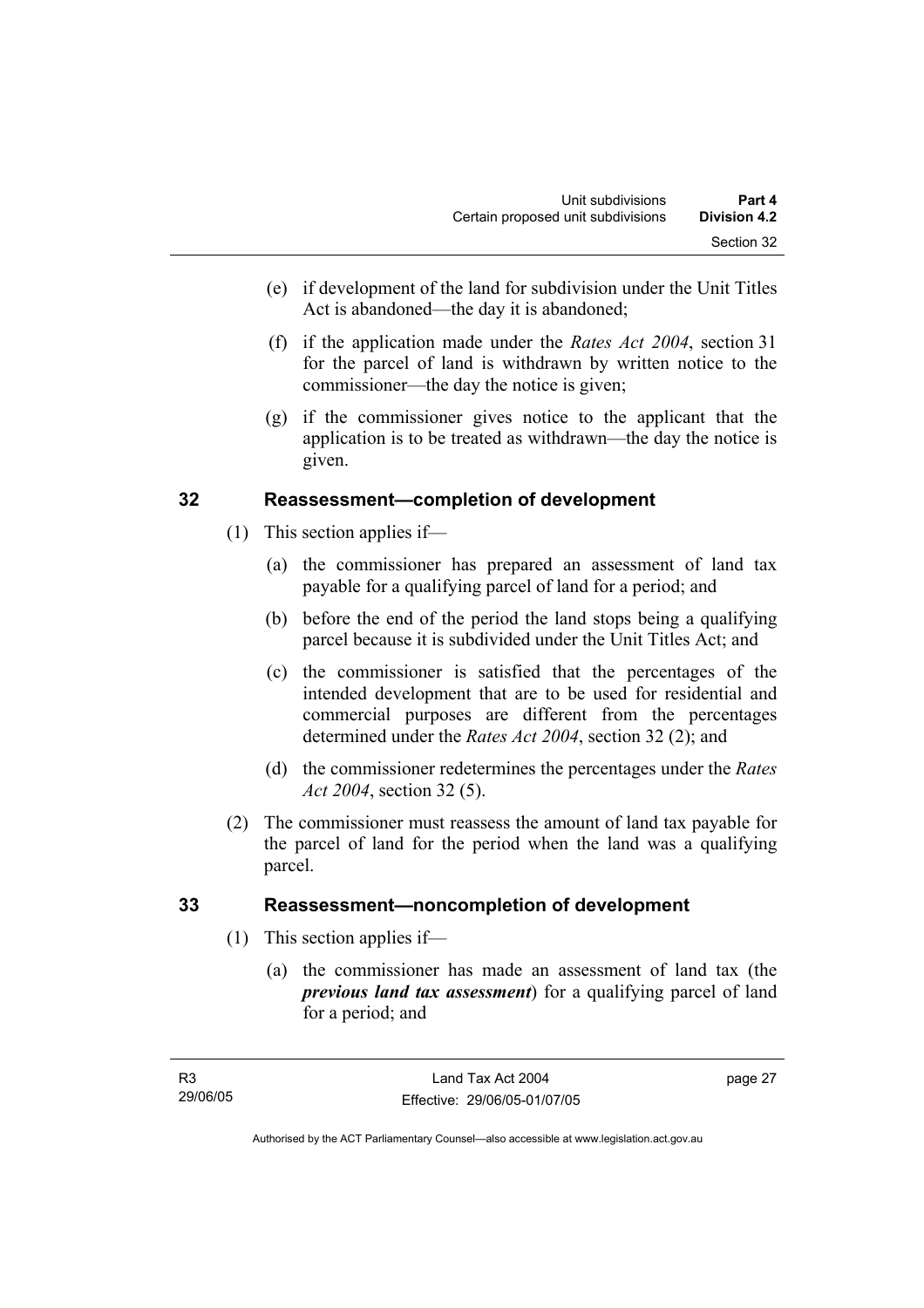- (b) before the end of the period—
	- (i) the parcel stops being a qualifying parcel because of the happening of a circumstance mentioned in section 31 (b),  $(c)$ ,  $(f)$  or  $(g)$ ; or
	- (ii) the commissioner is satisfied that the parcel has stopped being a qualifying parcel because of a circumstance mentioned in section 31 (d) or (e).
- (2) The commissioner must reassess the amount of land tax payable for the parcel of land for the period when the parcel was a qualifying parcel for—
	- (a) the period when the previous land tax assessment was made; or
	- (b) if there has been more than 1 assessment—the period equal to both or all of the periods for which assessments were made.
- (3) The reassessment must be on the basis that the parcel is not, and was never, a qualifying parcel.

page 28 Land Tax Act 2004 Effective: 29/06/05-01/07/05

R3 29/06/05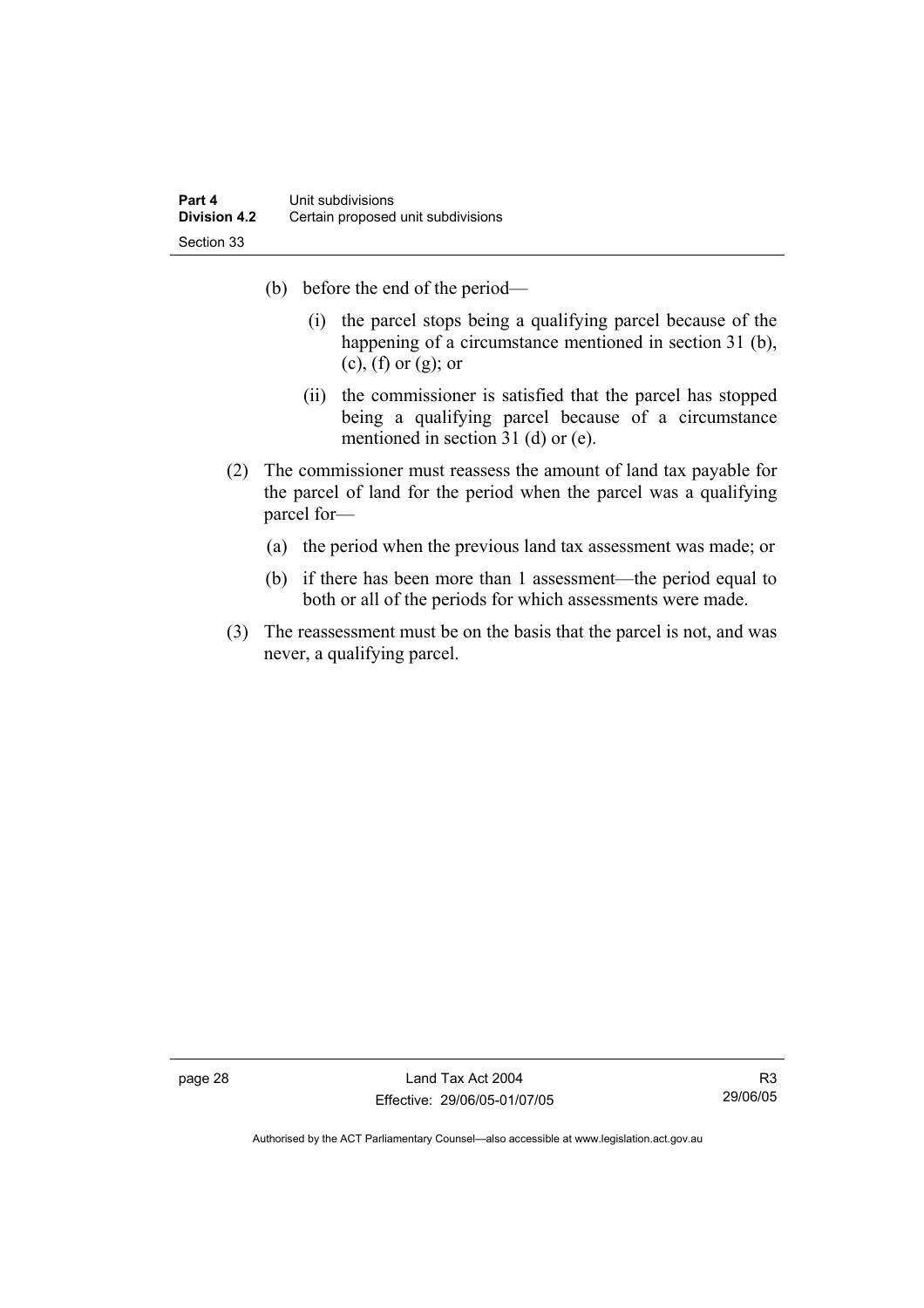# **Part 5 Exemptions, remissions and certain interest payments**

# **34 Exemption from land tax**

- (1) The Minister may, in writing, exempt the owner of a parcel of land from payment of land tax owing for any period in relation to the parcel, or from payment of a stated part of the land tax.
- (2) An exemption is a notifiable instrument.

*Note* A notifiable instrument must be notified under the Legislation Act.

- (3) The Minister may make guidelines for the exercise of a function under this section.
- (4) Guidelines are a disallowable instrument.
	- *Note* A disallowable instrument must be notified, and presented to the Legislative Assembly, under the Legislation Act.

# **35 Remission of land tax**

- (1) The Minister may remit the land tax, or part of the land tax, payable for a parcel of land if the Minister is satisfied that it is fair and reasonable in the circumstances.
- (2) The Minister may make guidelines for the exercise of a function under this section.
- (3) Guidelines are a disallowable instrument.
	- *Note* A disallowable instrument must be notified, and presented to the Legislative Assembly, under the Legislation Act.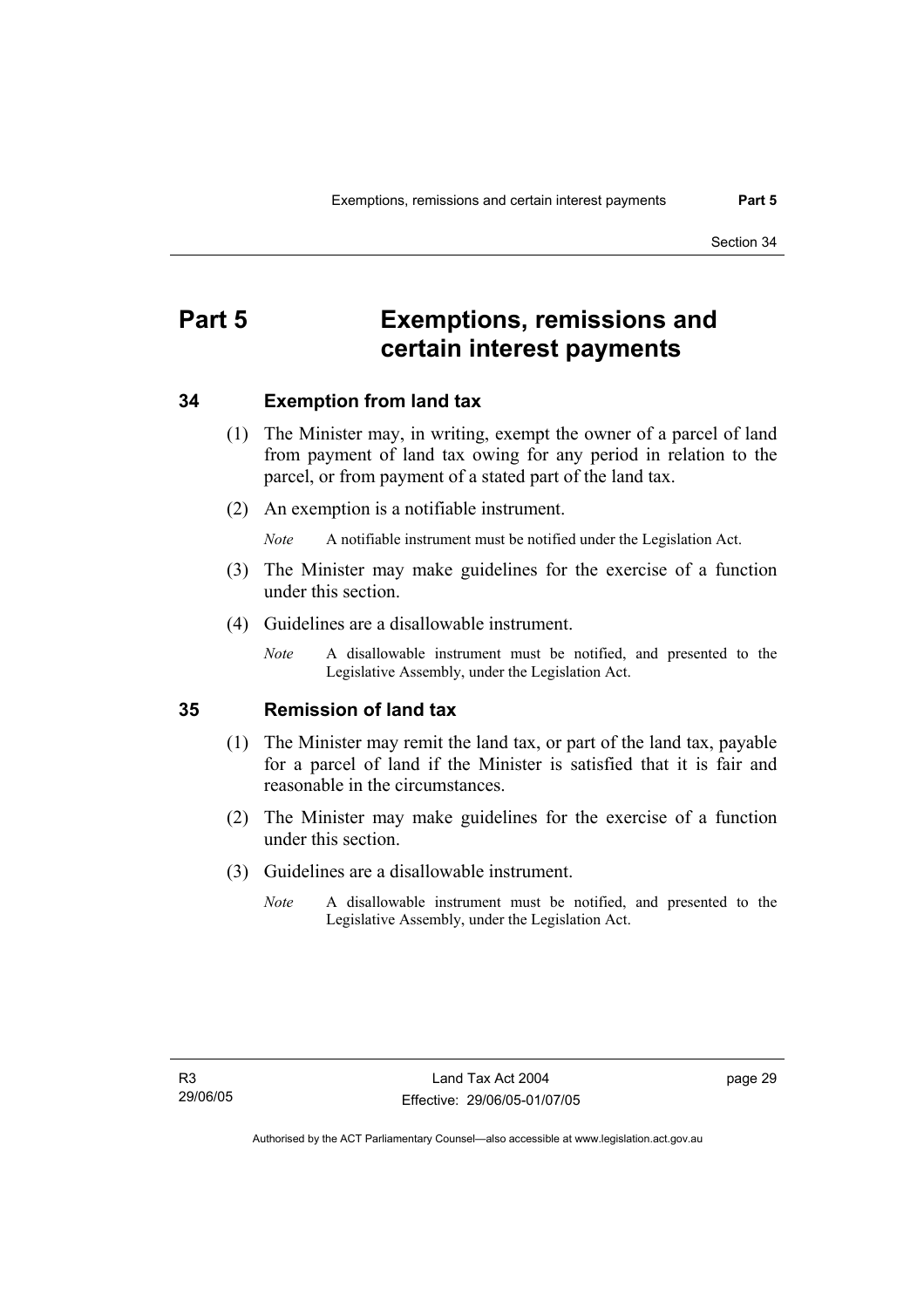Section 36

# **36 Remission of interest**

- (1) The commissioner may remit all or part of an amount of interest payable by a person in relation to land tax if the commissioner is satisfied that it is fair and reasonable having regard to—
	- (a) any circumstances that contributed to the delay in payment of the land tax; or
	- (b) any other relevant matter.
- (2) The Minister may make guidelines for the exercise of a function under this section.
- (3) Guidelines are a disallowable instrument.
	- *Note* A disallowable instrument must be notified, and presented to the Legislative Assembly, under the Legislation Act.

## **37 Interest on refund**

- (1) This section applies if the commissioner is satisfied that—
	- (a) an assessment of land tax payable for a parcel of land has been wrongly made because of an administrative error; and
	- (b) because of the error, a person has overpaid land tax for the parcel.
- (2) The commissioner may pay interest to the owner of the parcel—
	- (a) at the market rate component determined under the Taxation Administration Act, section 26; and
	- (b) worked out from the date when the overpayment was made or a later date the commissioner considers appropriate.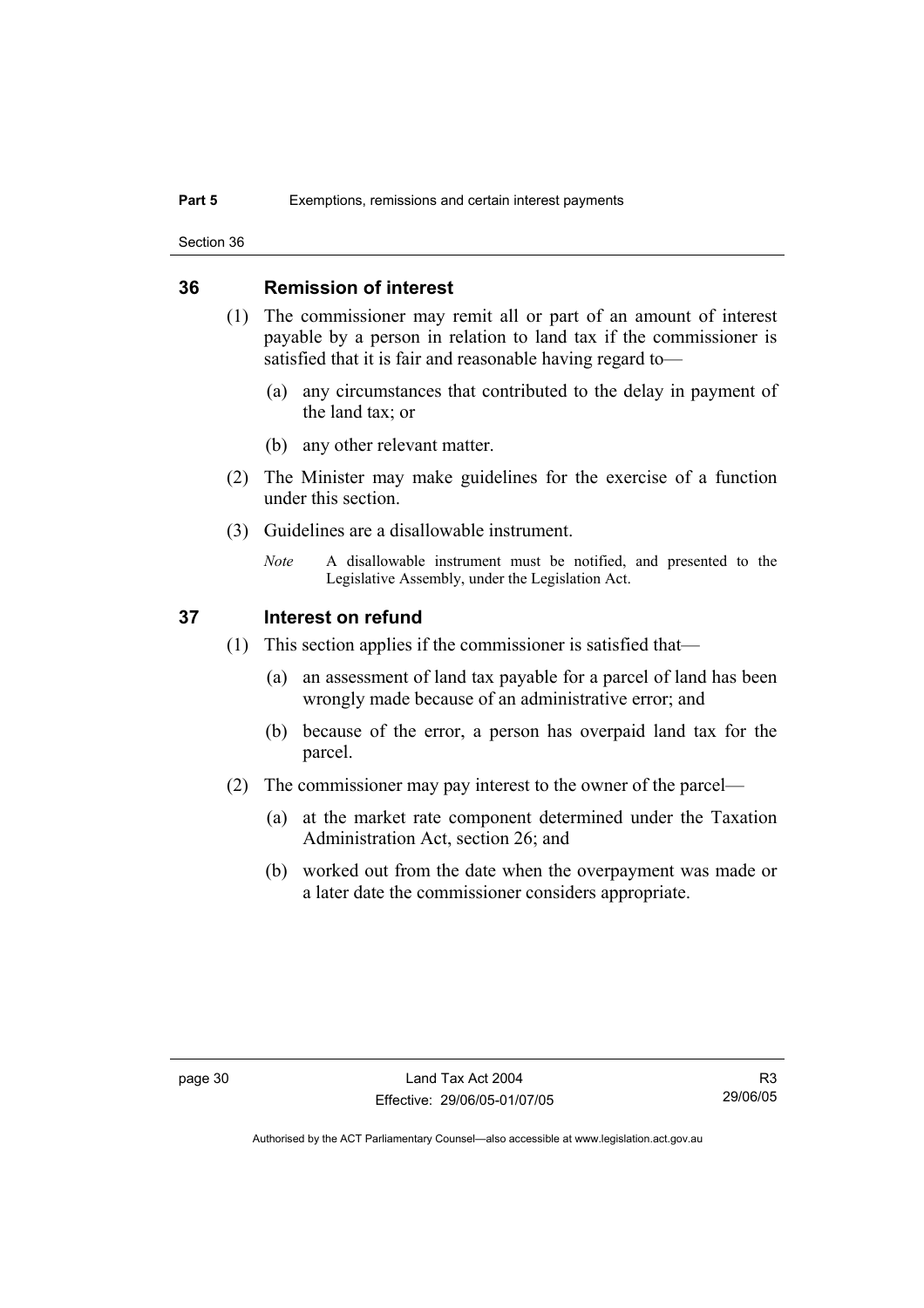# **Part 6 Miscellaneous**

## **38 Objections**

The following decisions of the commissioner are prescribed for the Taxation Administration Act, section 100 (Objection):

- (a) a decision under section 13 (1) (b) to refuse to exempt a parcel of land from land tax on compassionate grounds;
- (b) a decision under section 13 (5) revoking an exemption given on compassionate grounds;
- (c) a decision under section 37 to refuse to pay interest on an overpayment or to pay interest other than from the date when the overpayment was made.
- *Note* Assessments are made under the Taxation Administration Act and objections may be made under that Act, s 100 (1) (a). For example, if a person is given an assessment for land tax and the person is dissatisfied with the assessment because land tax was not payable in relation to the parcel of land, the person may object under that paragraph.

# **39 Review by AAT**

- (1) This section applies to a determination by the commissioner of an objection to a decision mentioned in section 38.
- (2) The determination is prescribed for the Taxation Administration Act, section 107.
	- *Note* Applications for review by the AAT may also be made in relation to determination by the commissioner of a decision on an objection to an assessment.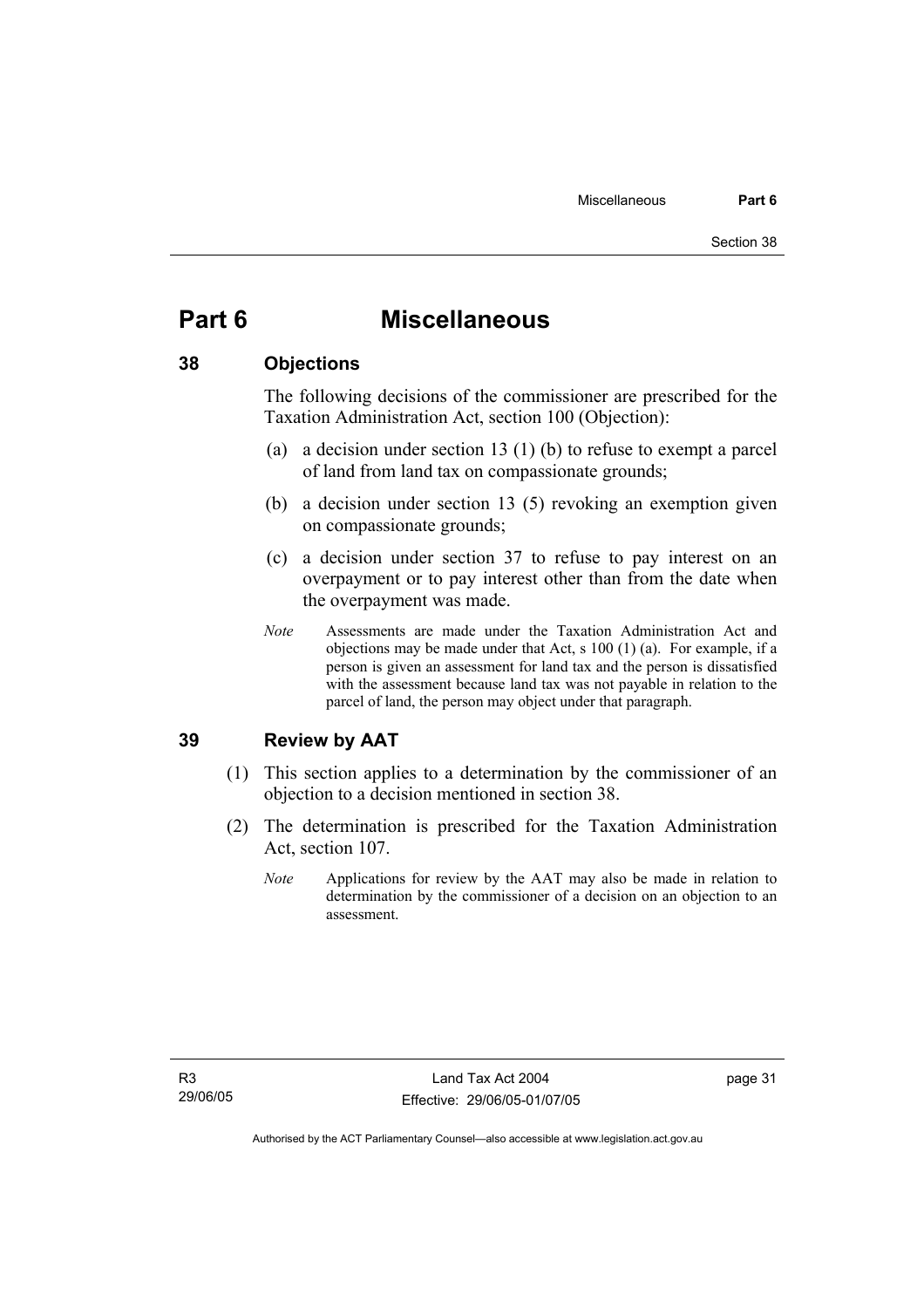#### **Part 6** Miscellaneous

Section 40

### **40 Working out amounts with fractions for Act**

- (1) If an amount worked out under this Act contains a fraction of a cent, the amount must be rounded to the nearest cent, with  $\frac{1}{2}$  a cent being disregarded.
- (2) However, in working out the average unimproved value under section 15 (3) (Multiple dwellings), section 16 (2) (Land partly owned by corporation or trustee) or section 27 (5) (Unit subdivisions—land tax), any fraction of a dollar in the amount worked out must be disregarded.
- (3) The Taxation Administration Act, section 123 (Adjustments of amounts) does not apply in working out an amount under this Act.

## **41 Certificate of land tax and other charges**

- (1) A person may apply to the commissioner for a certificate of—
	- (a) the land tax assessed to be payable under this Act for a parcel of land for the current financial year; and
	- (b) the land tax and other amounts immediately payable to the commissioner under this Act in relation to the parcel.
	- *Note 1* A fee may be determined under s 43 for this provision.
	- *Note 2* If a form is approved under the Taxation Administration Act, s 139C for an application, the form must be used.
	- *Note 3* A single application form may be approved for this section and the *Rates Act 2004*, s 76 (see Legislation Act, s 255 (7)).
- (2) The commissioner must give the applicant the certificate.
- (3) The certificate is conclusive proof for an honest buyer for value of the parcel of land of the matters certified.
	- *Note* The certificate may include a certificate of amounts payable under the *Rates Act 2004* in relation to the parcel (see Legislation Act, s 49).

R3 29/06/05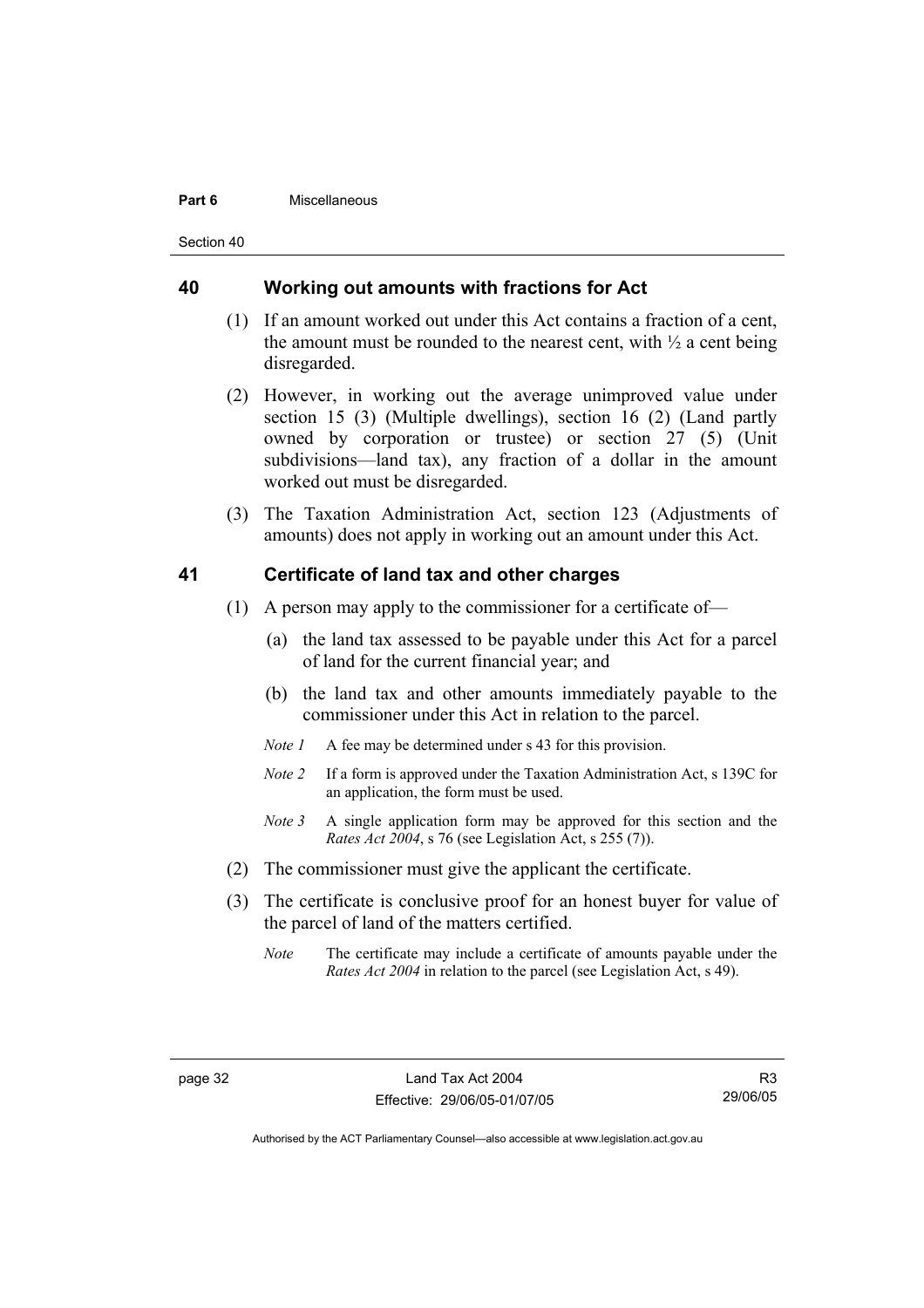(4) For this section, land tax and other amounts are taken to be payable immediately even if any necessary time after service of a notice has not ended.

## **42 Statement of amounts payable and payments made**

- (1) A person may apply to the commissioner for a statement of—
	- (a) the amounts that became payable to the commissioner under this Act in relation to a parcel of land in a stated financial year; and
	- (b) the payments received by the commissioner in the financial year for amounts that became payable under this Act in relation to the parcel.
	- *Note 1* A fee may be determined under s 43 for this provision.
	- *Note 2* If a form is approved under the Taxation Administration Act, s 139C for an application, the form must be used.
	- *Note 3* A single application form may be approved for this section and the *Rates Act 2004*, s 77 (see Legislation Act, s 255 (7)).
- (2) The commissioner must give the applicant the statement.
	- *Note* The statement may include a statement of rates payable and received under the *Rates Act 2004* in relation to the parcel of land (see Legislation Act, s 49).

# **43 Determination of fees**

- (1) The Minister may, in writing, determine fees for this Act.
	- *Note* The Legislation Act contains provisions about the making of determinations and regulations relating to fees (see pt 6.3)
- (2) A determination is a disallowable instrument.
	- *Note* A disallowable instrument must be notified, and presented to the Legislative Assembly, under the Legislation Act.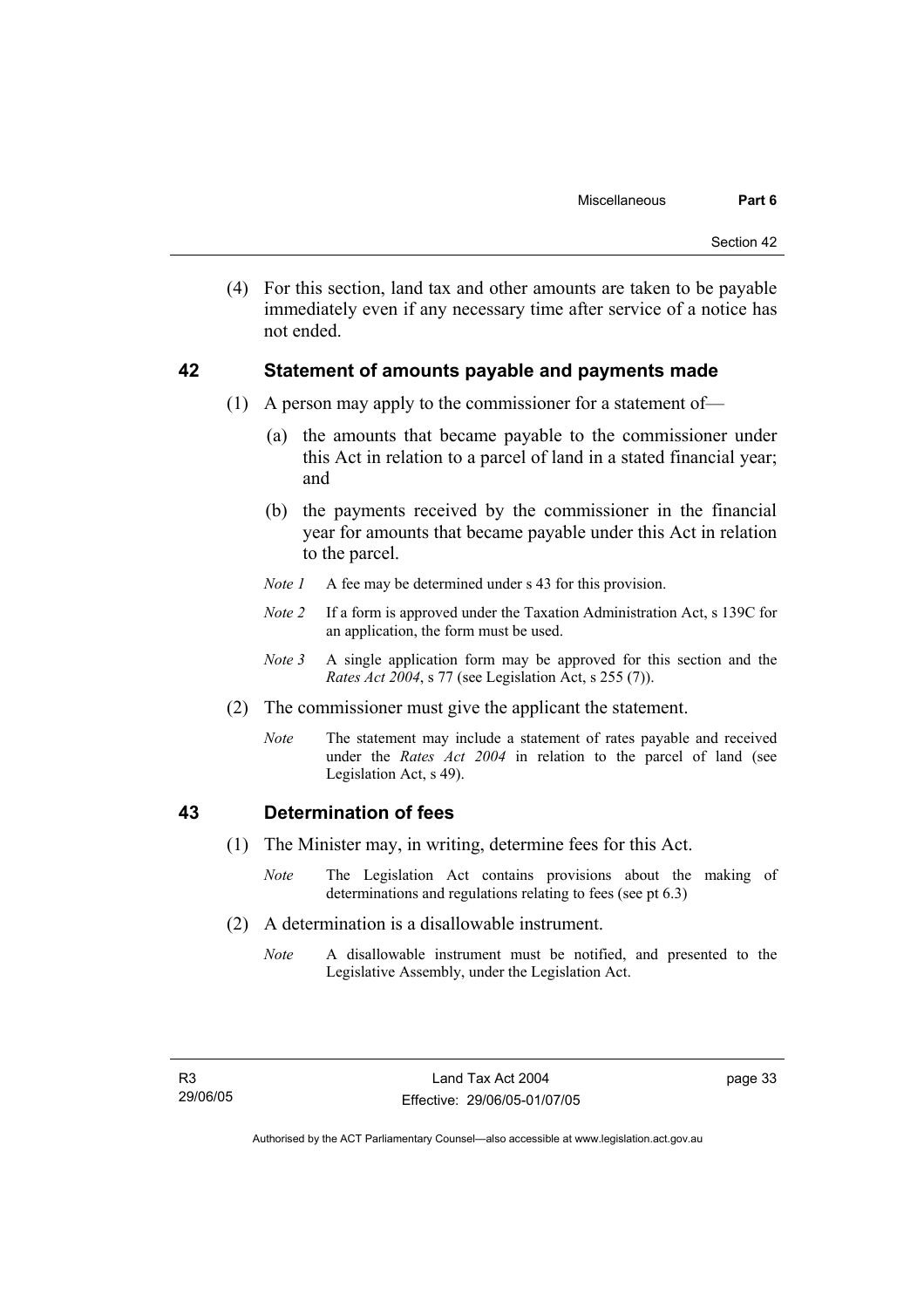#### **Part 6** Miscellaneous

Section 44

# **44 Regulation-making power**

The Executive may make regulations for this Act.

*Note* Regulations must be notified, and presented to the Legislative Assembly, under the Legislation Act.

page 34 Land Tax Act 2004 Effective: 29/06/05-01/07/05

R3 29/06/05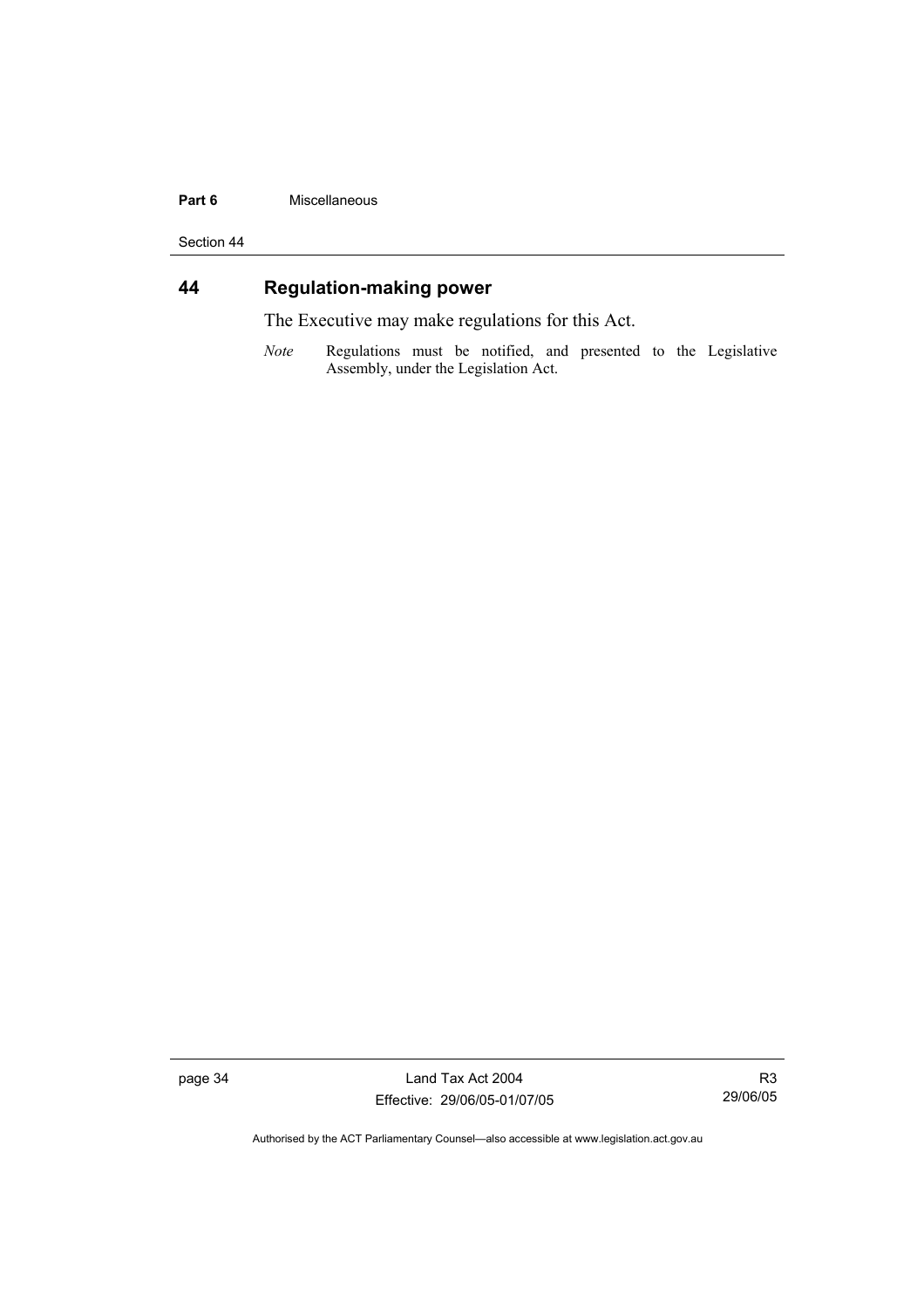# **Part 7 Transitional**

# **45 Meaning of** *repealed Act* **for pt 7**

In this part:

*repealed Act* means the *Rates and Land Tax Act 1926* (repealed).

# **46 Special provision for period to 30 June 1987**

- (1) This section applies if land tax is payable by a person for the period of 6 months beginning on 1 January 1987.
- (2) The repealed Act applies in relation to the land tax payable.
	- *Note* The repealed Act, s 22D makes special provision for land tax payable for the 6-month period.

# **47 Meaning of** *assessment*

For this Act:

*assessment*, of land tax, includes an assessment of land tax made under the repealed Act.

# **48 Land tax payable under repealed Act**

- (1) This section applies if—
	- (a) land tax (including penalty tax and interest) was payable under the repealed Act; and
	- (b) the land tax had not been paid before 1 July 2004.
- (2) The land tax is taken to be payable under this Act.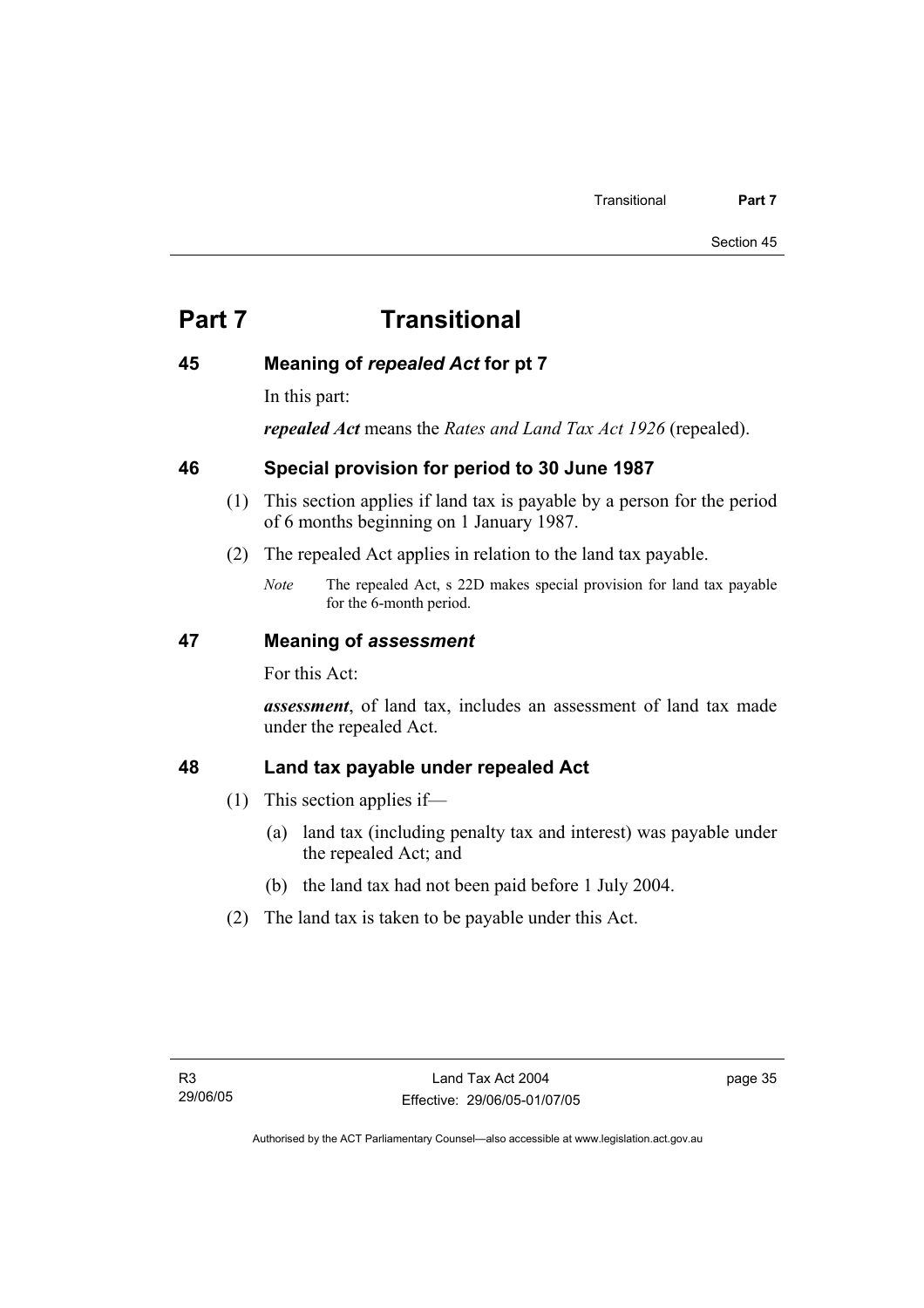#### **Part 7 Transitional**

Section 49

## **49 Land to which repealed Act, pt 4A applied**

- (1) This section applies to a parcel of land if, immediately before 1 July 2004, the repealed Act, part 4A (Certain parcels of land intended to be subdivided under Unit Titles Act) applied to the parcel.
- (2) The parcel of land is taken to be a qualifying parcel of land for division 4.2 (Certain proposed unit subdivisions).

# **50 Right to object if no objection lodged**

- (1) This section applies if—
	- (a) a decision for which an objection could be lodged was made under the repealed Act; and
	- (b) the decision related to land tax; and
	- (c) immediately before 1 July 2004—
		- (i) the time for lodging an objection in relation to the decision had not ended; and
		- (ii) no objection had been lodged.
- (2) The right to lodge an objection in relation to the decision is taken to be a right to lodge an objection against the decision under this Act.
	- *Note* Objections against decisions under this Act are heard under the Taxation Administration Act.
- (3) The right to lodge an objection under this Act ends when the right to object under the repealed Act would have ended under that Act if it had not been repealed.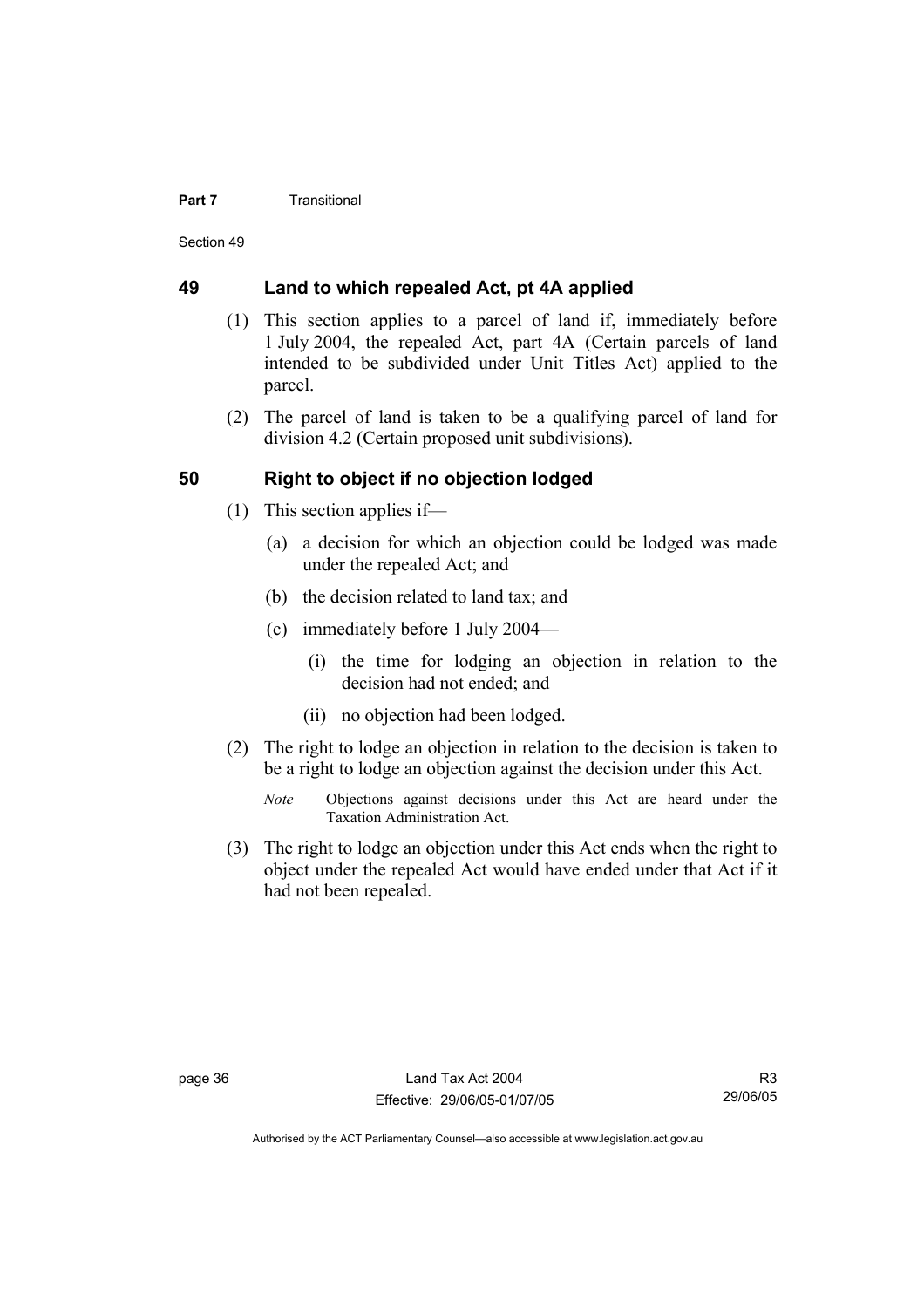# **51 Objections lodged under repealed Act**

- (1) This section applies if—
	- (a) a decision for which an objection could be lodged was made under the repealed Act; and
	- (b) the decision related to land tax; and
	- (c) a person lodged an objection to the decision; and
	- (d) the objection had not been decided before 1 July 2004.
- (2) The objection may be decided as if it were an objection lodged against a decision under this Act.
	- *Note* Objections to decisions under this Act are heard under the Taxation Administration Act.

# **52 Applications for review if no application lodged**

- (1) This section applies if—
	- (a) a decision was made under the repealed Act from which an application for review by the administrative appeals tribunal could be made; and
	- *Note* The repealed Act, s 31 listed the decisions from which application for review could be made.
	- (b) the decision related to land tax; and
	- (c) immediately before 1 July 2004—
		- (i) the time for applying for a review of the decision had not ended; and
		- (ii) no application for review had been made.
- (2) The decision—
	- (a) is taken to be a decision under this Act; and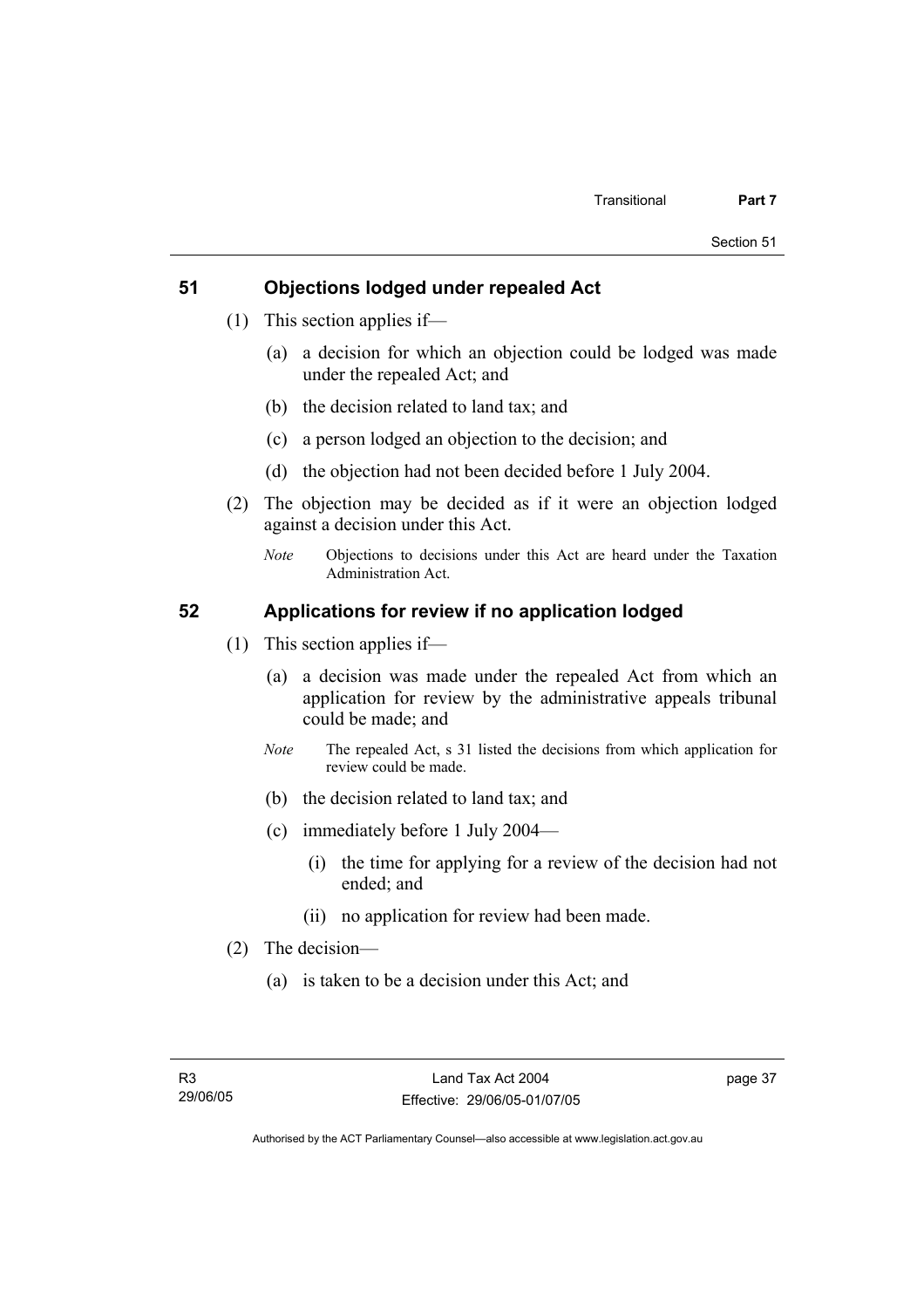#### **Part 7 Transitional**

Section 53

- (b) is taken to be prescribed under section 39 (Review by AAT).
- *Note* The review of determinations on objections to assessments is dealt with by the Taxation Administration Act, s 107.
- (3) The right to apply for a review of the decision ends when the right to apply for a review would have ended if the repealed Act had not been repealed.

## **53 Application for review if application lodged**

- (1) This section applies if—
	- (a) a decision was made under the repealed Act from which an application for review by the administrative appeals tribunal could be made; and
	- (b) the decision related to land tax; and
	- (c) a person applied for a review of the decision; and
	- (d) the review had not been decided before 1 July 2004.
- (2) The application for review may be decided as if—
	- (a) it were an application for review of a decision under this Act; and
	- (b) the decision were a decision prescribed under section 39 (Review by AAT).

# **54 Notice of land tax in arrears**

A declaration under the repealed Act, section 17 (2) (Notice of rates in arrears) in relation to land tax for a parcel of land is taken to be a declaration under this Act, section 21 for the parcel.

# **55 Statements under s 42**

A reference in section 42 to an amount payable under this Act includes a reference to an amount of land tax payable under the repealed Act.

R3 29/06/05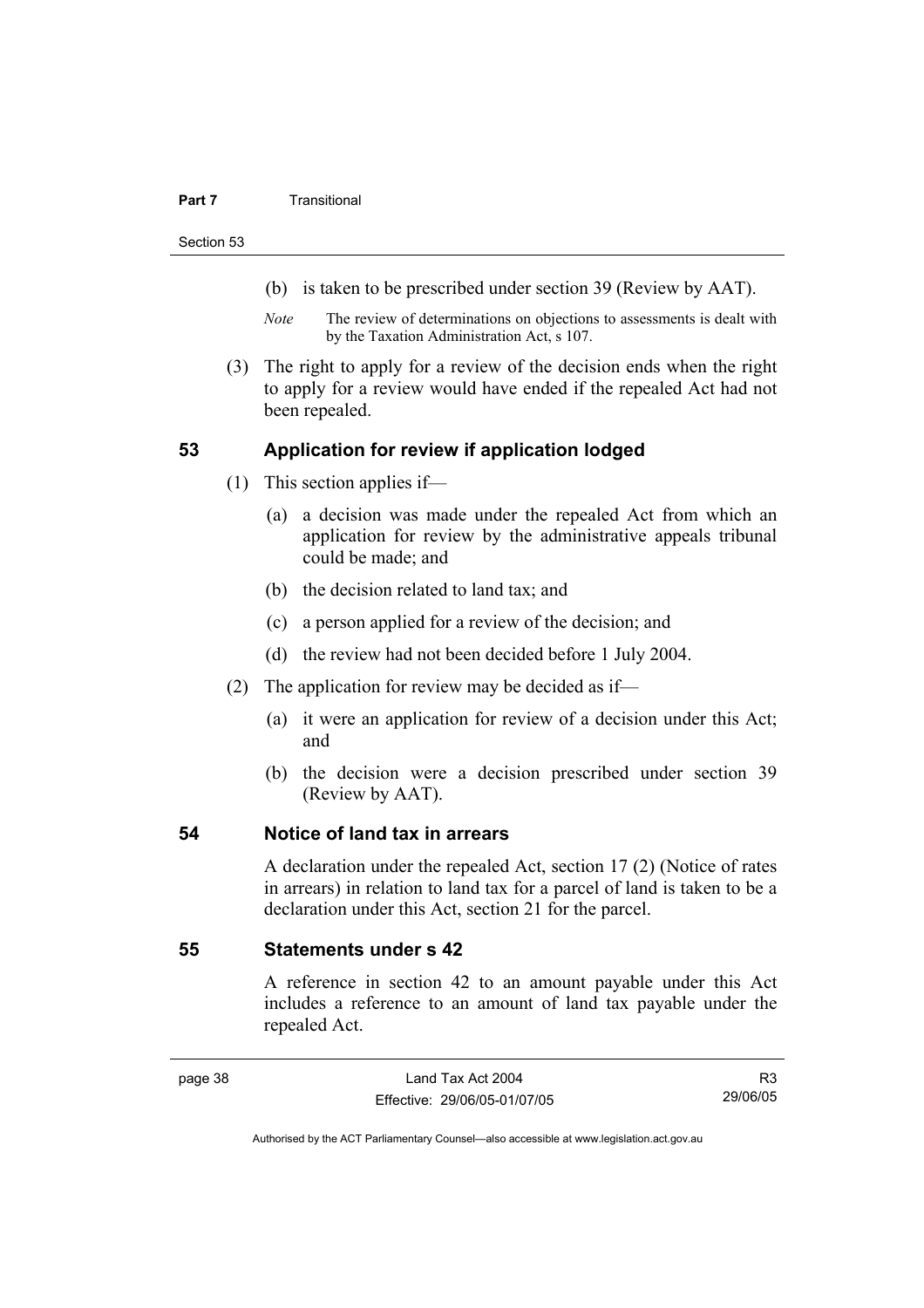## **56 Modification of pt 7's operation**

The regulations may modify the operation of this part to make provision in relation to any matter that, in the Executive's opinion, is not, or is not adequately, dealt with in this part.

# **57 Expiry of pt 7**

This part expires on 1 July 2005.

*Note* Transitional provisions are usually of transitional effect. They are kept with the original provisions for a limited time to ensure people are aware of them. However, the expiry of transitional provisions does not end their effect (see Legislation Act, s 88).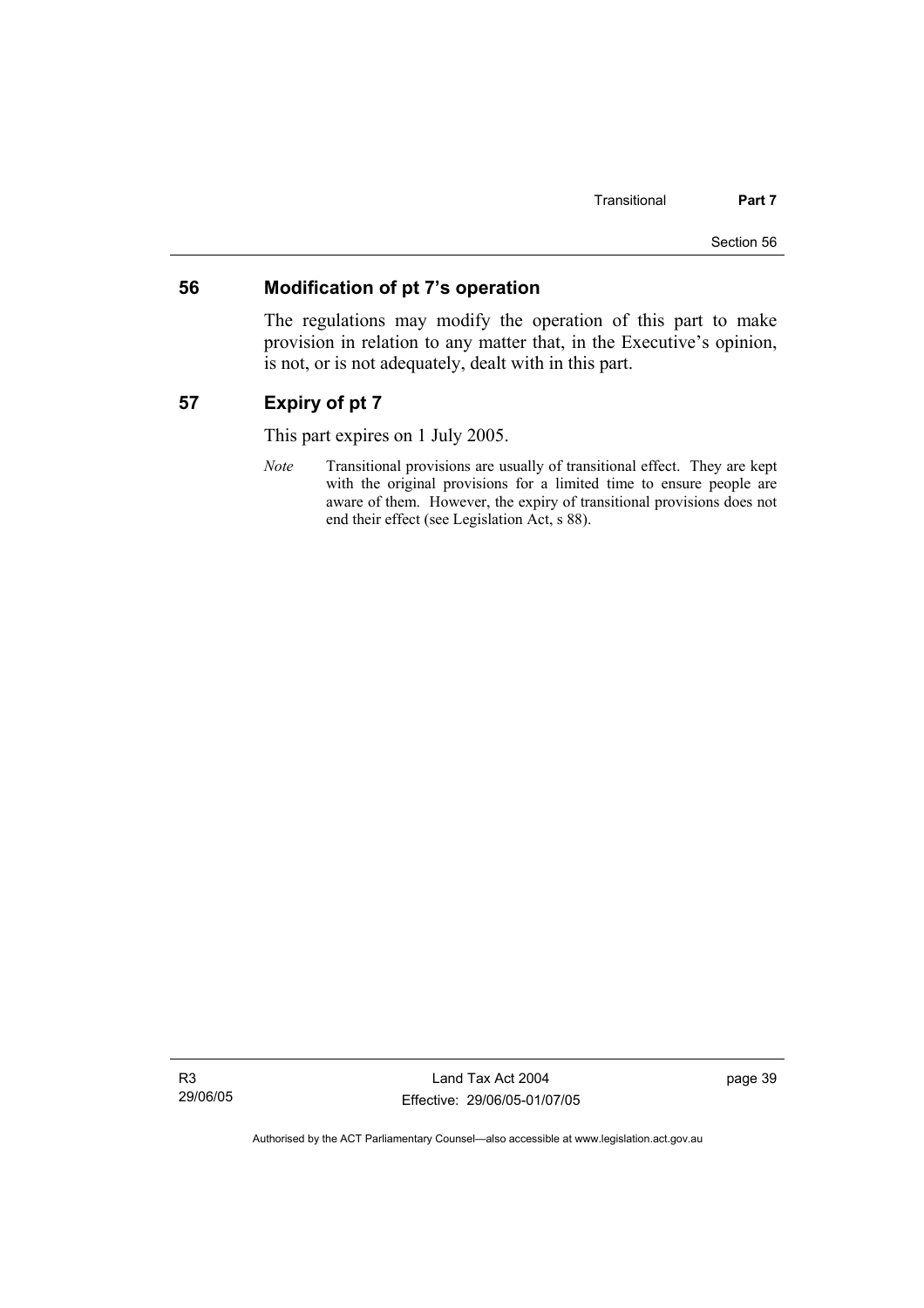# **Dictionary**

(see s 3)

- *Note 1* The Legislation Act contains definitions and other provisions relevant to this Act.
- *Note 2* For example, the Legislation Act, dict, pt 1 defines the following terms:
	- AAT
	- calendar month
	- commissioner for revenue
	- corporation
	- financial year
	- function
	- *interest*
	- person
	- quarter
	- under.

*assessment notice*, in relation to land tax, means a notice of assessment under the Taxation Administration Act, section 14 in relation to the land tax.

*commissioner* means the commissioner for revenue.

*land tax* includes—

- (a) penalty tax; and
- (b) the total of—
	- (i) the costs and expenses reasonably incurred by the Territory in attempting to recover the land tax; and
	- (ii) interest payable in relation to the land tax.

page 40 Land Tax Act 2004 Effective: 29/06/05-01/07/05

R3 29/06/05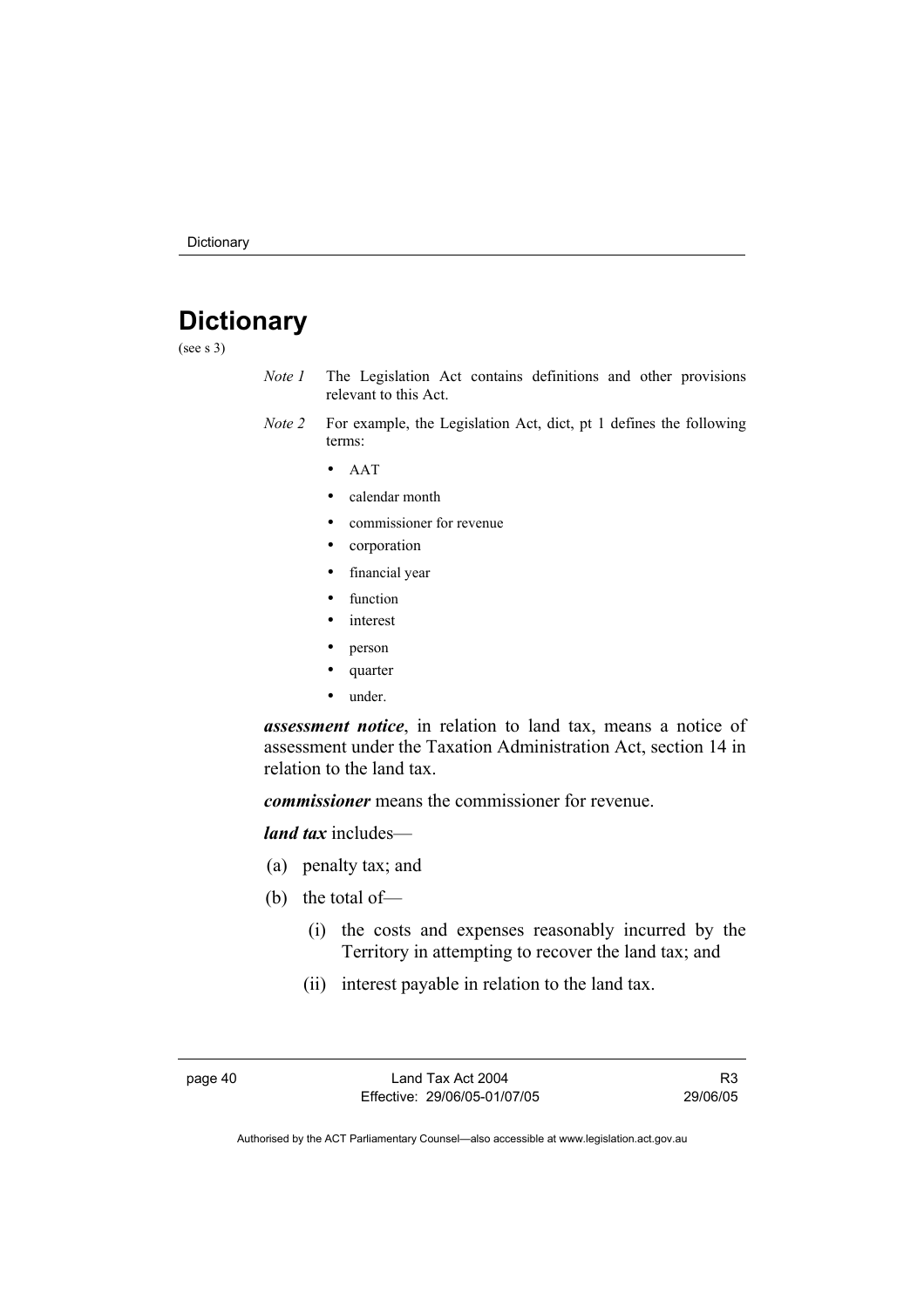*lease* means a lease from the Commonwealth or the Territory, and includes an agreement with the Commonwealth or the Territory—

- (a) for a lease of a parcel of land; or
- (b) for the tenancy or occupation of a parcel of land.

*owner*, of a parcel of land means—

- (a) the registered proprietor of an interest in the parcel (other than an interest in a lease granted by a person other than the Territory or the Commonwealth); or
- (b) a mortgagee in possession of the parcel; or
- (c) a person holding the parcel under a sublease from the Territory, if the Territory holds the parcel under a lease from the Commonwealth.

*owners corporation*—see the Unit Titles Act, dictionary.

*parcel* includes a part of a parcel of land that is separately held by an occupier, tenant, lessee or owner.

## *primary production* means—

- (a) production resulting directly from—
	- (i) cultivation of land; or
	- (ii) keeping animals for their sale, bodily produce or natural increase; or
	- (iii) fishing operations; or
	- (iv) forest operations; and
- (b) the manufacture of dairy produce by the person who produced the raw material used in that manufacture.

*qualifying parcel of land*, for division 4.2 (Certain proposed unit subdivisions)—see section 28.

page 41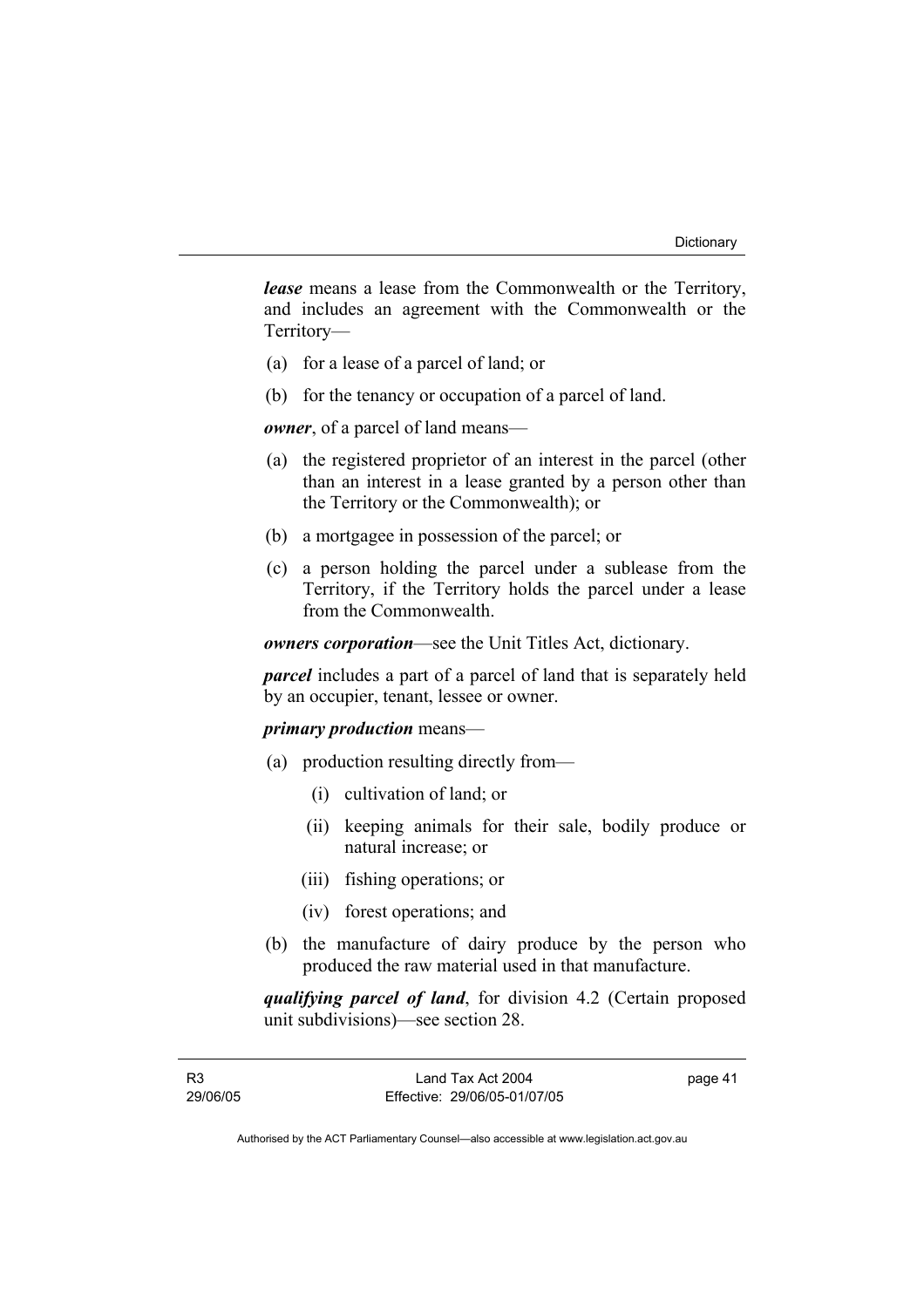*rateable land*—see the *Rates Act 2004*, section 8.

*rates*—see the *Rates Act 2004*, dictionary.

*rent*, for part 2 (Imposition and payment of land tax)—see section 7.

*rented*, for part 2 (Imposition and payment of land tax)—see section 8.

*residential land* means rateable land—

- (a) leased for residential purposes only; or
- (b) leased for residential purposes and other purposes but used for residential purposes only.

*rural land* means rateable land—

- (a) leased for the purpose of primary production only; or
- (b) leased for the purpose of primary production and other purposes but used mainly for primary production.

*Taxation Administration Act* means the *Taxation Administration Act 1999*.

*tenancy agreement*, for part 2 (Imposition and payment of land tax)—see section 7.

*tenant*, for part 2 (Imposition and payment of land tax)—see section 7.

*trustee*, for part 2 (Imposition and payment of land tax)—see section 7.

*unit* means a unit under the Unit Titles Act, section 9.

*unit owner*—see the Unit Titles Act, dictionary.

*unit subdivision*—see the *Rates Act 2004*, dictionary.

*Unit Titles Act* means the *Unit Titles Act 2001*.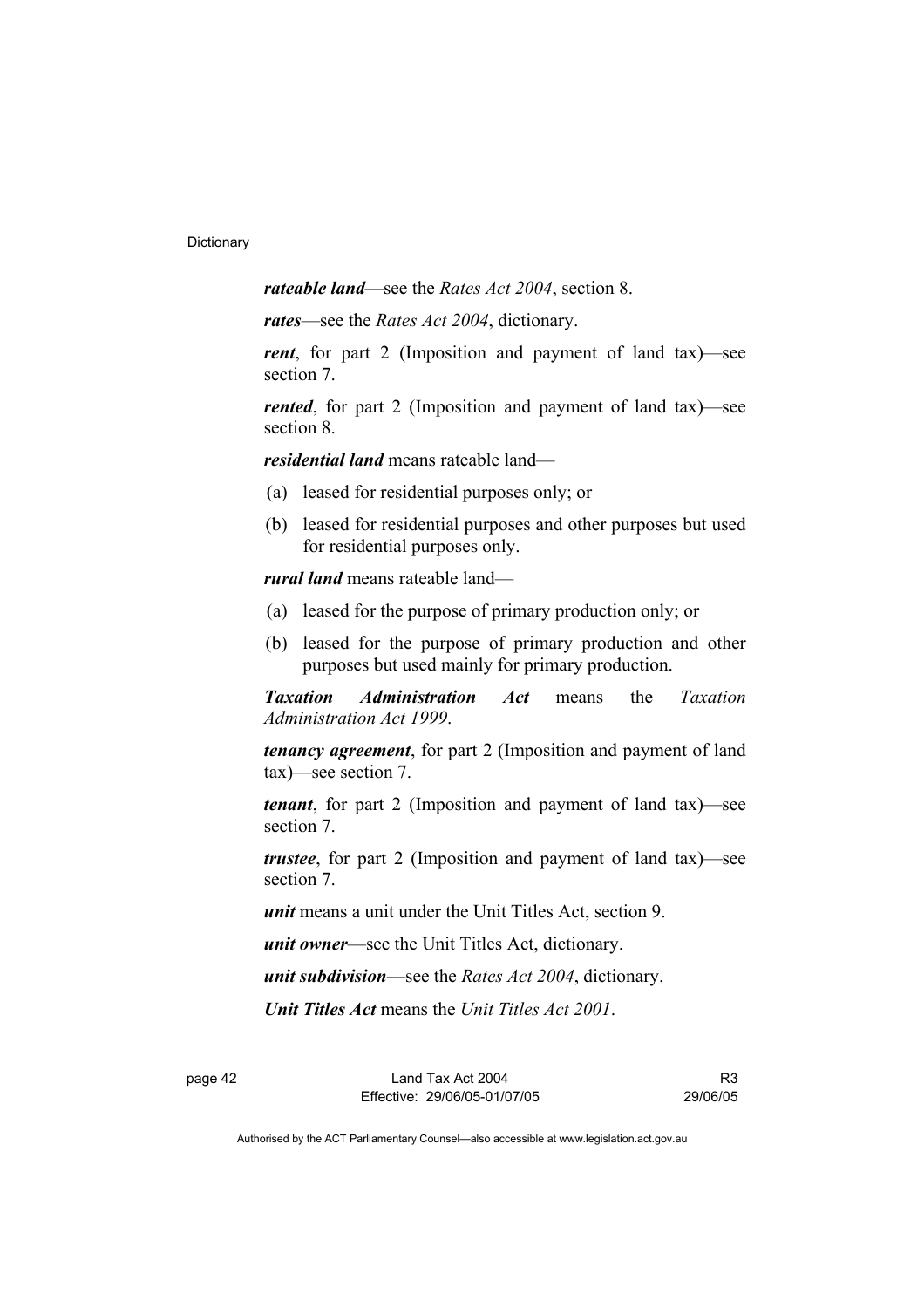# **Endnotes**

# **1 About the endnotes**

Amending and modifying laws are annotated in the legislation history and the amendment history. Current modifications are not included in the republished law but are set out in the endnotes.

Not all editorial amendments made under the *Legislation Act 2001*, part 11.3 are annotated in the amendment history. Full details of any amendments can be obtained from the Parliamentary Counsel's Office.

Uncommenced amending laws and expiries are listed in the legislation history and the amendment history. These details are underlined. Uncommenced provisions and amendments are not included in the republished law but are set out in the last endnote.

If all the provisions of the law have been renumbered, a table of renumbered provisions gives details of previous and current numbering.

The endnotes also include a table of earlier republications.

| $am = amended$                             | $ord = ordinance$                         |
|--------------------------------------------|-------------------------------------------|
| $amdt = amendment$                         | orig = original                           |
| $ch = chapter$                             | par = paragraph/subparagraph              |
| $def = definition$                         | $pres = present$                          |
| $dict = dictionary$                        | $prev = previous$                         |
| disallowed = disallowed by the Legislative | $(\text{prev}) = \text{previously}$       |
| Assembly                                   | $pt = part$                               |
| $div = division$                           | $r = rule/subrule$                        |
| $exp = expires/expired$                    | $renum = renumbered$                      |
| $Gaz = gazette$                            | $reloc = relocated$                       |
| $hda =$ heading                            | $R[X]$ = Republication No                 |
| IA = Interpretation Act 1967               | $RI =$ reissue                            |
| ins = inserted/added                       | $s = section/subsection$                  |
| $LA =$ Legislation Act 2001                | $sch = schedule$                          |
| $LR =$ legislation register                | $sdiv = subdivision$                      |
| LRA = Legislation (Republication) Act 1996 | $sub =$ substituted                       |
| $mod = modified/modification$              | SL = Subordinate Law                      |
| $o = order$                                | underlining = whole or part not commenced |
| om = omitted/repealed                      | or to be expired                          |
|                                            |                                           |

### **2 Abbreviation key**

R3 29/06/05

Land Tax Act 2004 Effective: 29/06/05-01/07/05 page 43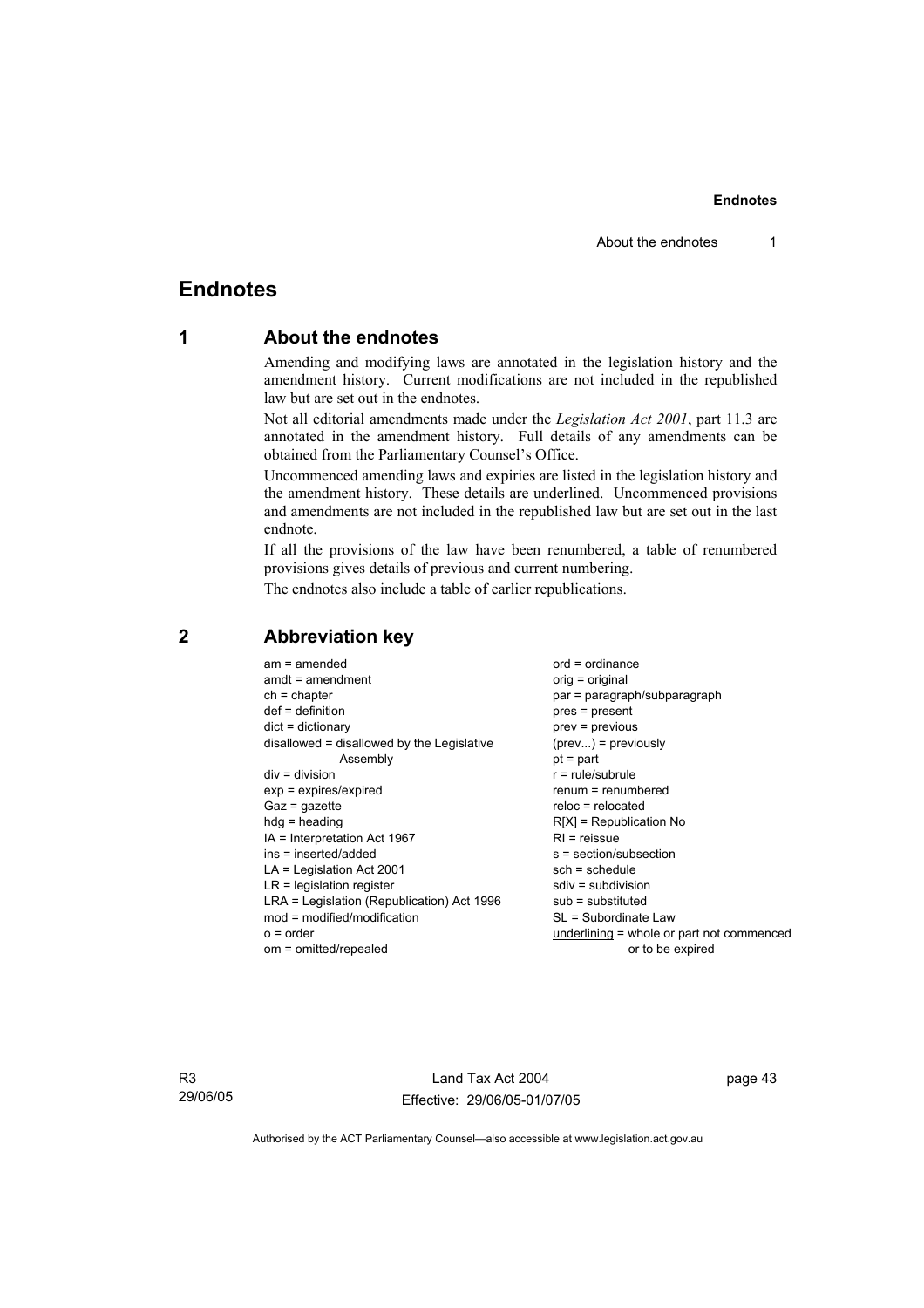| 3 | Legislation history |  |
|---|---------------------|--|
|---|---------------------|--|

# **3 Legislation history**

|   | Land Tax Act 2004 A2004-4                     | notified LR 18 February 2004<br>s 1, s 2 commenced 18 February 2004 (LA s 75 (1))<br>remainder commenced 1 July 2004 (s 2)                                            |  |
|---|-----------------------------------------------|-----------------------------------------------------------------------------------------------------------------------------------------------------------------------|--|
|   | as amended by                                 |                                                                                                                                                                       |  |
|   | notified LR 12 May 2005                       | Statute Law Amendment Act 2005 A2005-20 sch 3 pt 3.32<br>s 1, s 2 taken to have commenced 8 March 2005 (LA s 75 (2))<br>sch 3 pt 3.32 commenced 2 June 2005 (s 2 (1)) |  |
|   | notified LR 28 June 2005                      | Revenue Legislation Amendment Act 2005 A2005-29 pt 3<br>s 1, s 2 commenced 28 June 2005 (LA s 75 (1))<br>pt 3 commenced 29 June 2005 (s 2 (2))                        |  |
| 4 | <b>Amendment history</b>                      |                                                                                                                                                                       |  |
|   | <b>Commencement</b><br>s <sub>2</sub>         | om LA s 89 (4)                                                                                                                                                        |  |
|   | Imposition of land tax<br>s 9                 | am A2005-29 s 11                                                                                                                                                      |  |
|   | <b>Multiple dwellings</b><br>s 15             | am A2005-29 s 12                                                                                                                                                      |  |
|   | s 16                                          | Land partly owned by corporation or trustee<br>am A2005-29 s 13                                                                                                       |  |
|   | Land tax for part of quarter<br>s 18          | am A2005-29 s 14                                                                                                                                                      |  |
|   | Unit subdivisions-land tax<br>s <sub>27</sub> | am A2005-20 amdt 3.185                                                                                                                                                |  |
|   | s 30                                          | Imposition of land tax-qualifying parcels of land<br>am A2005-29 s 15                                                                                                 |  |
|   | Interest on refund<br>s 37                    | am A2005-29 s 16                                                                                                                                                      |  |
|   | Transitional<br>pt 7 hdg                      | exp 1 July 2005 (s 57)                                                                                                                                                |  |
|   |                                               |                                                                                                                                                                       |  |

page 44 Land Tax Act 2004 Effective: 29/06/05-01/07/05

R3 29/06/05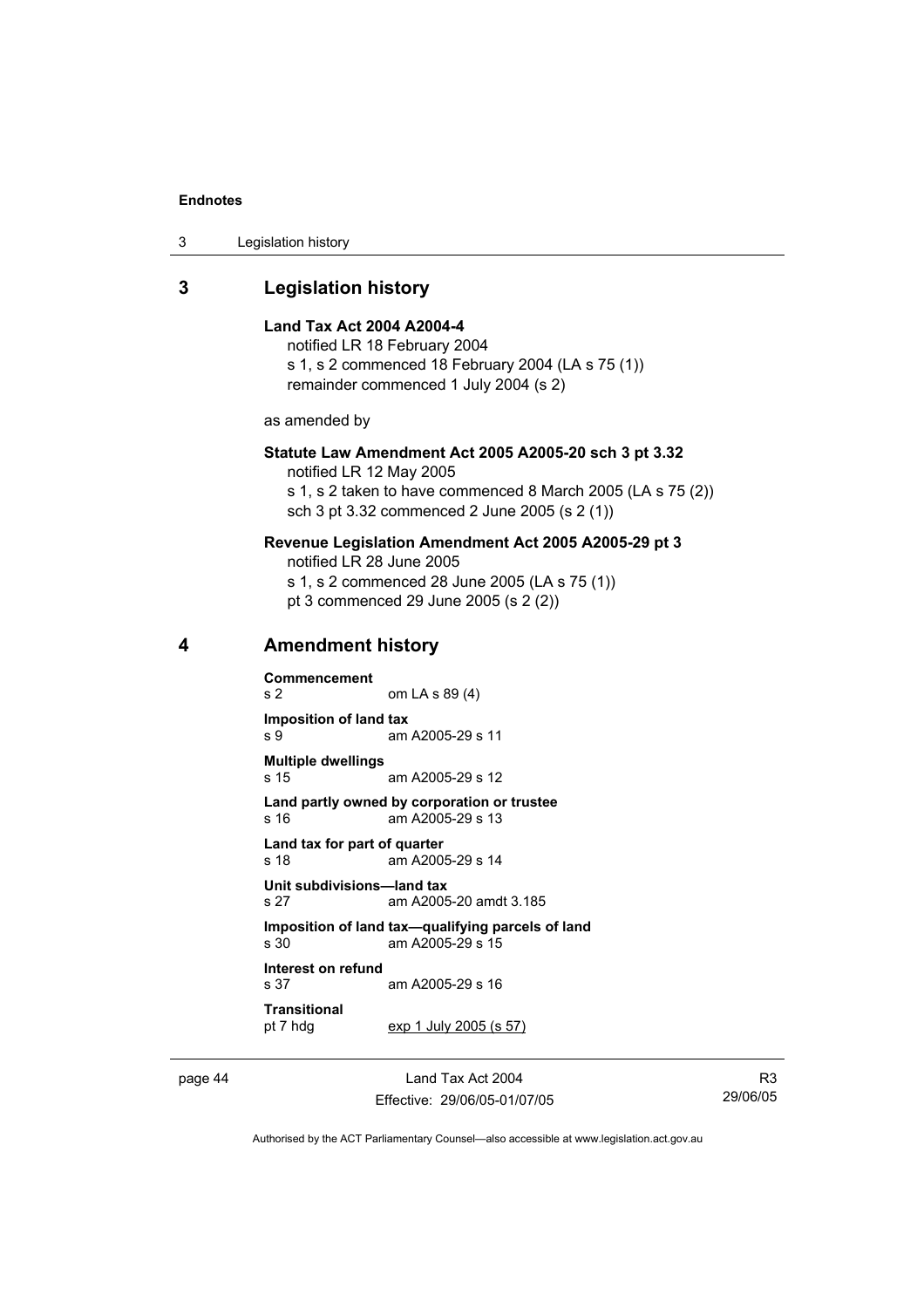**Meaning of** *repealed Act* **for pt 7**  exp 1 July 2005 (s 57) **Special provision for period to 30 June 1987**  s 46 exp 1 July 2005 (s 57) **Meaning of** *assessment*<br>s 47 exp 1 exp 1 July 2005 (s 57) **Land tax payable under repealed Act**  s 48 exp 1 July 2005 (s 57) **Land to which repealed Act, pt 4A applied**  exp 1 July 2005 (s 57) **Right to object if no objection lodged**  s 50 exp 1 July 2005 (s 57) **Objections lodged under repealed Act**  s 51 exp 1 July 2005 (s 57) **Applications for review if no application lodged**  s 52 exp 1 July 2005 (s 57) **Application for review if application lodged**  s 53 exp 1 July 2005 (s 57) **Notice of land tax in arrears**  s 54 exp 1 July 2005 (s 57) **Statements under s 42**  s 55 exp 1 July 2005 (s 57) **Modification of pt 7's operation**  s 56 exp 1 July 2005 (s 57) **Expiry of pt 7**  exp 1 July 2005 (s 57)